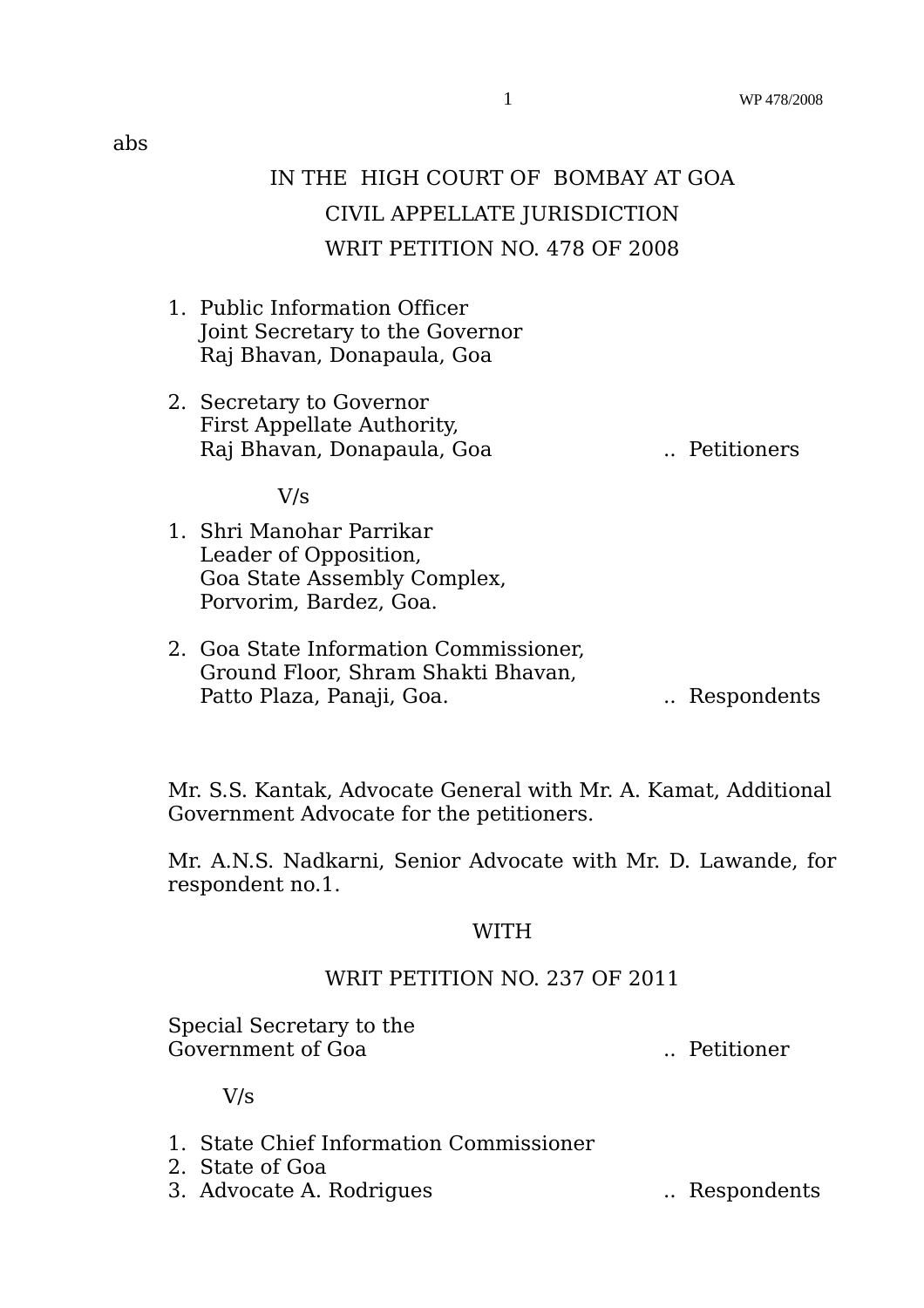Mr. Vivek Tankha, Additional Solicitor General with Mr. Mahesh Sana, Mr. Rishabh Sanchety and Mr. J. Supekar for the petitioner.

Mr. Amey Kakotkar, Additional Government Advocate for respondent nos.1 and 2 with Mr. A. Rodrigues - respondent no.3 in person.

|                                                                               | CORAM : D.G. KARNIK, &<br>F.M. Reis, II. |
|-------------------------------------------------------------------------------|------------------------------------------|
| Date of Reserving the Order : 23rd August 2011                                |                                          |
| Date of Pronouncing the Order : 14th November 2011<br>(By Video Conferencing) |                                          |

# **JUDGMENT**: (Per D.G. Karnik, J.)

1. By an order dated 22nd October 2008, the Court directed that Writ Petition No. 478 of 2008 be fixed for final disposal at an early date. The petition was accordingly placed on board before us for final hearing. By an order dated 6th June 2011, the Court directed that Writ Petition No. 237 of 2011 be put up along with Writ Petition No. 478 of 2008. Accordingly these petitions are heard and disposed of by this common judgment as they involve common questions of law.

# Facts in Writ Petition No. 478 of 2008

2. In July/August 2007, some changes occurred in the political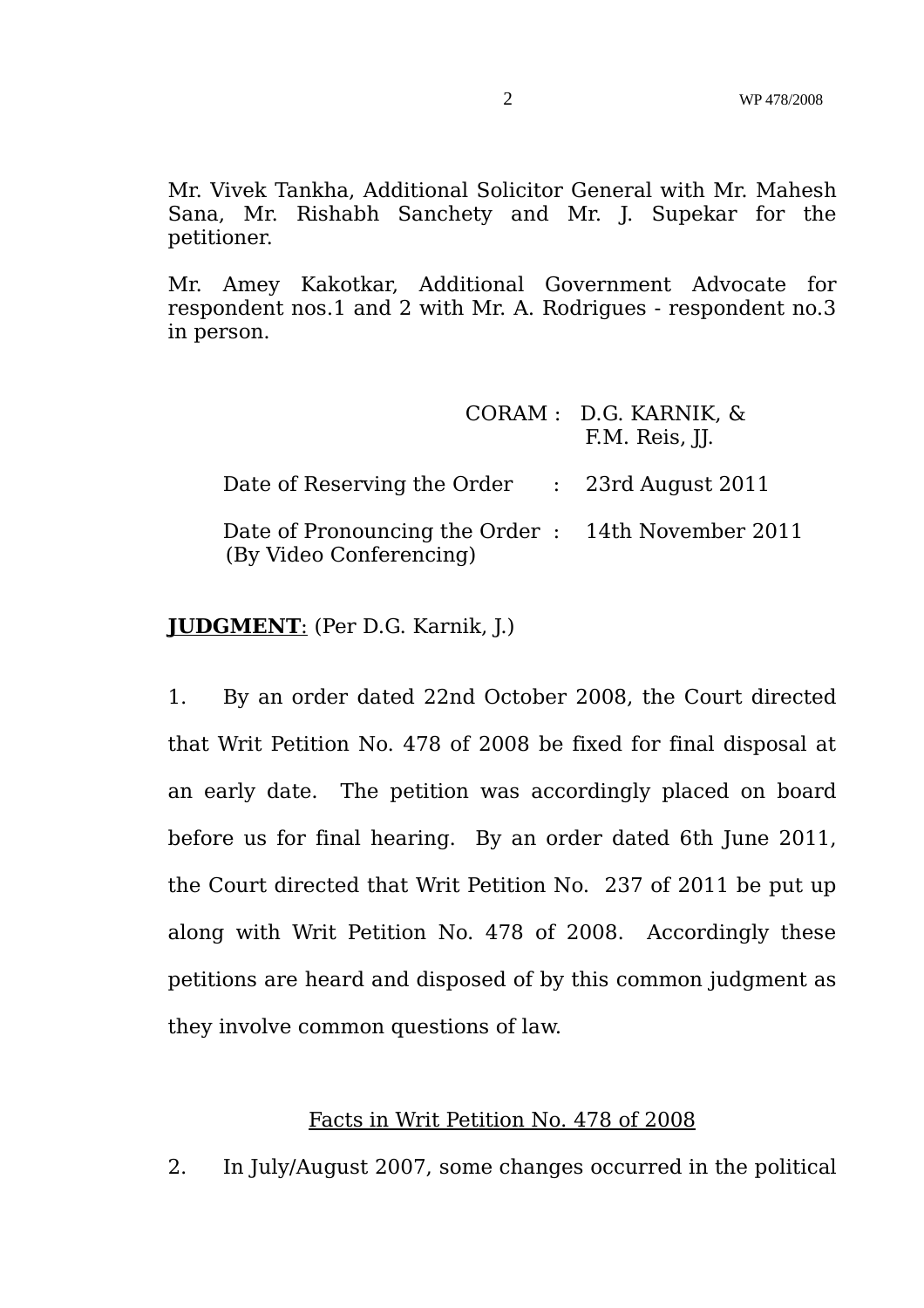equations and political situation in the State of Goa resulting in the Governor of Goa directing the Chief Minister to prove his majority in the Legislative Assembly. A resolution of the Vote of Confidence was passed in the Legislative Assembly, and the Speaker of the Legislative Assembly made a report to the Governor. In turn, the Governor of Goa sent his report to the Union Home Minister. On September 21, 2007, Mr. Manohar Parrikar, the Leader of Opposition (respondent no.1), made an application to the Public Information Officer (for short "the PIO") in the Secretariat of the Governor of Goa, asking for a copy of the report sent by the Governor of Goa to the Union Home Minister regarding the political situation in Goa during the period from 24th July 2007 to 14th August 2007. By a letter dated 22nd December 2007, the PIO in the Secretariat of the Governor of Goa declined to furnish the copy and wrote: "I am to inform that these communications are highly sensitive, and secret in nature. It is regretted that the same cannot be supplied in accordance with the exemption allowed under the Right to Information Act, 2005". Aggrieved by the refusal, the 1st respondent filed an appeal before the Secretary to the Governor being the Appellate Authority. By its order dated 4th April 2008, the Appellate Authority dismissed the appeal. In second appeal, the Goa State Information Commission (for short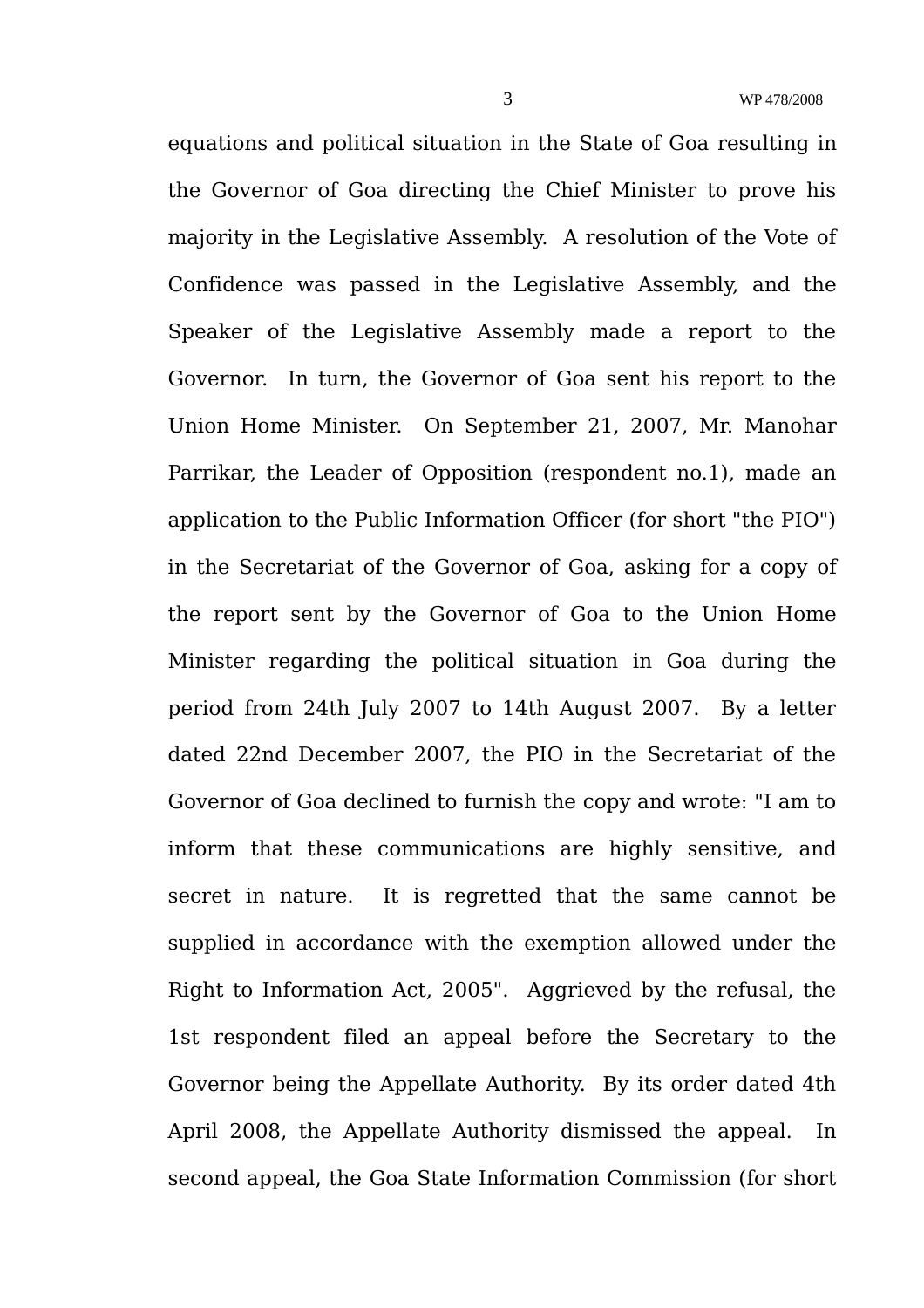"the GSIC") set aside the order of the first appellate authority by partly allowing the appeal. It held that the report made by the Speaker of the Legislative Assembly of Goa to the Governor of Goa cannot be disclosed. It, however, directed the PIO to furnish to the respondent no.1 the other information i.e. a copy of the report sent by the Governor of Goa to the Union Home Minister on the political situation during the period from 24th July 2007 to 14th August 2007, after severing the report of the Speaker of the Legislative Assembly. Aggrieved by the decision, the petitioners are before us.

#### Facts in Writ Petition No. 237 of 2011

3. The respondent no.3 is a practising advocate. He appears to have a grievance against the conduct of the Advocate General of the State of Goa and the fee charged by him to the Government. He made several complaints/representations to the Governor of Goa against the Advocate General of Goa and was not satisfied with the action taken (rather the inaction) on his complaints/representations. Therefore, by a letter dated 29th November 2010, he applied to the PIO in the secretariat of the Governor of Goa requesting him to furnish him the details of the action taken on his complaints/representations and also asked for the copies of all notings and correspondence on the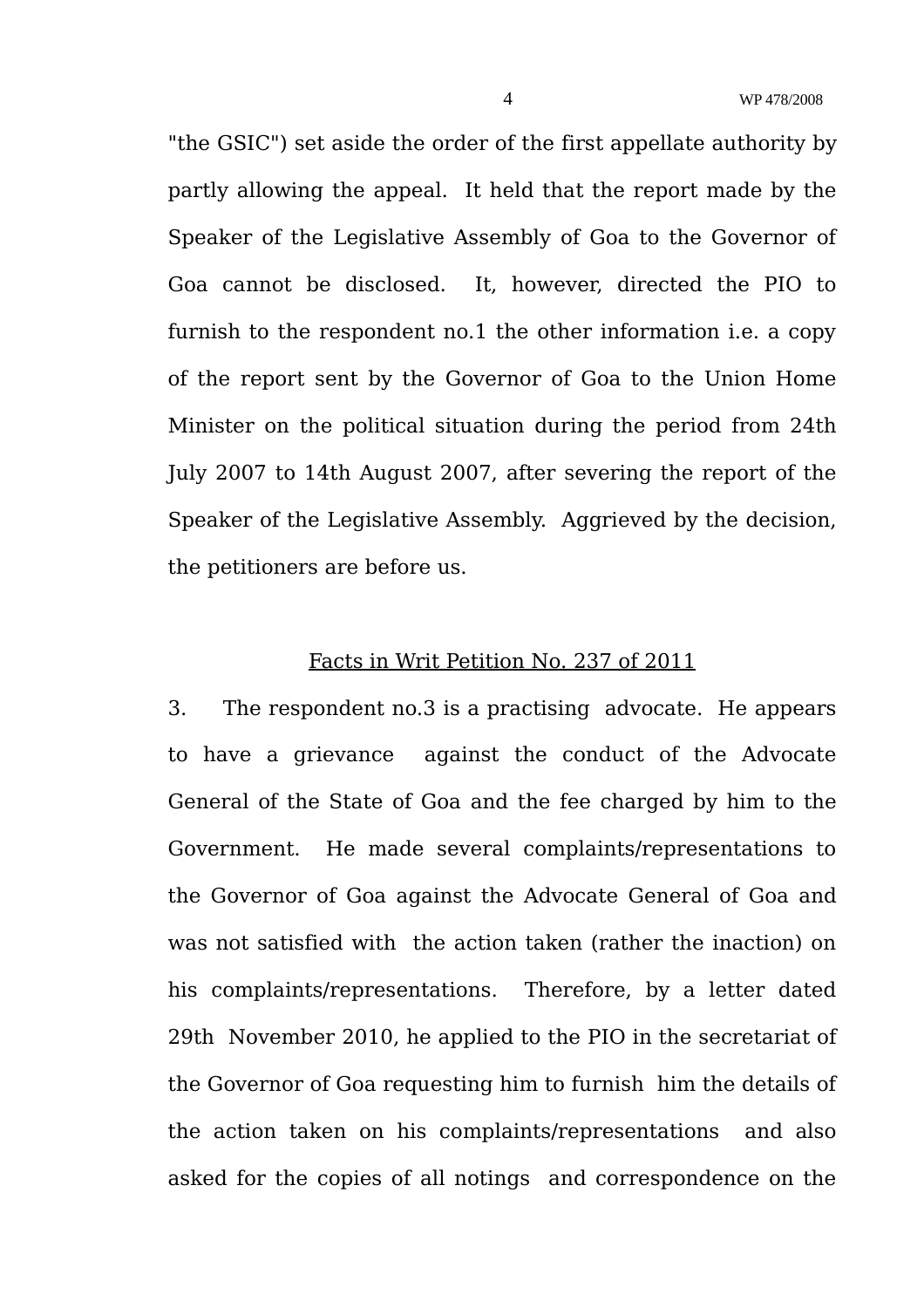complaints/ representations made by him. By his reply dated 29th November 2010 the PIO informed the petitioner that an affidavit had been filed by his office in another matter in the Hon'ble High Court, Bombay at its bench at Panaji that H.E. Governor is not a public authority under the Right to Information Act 2005, and that pending the decision of the High Court in that matter, it was not possible for him to respond to his request. Though the number of the other matter in which the affidavit had been filed was not mentioned in the reply, it appears that the PIO was referring to the affidavit filed in the connected Writ Petition No.278 of 2008. Not satisfied with the reply of the PIO, respondent no.3 filed a complaint under Section 18 of the Right to Information Act, 2005 (for short "the RTI Act") to the GSIC. Upon receipt of the complaint, the GSIC issued a notice to the PIO as also to the Governor of Goa requiring them to appear before the Commission in person on 4 January 2011. Secretary to the Governor of Goa, on behalf of the Governor of Goa, filed a reply claiming immunity under Article 361 of the Constitution of India and contending that the Governor cannot be arrayed as a party respondent in any proceedings. The PIO submitted a separate reply contending that the Governor was not a public authority under the RTI Act. He also contended that if the respondent no.3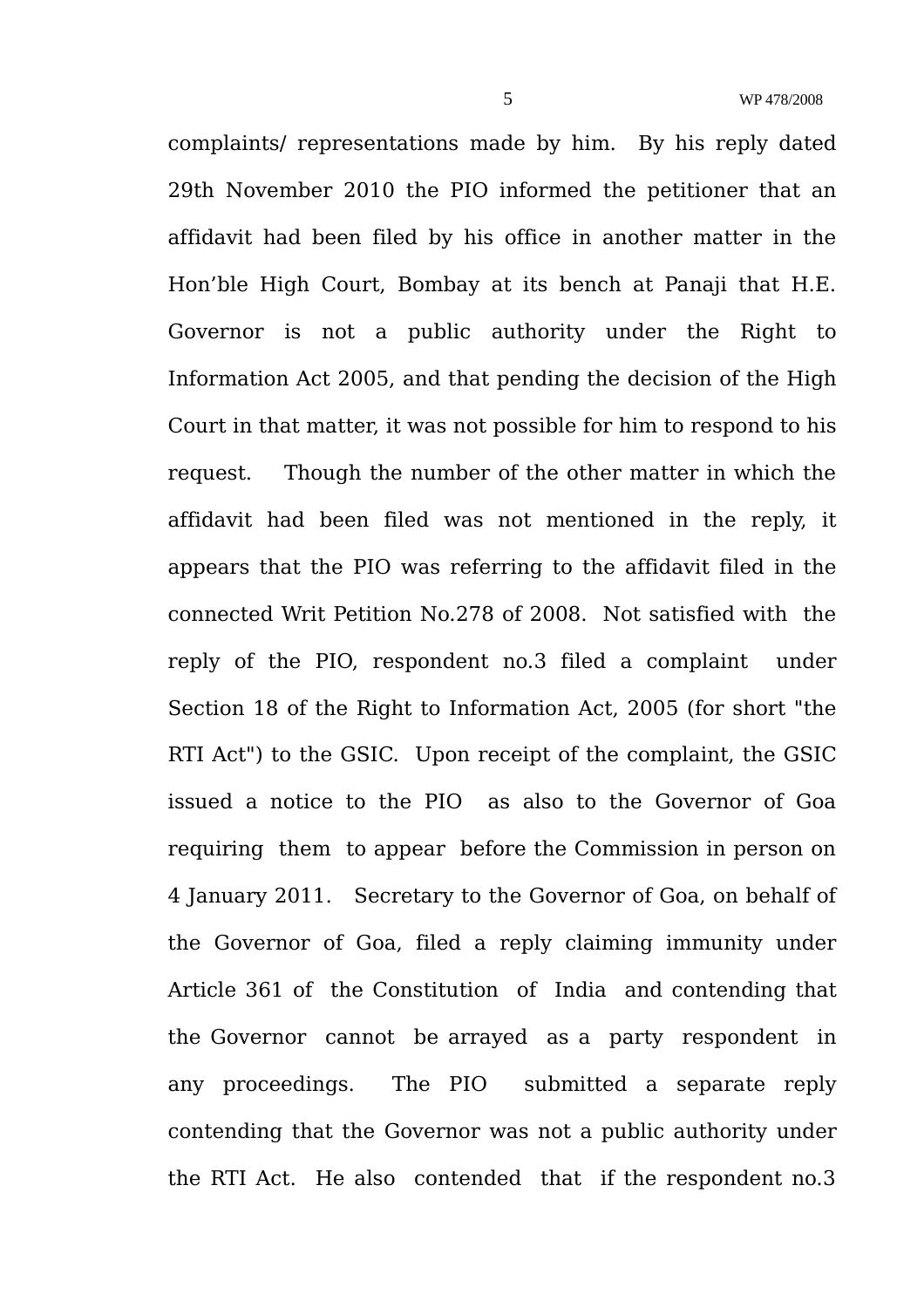was aggrieved by the communication of the PIO dated 30th November 2010, he ought to have filed an appeal and the complaint under Section 18 of the RTI Act was not maintainable. By an order dated 31st March 2011, the GSIC accepted the contention that the immunity granted to the Governor under Article 361(1) of the Constitution of India was complete and the Governor was not answerable to any court and the complaint made against him was not maintainable. The GSIC however rejected the contention that Governor was not a public authority under the RTI Act. The GSIC accordingly remanded the matter back to the PIO to deal with the application of the respondent no.3 dated 29 November 2010 in accordance with law. Being aggrieved by this direction, the Special Secretary to the Governor has filed the Writ Petition No.237 of 2011.

### Concessions of the respondent no.1 in W.P. NO. 478 of 2008

4. At the outset, it may be noted that the decision of the GSIC of severing of the report of Speaker of the Legislative Assembly and not furnishing its copy to respondent no.1, while directing the PIO to furnish a copy of the report of the Governor, is not challenged by the respondent no.1. Mr. Nadkarni, learned Senior Advocate appearing for respondent no.1 also submitted before us that respondent no.1 does not want to challenge the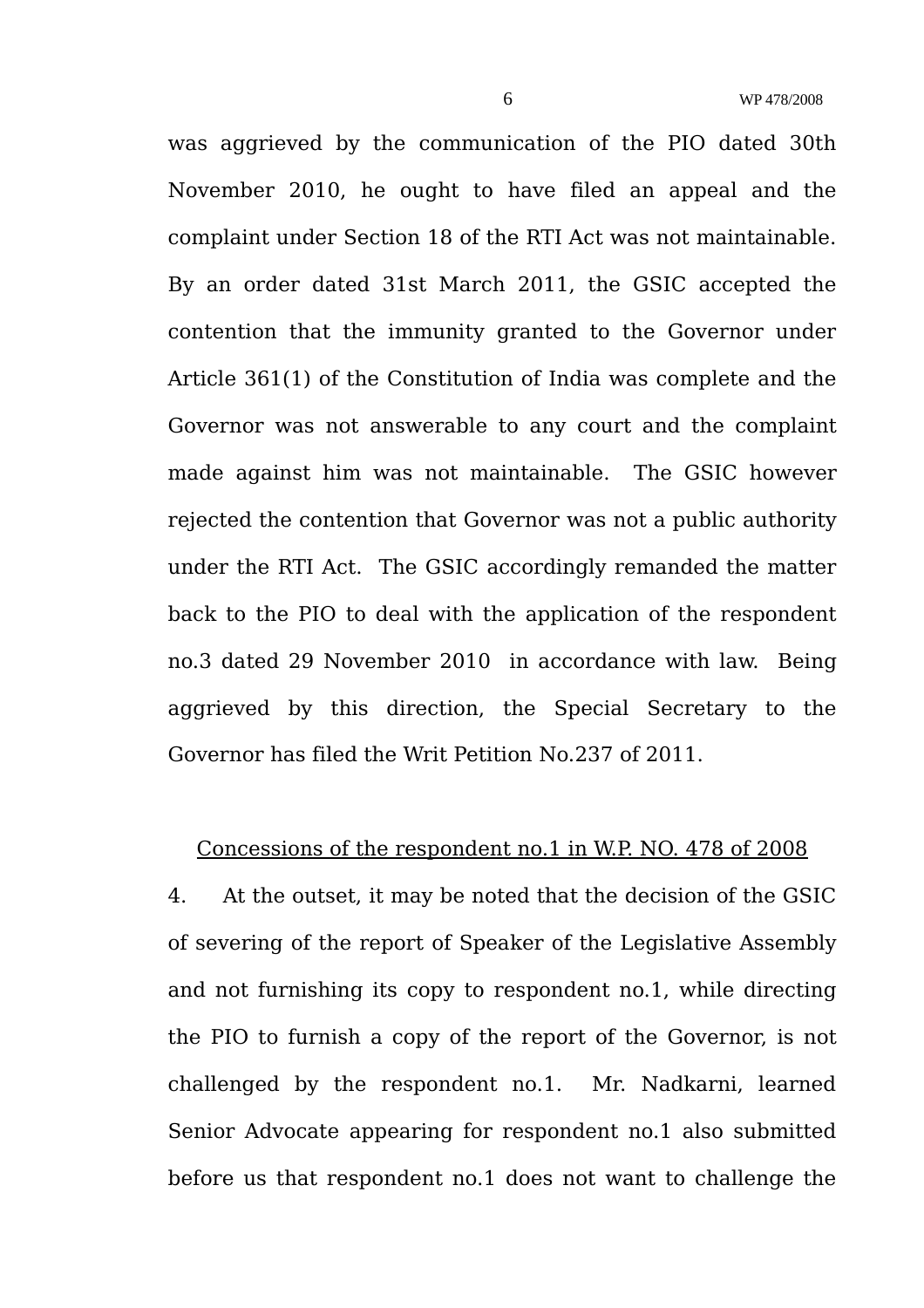direction of the GSIC of severance of the report of the Speaker of the Legislative Assembly. We are, therefore, not required to consider the legality and validity of the direction as the same has been accepted by the respondent no.1.

### Preliminary objections (in W.P. No. 478 of 2008)

5. Mr. Nadkarni appearing for the respondent no.1 raised a preliminary objection to the maintainability of the writ petition. He submitted that petitioner no.1 is the PIO whose decision was affirmed by petitioner no.2, as the first appellate authority. The petitioner no.2 is the first appellate authority whose decision has been reversed by the GSIC. Both the petitioners are subordinate to the GSIC which is the final appellate authority. The decisions rendered by the petitioner nos.1 and 2 have a colour of judicial decision and, in any event, they are quasijudicial inasmuch as they decide upon the existence and extent of the right of a citizen to have access to the information under the RTI Act. Their decisions are subject to an appeal. They being judicial authorities subordinate to the GSIC, have no right and authority to challenge the decision of the GSIC. As a matter of judicial discipline, a Court or a Tribunal cannot file an appeal or writ petition against the decision of an appellate authority reversing its decision, except perhaps for expunging of any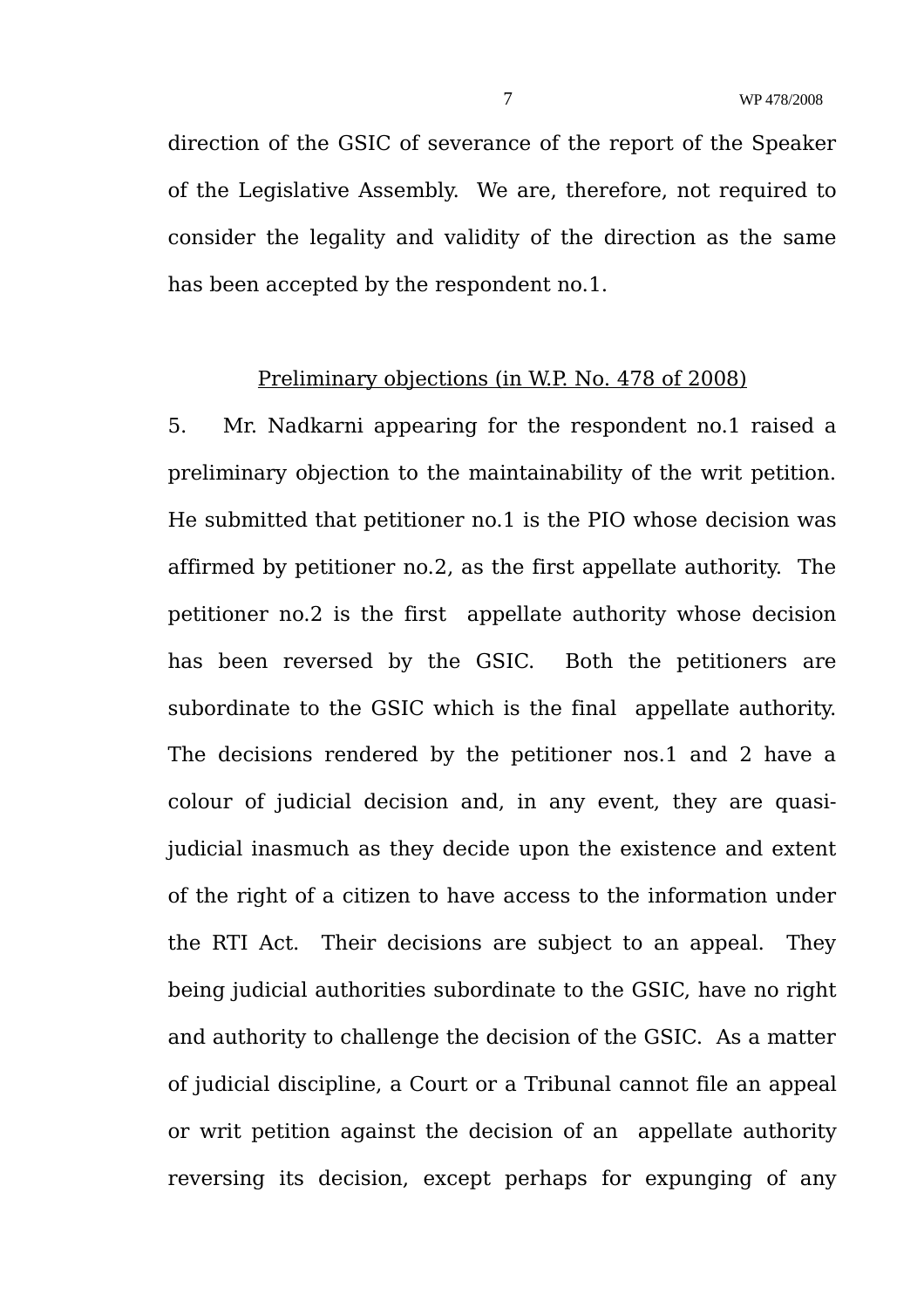adverse remarks made against the lower Court or the Tribunal. Permitting a Court or a Tribunal to challenge the decision rendered in an appeal or revision by appellate or revisional authority would amount to judicial indiscipline and, therefore, the writ petition should not be entertained. In support, he relied upon a decision of a Division Bench of this Court in Village Panchayat of Velim vs. Shri Valentine S.K.F. Rebello and another, 1990 (1) Goa Law Times 70.

6. In Village Panchayat of Velim (supra), the facts were that the respondent,who claimed to be the owner of a plot, submitted an application for permission for erection of a building to the Village Panchayat, which was rejected by it vide letter dated 6th June 1987. The Deputy Collector allowed the appeal of the respondent and granted the permission. The Village Panchayat challenged the order of the Deputy Collector in the High Court by a writ petition. The High Court held that under the scheme of Village Panchayat Regulations, the Panchayat cannot at all be held to be "a person aggrieved" and consequently, it had no right to challenge the decision made by the Deputy Collector. The Court further accepted the argument of respondent that the Village Panchayat ought not to be permitted to maintain the petition merely because it believed that the appellate decision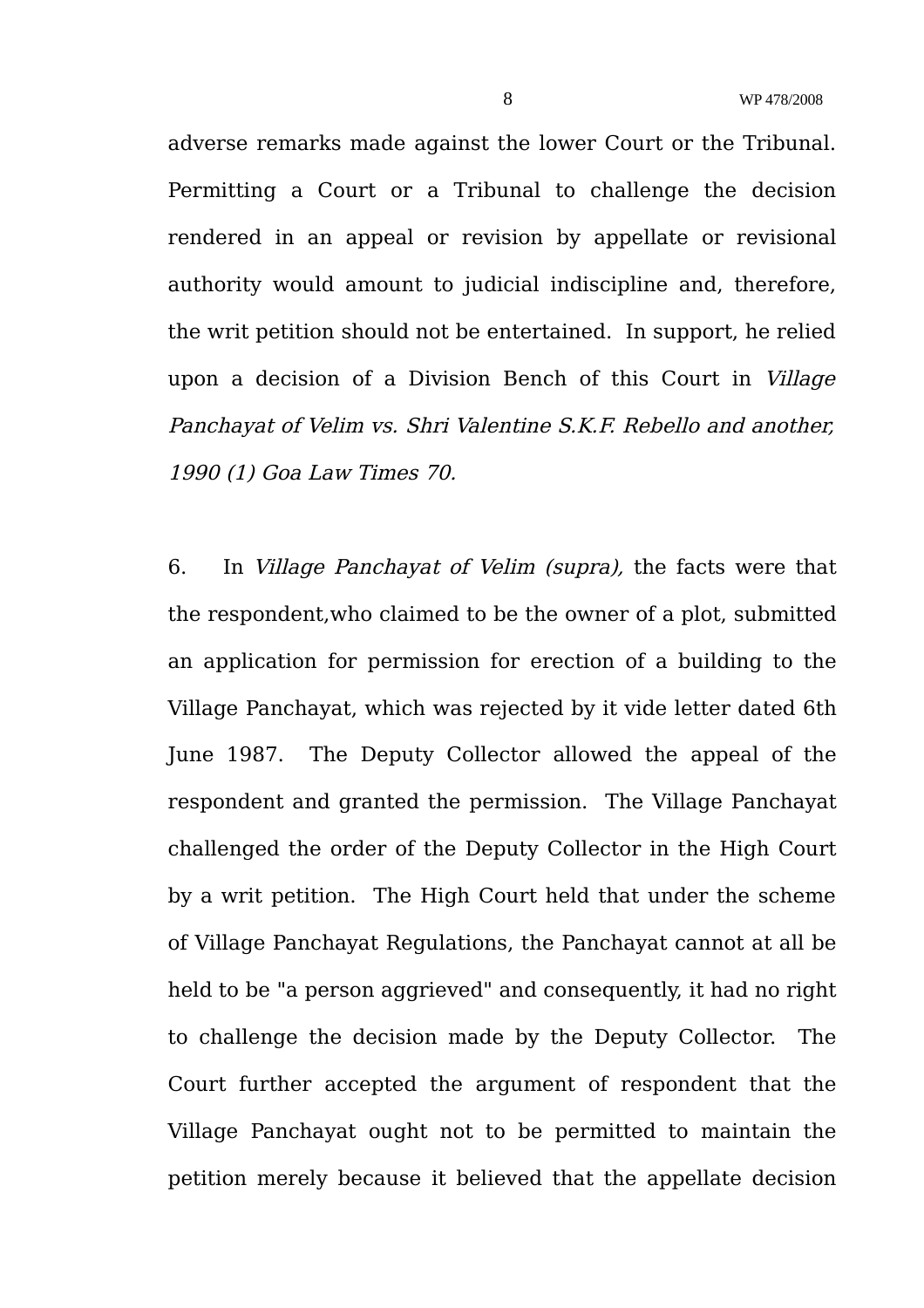was not palatable and allowing it to challenge the decision would amount to subversion of judicial discipline. The Court observed: "If the Panchayat is allowed to challenge the appellate order, as rightly pointed out by Shri Kakodkar, it may lead to chaos which the judicial discipline must decry". We respectfully agree with the view taken by the Division Bench. We also are of the view that ordinarily a Court, a Tribunal or any other body having a power to decide, shall not be entitled to challenge by way of an appeal, revision or otherwise a decision rendered by the appellate or revisional authority, modifying or reversing its decision. That would amount to subversion of the judicial discipline. It is inconceivable that on his decision being reversed by the District Judge, a Civil Judge filing an appeal in the High Court challenging the decision of the District Judge. The same principle would apply with equal force for the decisions rendered by any judicial or quasi-judicial bodies or authorities. However, the principle laid down above would not apply to the facts of the present case for the reasons indicated below.

Section 19 of the RTI Act provides that any person who does not receive a decision within the specified time or is aggrieved by the decision of a Central Public Information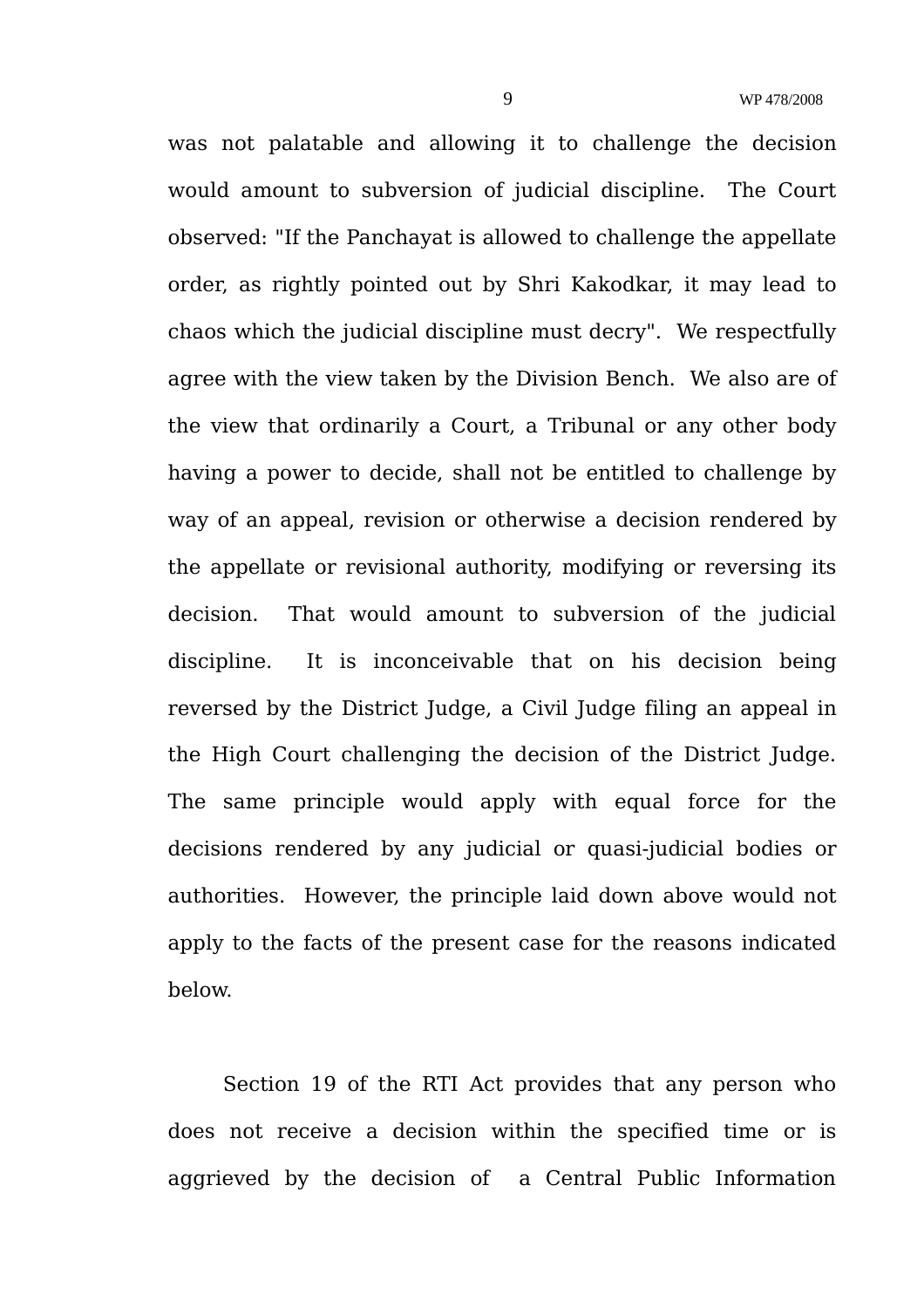Officer or the State Public Information Officer, may within 30 days file an appeal to the specified appellate authority. The first appeal under Section 19 of the RTI Act is contemplated only by or at the instance of the person whose application for an information has not been decided or rejected by the PIO. Subsection (5) of Section 19 provides that in any appeal proceedings, the onus to prove that the denial of the request was justified shall be on the PIO who has denied the request. The PIO who passes the initial order refusing the request for an information is required to defend his action before the appellate authority and the burden of proving that the denial was justified is on him. Thus, the PIO is not merely an authority which initially decides upon the request of an applicant, but in effect is a party to the appeal filed before the appellate authority. The PIO acts as a medium for dissemination of an information by the "public authority" under the RTI Act. If he holds that the public authority is not required to disclose the information, he is required to defend his decision. The PIO can be subjected to a penalty under Section 20 of the RTI Act for non-disclosure of the information. The proviso to Section 20 provides that the PIO shall be given a reasonable opportunity of being heard before any penalty is imposed on him. Thus, the PIO is, in effect, a party litigant in an appeal or a second appeal which is filed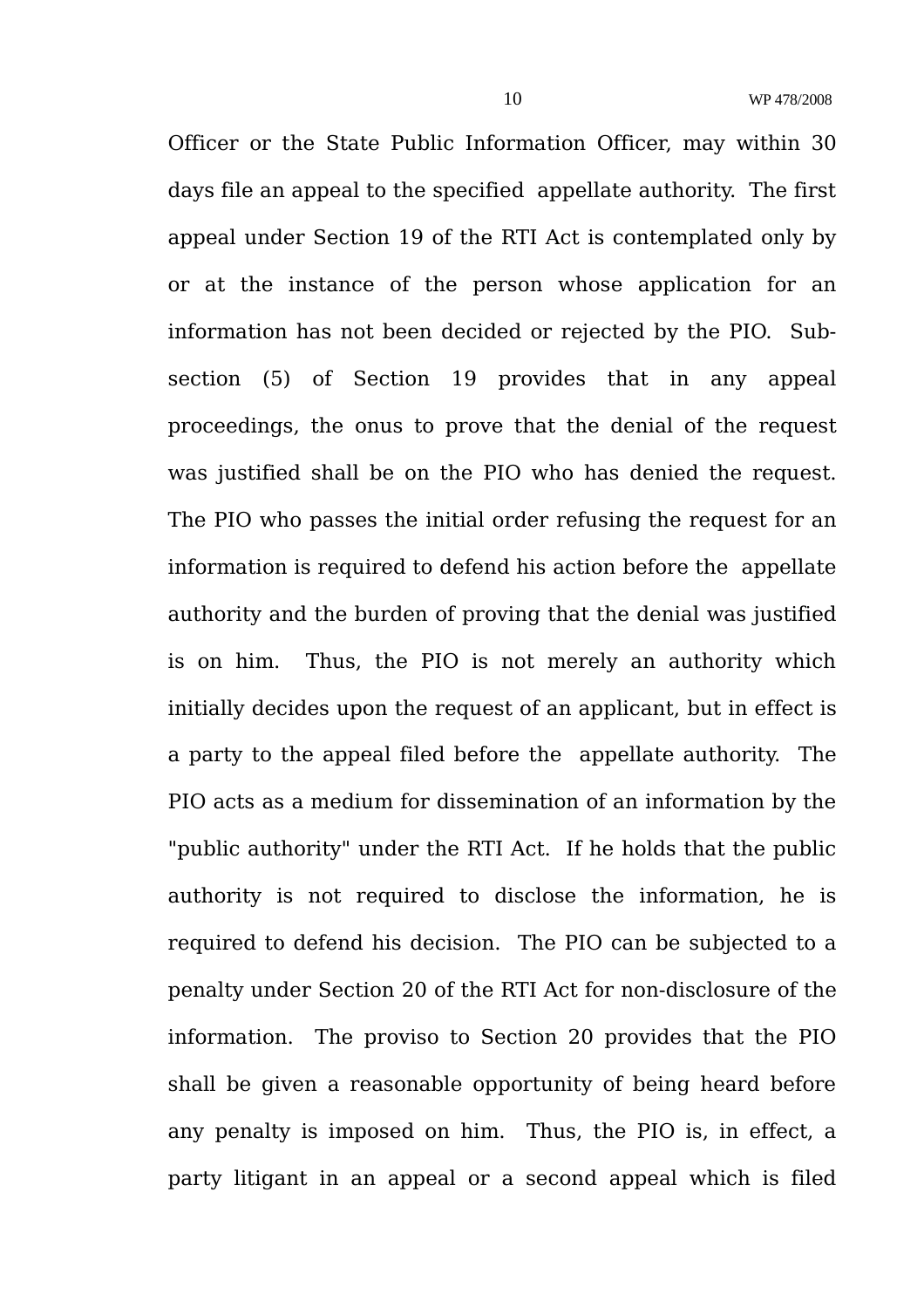before the first appellate authority or the Information Commission and in certain circumstances is also personally liable to a penalty. Being so, we are not inclined to accept the submission of Mr. Nadkarni that the writ petition at the instance of the PIO against the decision of the State Information Commission is not maintainable and/or should not be entertained.

#### Contentions of the parties

7. Mr. Vivek Tankha, learned Additional Solicitor General appearing for the petitioner in Writ Petition No. 237 of 2011 and Mr. Kantak, learned Advocate General appearing for the petitioner in Writ Petition No. 478 of 2008, submitted that the Governor was not a Public Authority under the RTI Act and as such was not required to disclose any information. Learned A.S.G. and the A.G. invited our attention to the definitions of "competent authority" in Section 2(e) and "public authority" in Section 2(h) of the RTI Act, and submitted that the "competent authority" and the "public authority" were two different authorities or bodies contemplated by the RTI Act. The expressions "competent authority" and "public authority" were mutually exclusive, and the "competent authority" cannot be regarded as the "public authority" within the meaning of Section 2(h) of the RTI Act. The President and the Governor, who are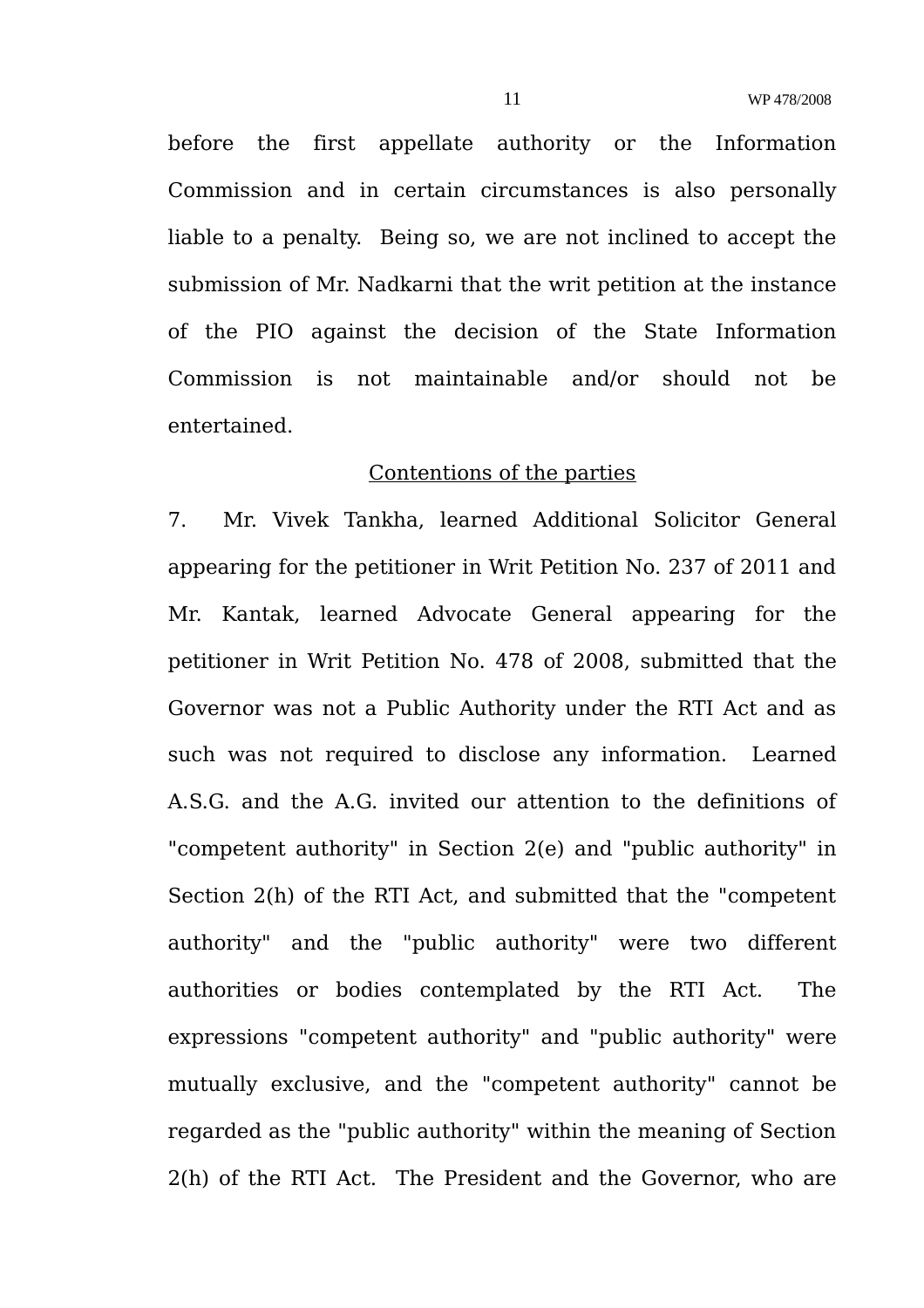included in the definition of "competent authority" are, therefore, not the "public authority" within the meaning of Section 2(h). The Governor is the appointing authority for the Chief State Information Commissioner as well as the State Information Commissioners and has an authority to remove any of the members of the State Information Commission. The Governor being the appointing, disciplinary and removing authority for the members of the State Information Commission, the State Information Commission (GSIC) has no authority to issue any order or direction to the Governor to disclose any information. Mr. Tankha further submitted that the President and the Governor were sovereign. The sovereignty vests in the President and the Governor, they being the heads of the Union and the State respectively. No authority, not even the Information Commission, has any jurisdiction or power to issue any direction to the sovereign, i.e. the President or the Governor, to disclose any information. Lastly, he submitted that the Governor enjoys an absolute immunity under Article 361 of the Constitution of India. The immunity enjoyed under Article 361 is not only personal but relates to his office and all his actions. The immunity granted under Article 361 is absolute and, therefore, no notice can be issued to the Governor, and no direction can be issued to the Governor to disclose any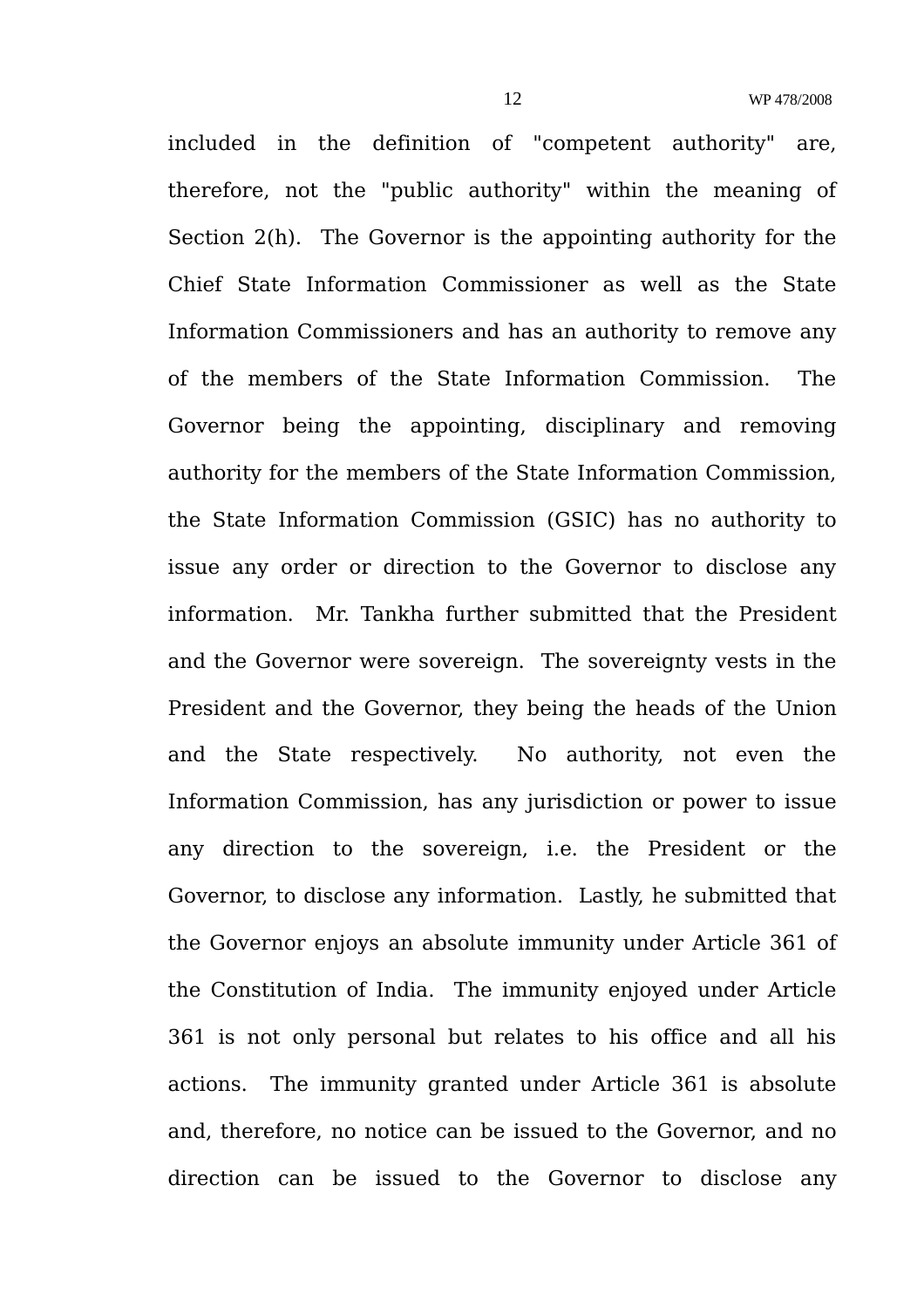information under the RTI Act. Mr. Tankha further submitted that the RTI Act contemplates the Information Commission to be a multi-member body. The GSIC at the time it passed the impugned order consisted of only the State Chief Information Commissioner, the only other State Information Commissioner having retired. As such, the State Chief Information Commissioner could not have passed the impugned order by acting singly. Mr. Kantak, learned A.G. supplemented the arguments of Mr. Tankha and further submitted that the Governor's report made to the President (through the Union Home Minister) was made in a fiduciary capacity and was exempt from disclosure under Section 8(1)(e) of the RTI Act.

8. Per contra, Mr. Nadkarni, appearing for respondent no.1 submitted that the President and the Governor are appointed by or under the Constitution of India (for short "the Constitution"). They are, therefore, the public authorities under Section 2(h) of the RTI Act. The President and the Governor being the public authorities, are amenable to the provisions of the RTI Act and are required to disclose any information when ordered by the PIO or in an appeal by the appellate authority or the Information Commission. The actions of the Governor have to be in consonance with the Constitution and the law. Under Article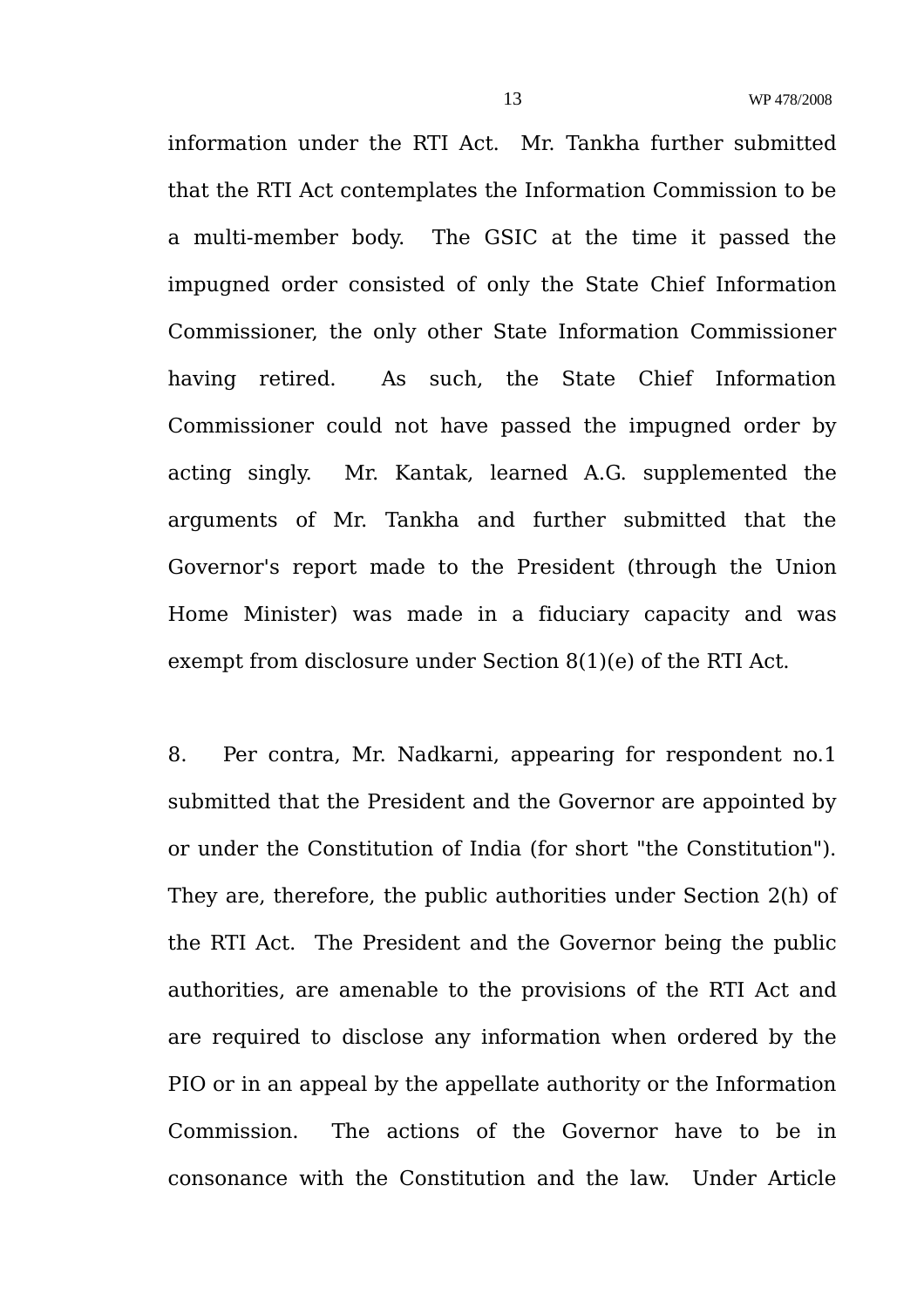159 of the Constitution, the Governor takes an oath of office to preserve, protect and defend the Constitution and the law. The Governor is, therefore, bound by the law including the RTI Act. The fact that the Governor is an appointing as well as disciplinary authority of the PIO, the appellate authority as well as the State Information Commissioners, does not make him immune from disclosing information ordered by any of them in accordance with the RTI Act. He is bound to comply with the orders passed under the RTI Act and give access to the citizen of the information, if so ordered. So far as the President is concerned he may represent to the external powers India as a sovereign country. He represents the external sovereignty. However, there is nothing like internal sovereignty and the President and the Governor are bound by the Constitution and the law. India being a democracy, the real sovereignty vests in the people of India and not in the President or the Governor, as the case may be. The concept of "King" being sovereign and the sovereignty being vested in the King is not applicable in case of a democracy where the people are sovereign and the President or the Governor are only titular heads. As regards the immunity conferred under Article 361 of the Constitution is concerned, it is only a personal immunity given to the Governor. The personal immunity conferred by Article 361 of the Constitution extends to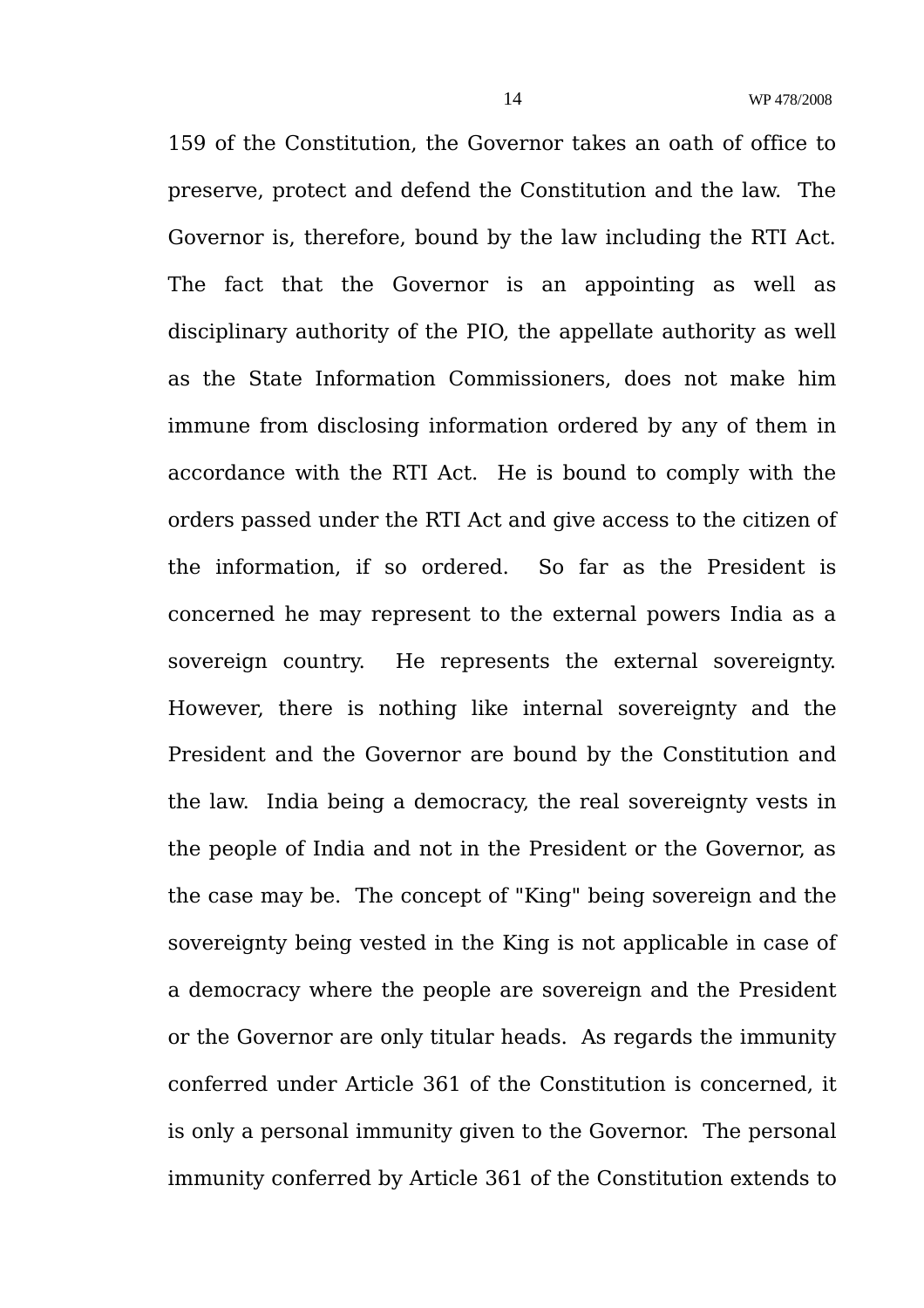an immunity from being prosecuted and immunity from civil liability in person. The immunity does not relate to a State action or an action taken by the President or the Governor in their respective official capacities as the President or the Governor, in exercising functions of the State. The official actions of the President and the Governor are justiciable and have been held to be so by the Supreme Court. Mr. Nadkarni countered the argument of exemption under Section 8(1)(e) of the RTI Act by submitting that the relationship between the President and the Governor was not fiduciary. The report of the Governor to the President (through the Home Minister) under Article 356 of the Constitution was made in performance of a constitutional duty and not in a fiduciary capacity.

9. In the light of the submissions of the parties, the following points arise for our determination:

(1) Whether the Governor is a "public authority" within the meaning of Section 2(h) of the RTI Act? and whether by reason of being included in the definition of "competent authority" he stands excluded from the definition of "public authority" under the RTI Act?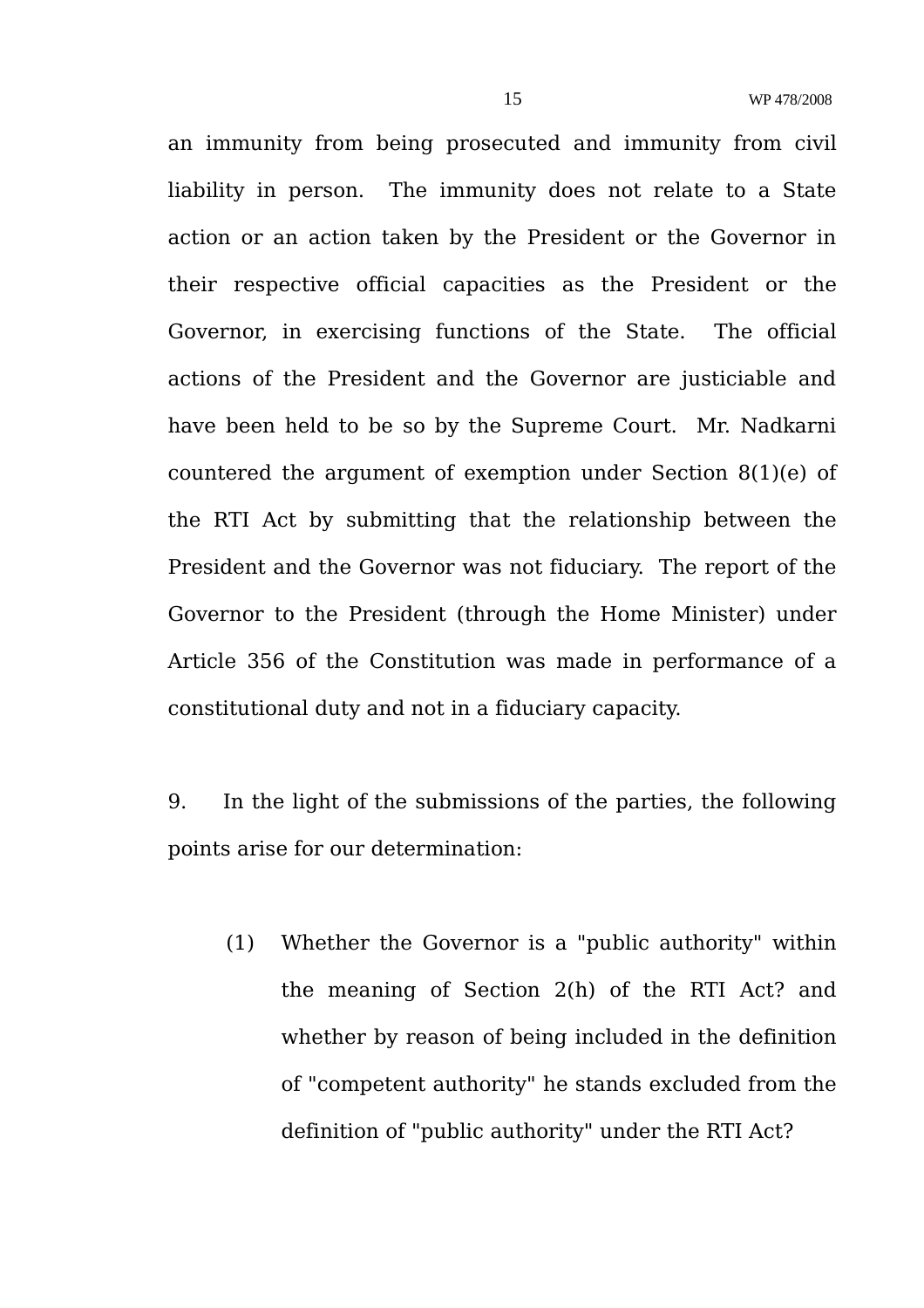- (2) Whether the Governor is a sovereign and being sovereign, no direction can be issued to the Governor for disclosure of any information under the RTI Act?
- (3) What is the extent of immunity enjoyed by the Governor under Article 361 of the Constitution of India? Whether in view of such immunity, no direction can be issued and no order can be passed under the RTI Act, which has an effect of requiring the Governor to disclose any information under the RTI Act?
- (4) Whether the information sought for is exempt from disclosure under Section 8(1)(e) of the RTI Act?
- (5) Whether the GSIC, which had become a single member body on account of retirement of one of the two members constituting it when it passed the order dated 18th March 2011 (impugned in W.P. No. 237 of 2011), could not have passed it in the absence of a second member?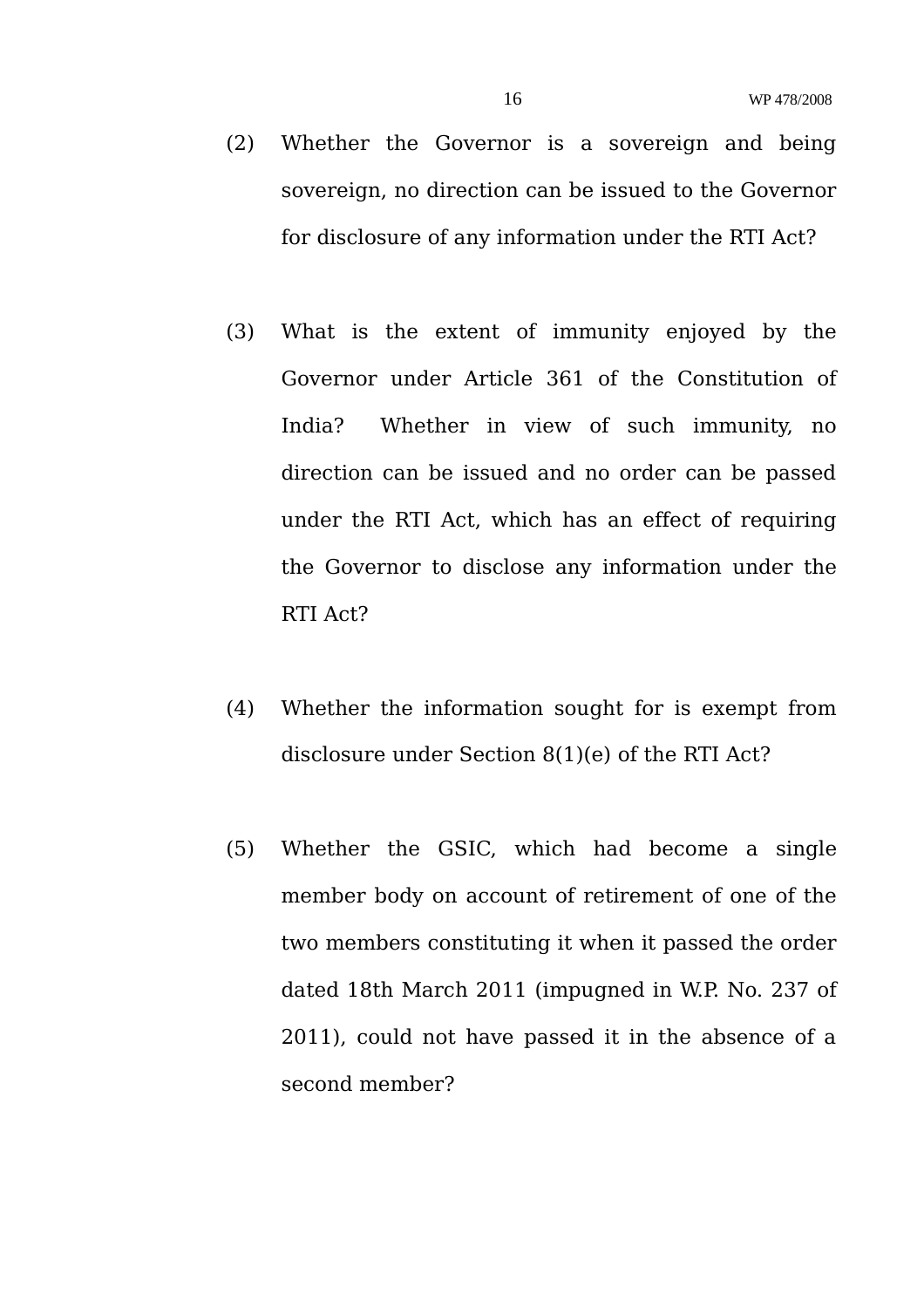#### Point No.1

Whether the Governor is a "public authority" within the meaning of section 2(h) of the RTI Act? and, whether by reason of being included in the definition of "competent authority" the Governor stands excluded from the definition of "public authority" under the RTI Act?

10. In order to decide the question, it is necessary to refer to the definitions of the "competent authority" and the "public authority" as given in the RTI Act, which read as under:

2(e) " competent authority" means-

(i) the Speaker in the case of the House of the People or the Legislative Assembly of a State or a Union territory having such Assembly and the Chairman in the case of the Council of States or Legislative Council of a State;

(ii) the Chief Justice of India in the case of the Supreme Court;

(iii) the Chief Justice of the High Court in the case of a High Court;

(iv) the President or the Governor, as the case may be, in the case of other authorities established or constituted by or under the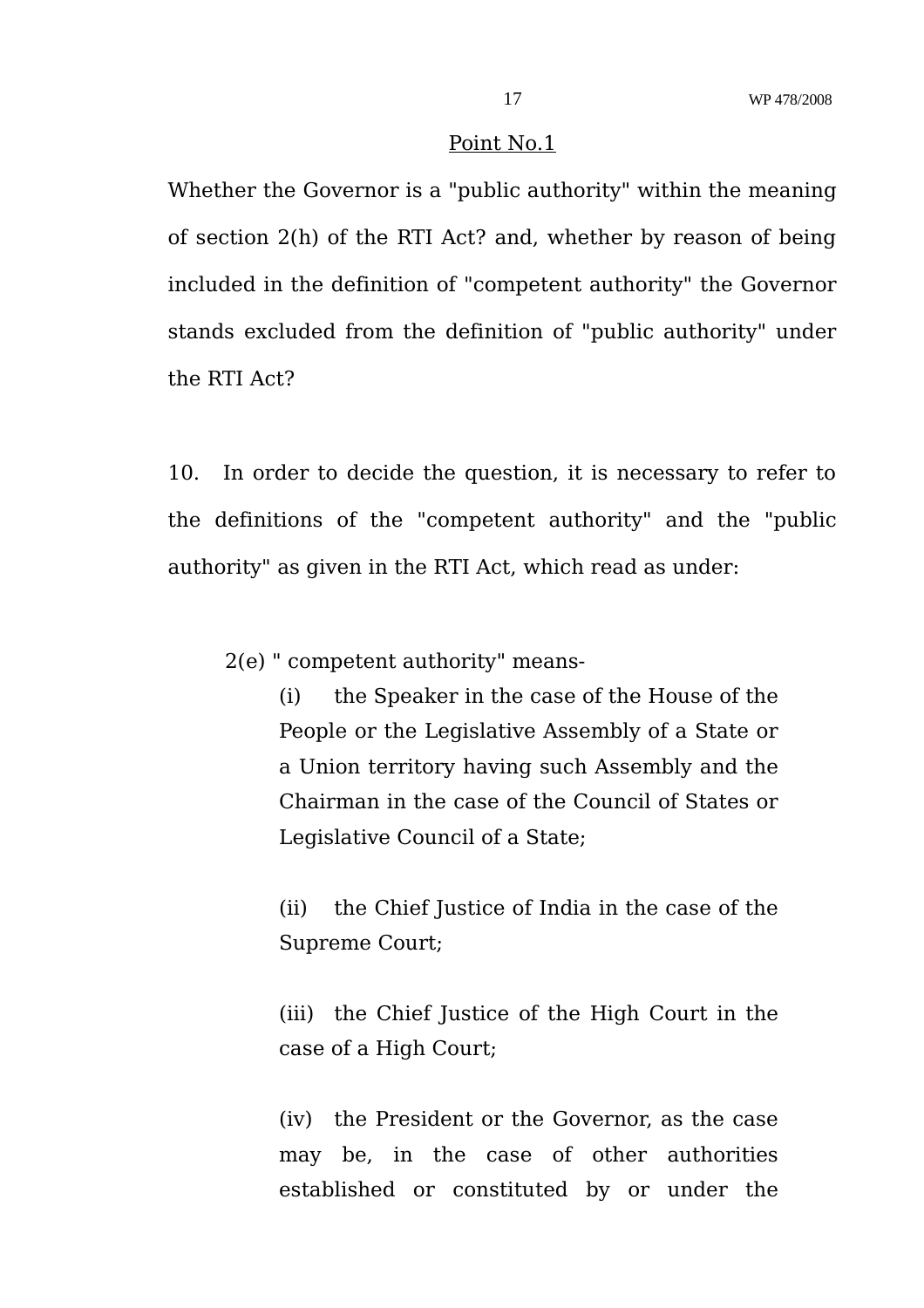Constitution;

(v) the administrator appointed under article 239 of the Constitution;

2(h) "public authority" means any authority or body or institution of self- government established or constituted—

(a) by or under the Constitution;

(b) by any other law made by Parliament;

(c) by any other law made by State Legislature;

(d) by notification issued or order made by the appropriate Government, and includes any—

(i) body owned, controlled or substantially financed;

(ii) non-Government organization substantially financed, directly or indirectly by funds provided by the appropriate Government;

11. Mr. Tankha, learned ASG and Mr. Kantak, learned A.G. submitted that the expressions "competent authority" and "public authority" were separately defined under the Act. There can be no overlapping between the two authorities. Whoever is the "competent authority" under section 2(e) of the RTI Act cannot be the "public authority" and whoever is the "public authority" under section 2(h) of the RTI Act cannot be the "competent authority". Since the two expressions are different,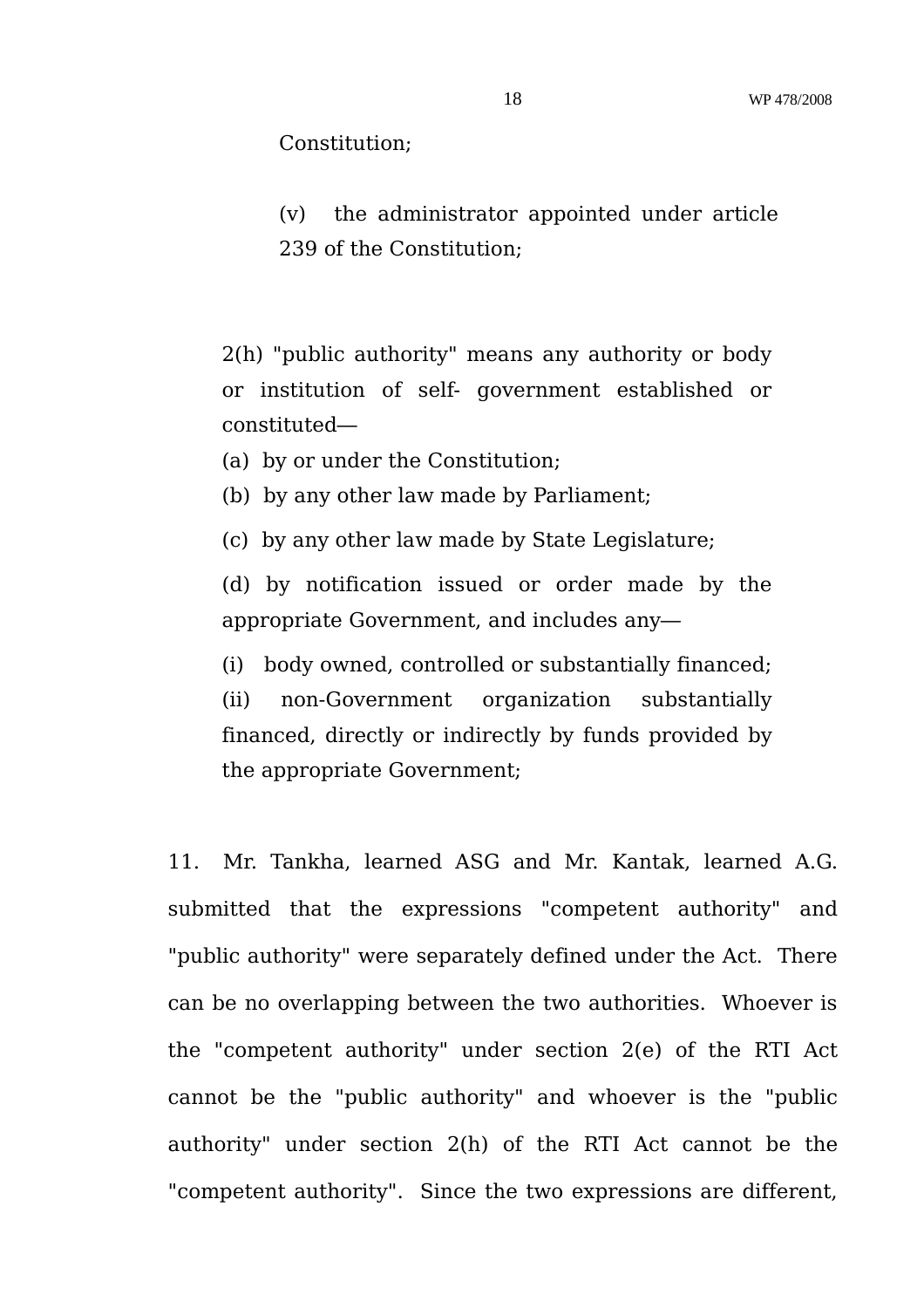if there were to be any overlapping between the two, the Legislature would have specifically said so in the definition itself. If the competent authority was to be included in the definition of "public authority", nothing prevented the Legislature from saying so by adding one more clause to subclauses (a) and (d) and to include the competent authority within the definition of "public authority". Mr. Kantak also drew our attention to section 8 and in particular clauses (d) and (e) thereof. Section 8(1) of the RTI Act, insofar as it is relevant for our consideration, is quoted below:

"**8. Exemption from disclosure of information -** (1) Notwithstanding anything contained in this Act, there shall be no obligation to give any citizen,-

- $(a)$  ...
- $(b)$  ...
- $(c)$  ...

(d) information including commercial confidence, trade secrets or intellectual property, the disclosure of which would harm the competitive position of a third party, unless the competent authority is satisfied that larger public interest warrants the disclosure of such information;

(e) information available to a person in his fiduciary relationship, unless the competent authority is satisfied that the larger public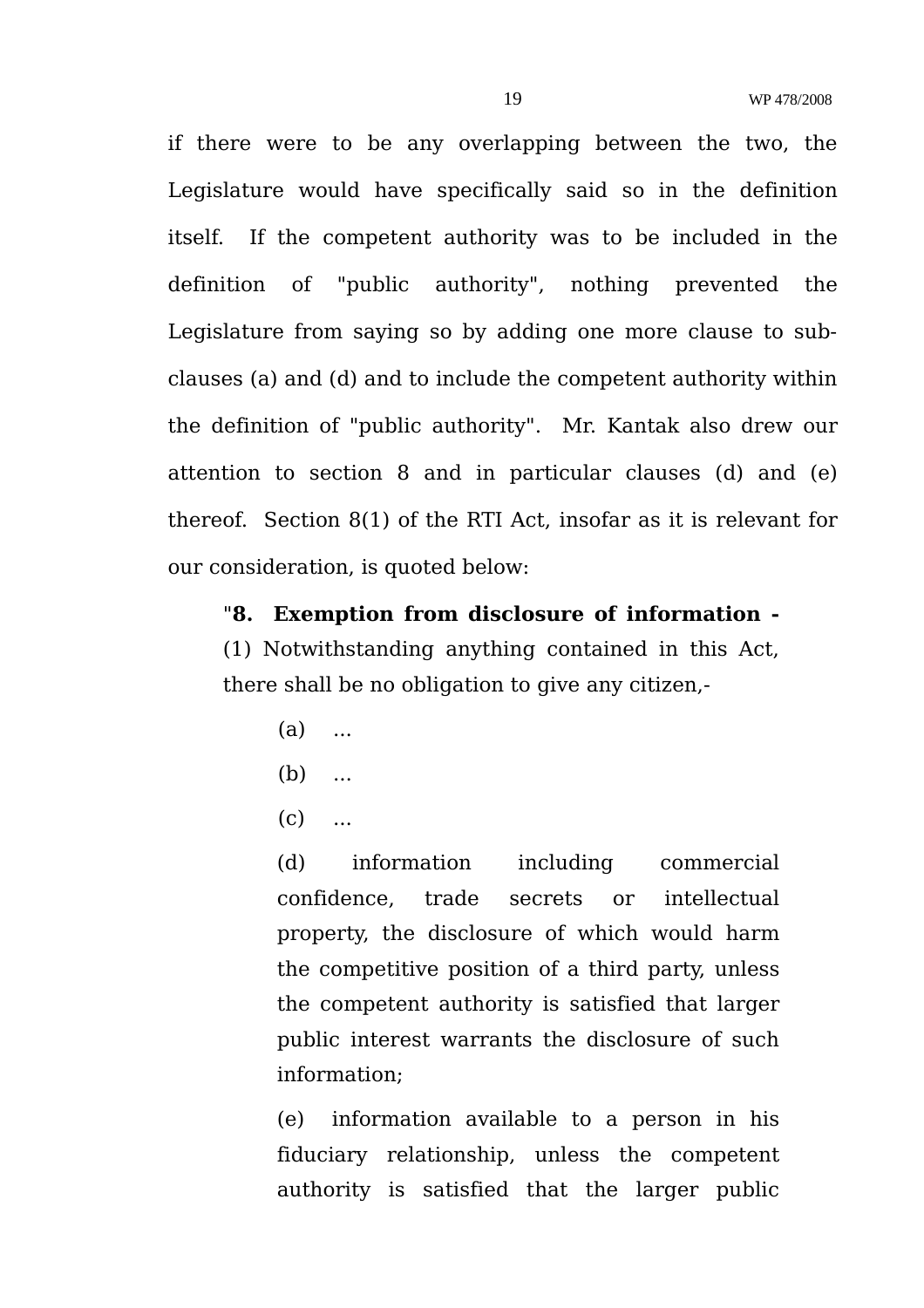interest warrants the disclosure of such information;

- $(f)$  ...
- $(g)$  ...
- (h) ...
- $(i)$  ...
- $(i)$  ... "

Mr. Kantak submitted that clause (d) of section 8 grants exemption from disclosure and the PIO is not required to disclose any information of commercial confidence, trade secrets or intellectual property, the disclosure of which would harm the competitive position of a third party. Under clause (e) of section 8, the PIO is not required to disclose an information which is available to a person (public authority) in his fiduciary relationship. The decision of a PIO not to disclose the information covered by clause (d) and clause (e) of sub-section (1) is, however, subject to an exception which is provided in clauses (d) and (e) itself by qualifying the exemption by the words: "unless the competent authority is satisfied that larger public interest warrants the disclosure of such information". The competent authority is, thus, given a power to override a decision of the public authority acting through the PIO of not disclosing an information contained in clauses (d) and (e), if the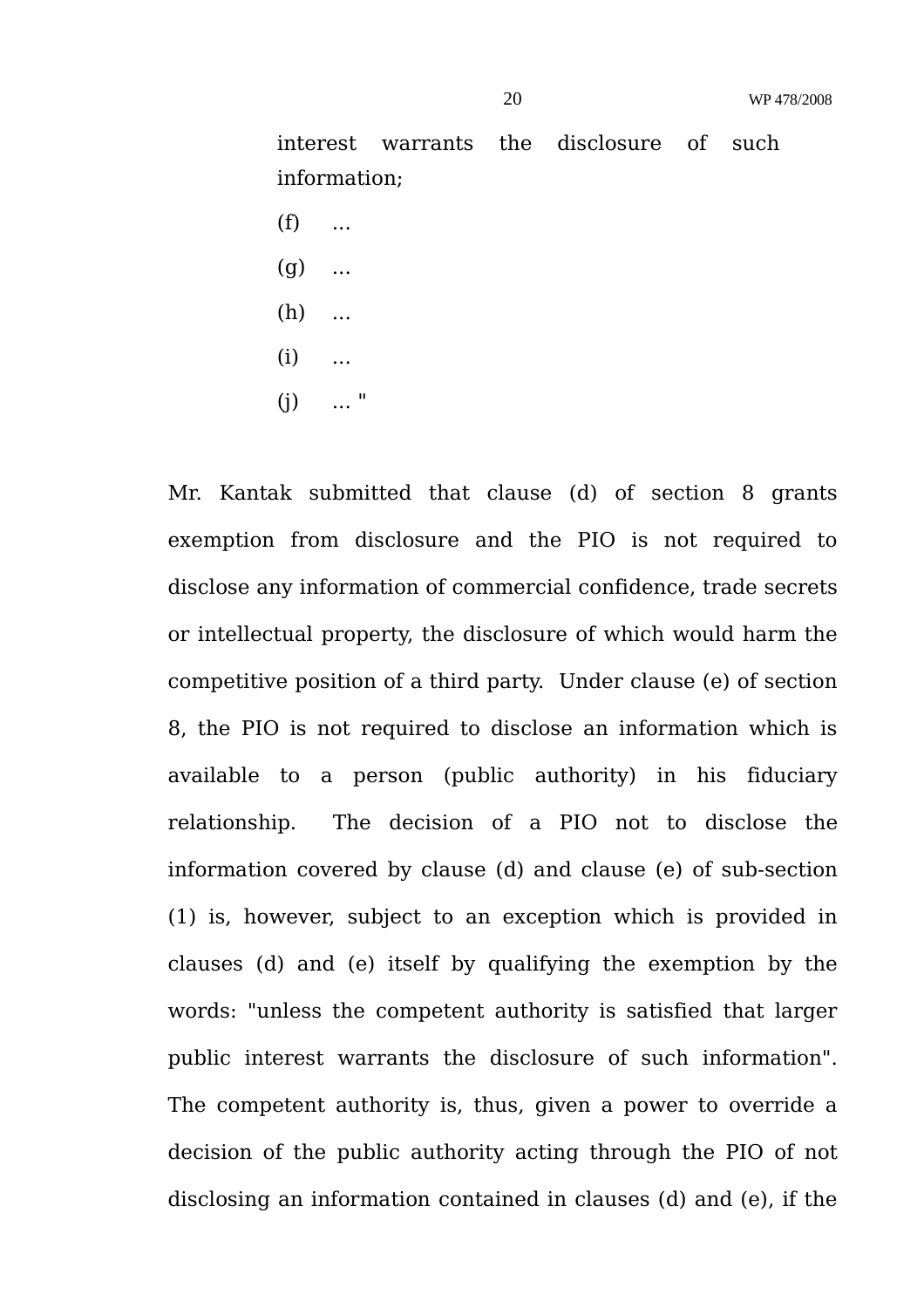competent authority is satisfied that larger public interest warrants the disclosure of such information. If the competent authority has a power to override the decision of public authority not to disclose any information, then the competent authority must be regarded as a different than the public authority. The competent authority is superior to the public authority, as it is given a power to override a decision of the public authority, at least in certain cases like those mentioned in clauses (d) and (e) of section 8(1) of the RTI Act and that being so, the Court must hold that the competent authority is not the public authority within the meaning of section 2(h). The argument, attractive as it looks at the first blush, cannot be accepted for the reasons indicated below.

12. Section 3 of the RTI Act confers upon a citizen right to have an information. Indeed, it only recognizes the right which already exists in a citizen to have an information which is regarded as a fundamental right to freedom of speech and expression under Article 19(1)(a) of the Constitution [see: Central Public Information Officer vs. Subhash Chandra Agarwal, (2011) 1 SCC 496 and the Hindu Urban Cooperative Bank Ltd. vs. The State Information Commission - Civil Writ Petition No. 19224 of 2006 decided on 9th May 2010 by the High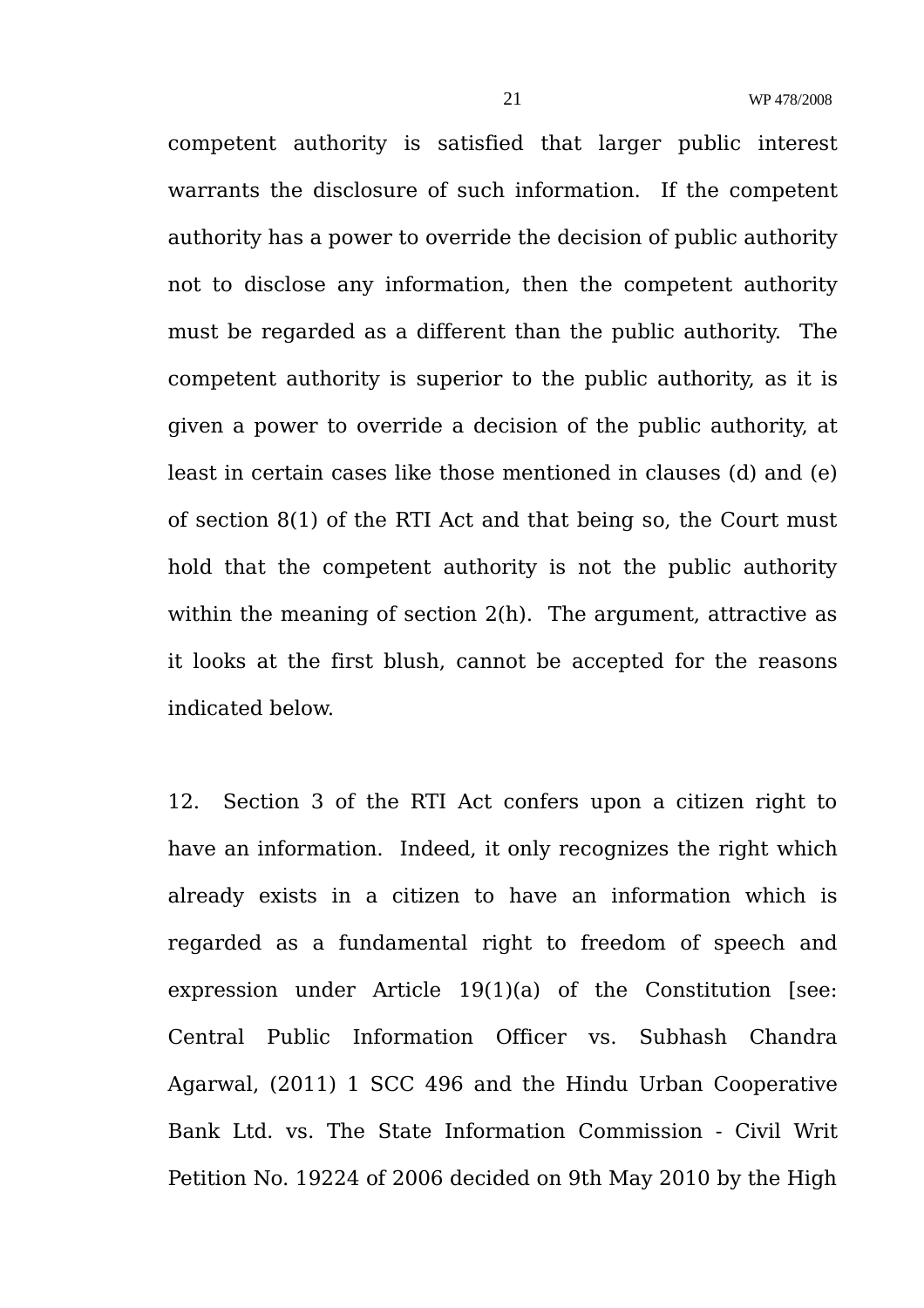Court of Punjab and Haryana, Coram: Mohinder Singh Sullar, J.]

Section 4 of the RTI Act confers a corresponding obligation on the public authority to give information. Section 5 of the RTI Act requires the public authority to designate as many PIOs as may be necessary to provide the informations to the persons requesting for an information. Section 6 prescribes the manner in which a citizen is required to make a request for an information to the PIO. Section 7 casts an obligation on the PIO to give the information. Section 8, as noticed earlier, grants exemption from disclosure of certain information. Section 9 also empowers the PIO to refuse an information where the request for providing access would involve an infringement of a copyright subsisting in any person other than the State. Section 11 provides for a procedure to be followed where the disclosure of the information relates to a third party. Sections 12 to 17 contained in Chapter III make a provision for constitution of Central and State Information Commission, their members, terms and conditions of their service, their appointment and removal. Section 18 defines the power and functions of the Central and State Information Commission. Section 19 provides for an appeal against a decision of the PIO to the first appellate authority and a further appeal against a decision of the first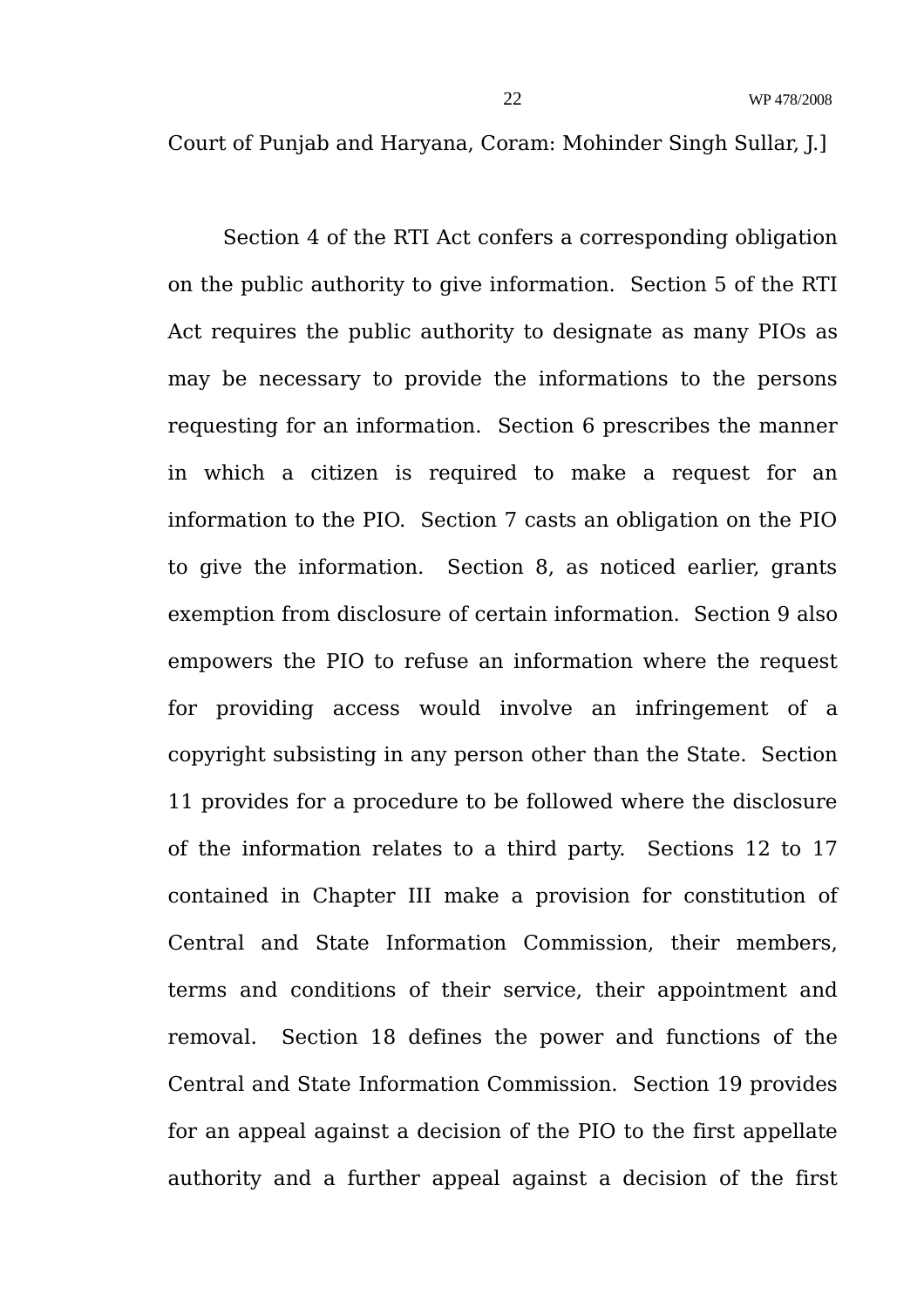appellate authority to the Information Commission. Section 20 provides for a penalty which can be imposed by the Information Commission on the PIO at the time of deciding any complaint or appeal under section 19 of the RTI Act.

13. From the provisions of the RTI Act, it is clear that the decision whether the information asked for by the applicant can be disclosed or exempt from disclosure under sections 8 or 9 of the RTI Act is to be taken by the PIO and not by the "public authority". Section 9 specifically provides that the Central PIO or the State PIO, as the case may be, may reject a request for information where such a request for providing access would involve an infringement of copyright subsisting in a person other than the State. The competent authority has been given a power to direct disclosure of an information notwithstanding anything contained in clauses (d) and (e) of section 8(1), where the competent authority is satisfied that the larger public interest warrants the disclosure of such information. Thus, the competent authority overrides the PIO and not the "public authority" on the issue of exemption under section 8(1)(d) and (e) of the RTI Act. The contention that the competent authority is superior to public authority inasmuch as it has a power to override the public authority in the matter of exemption under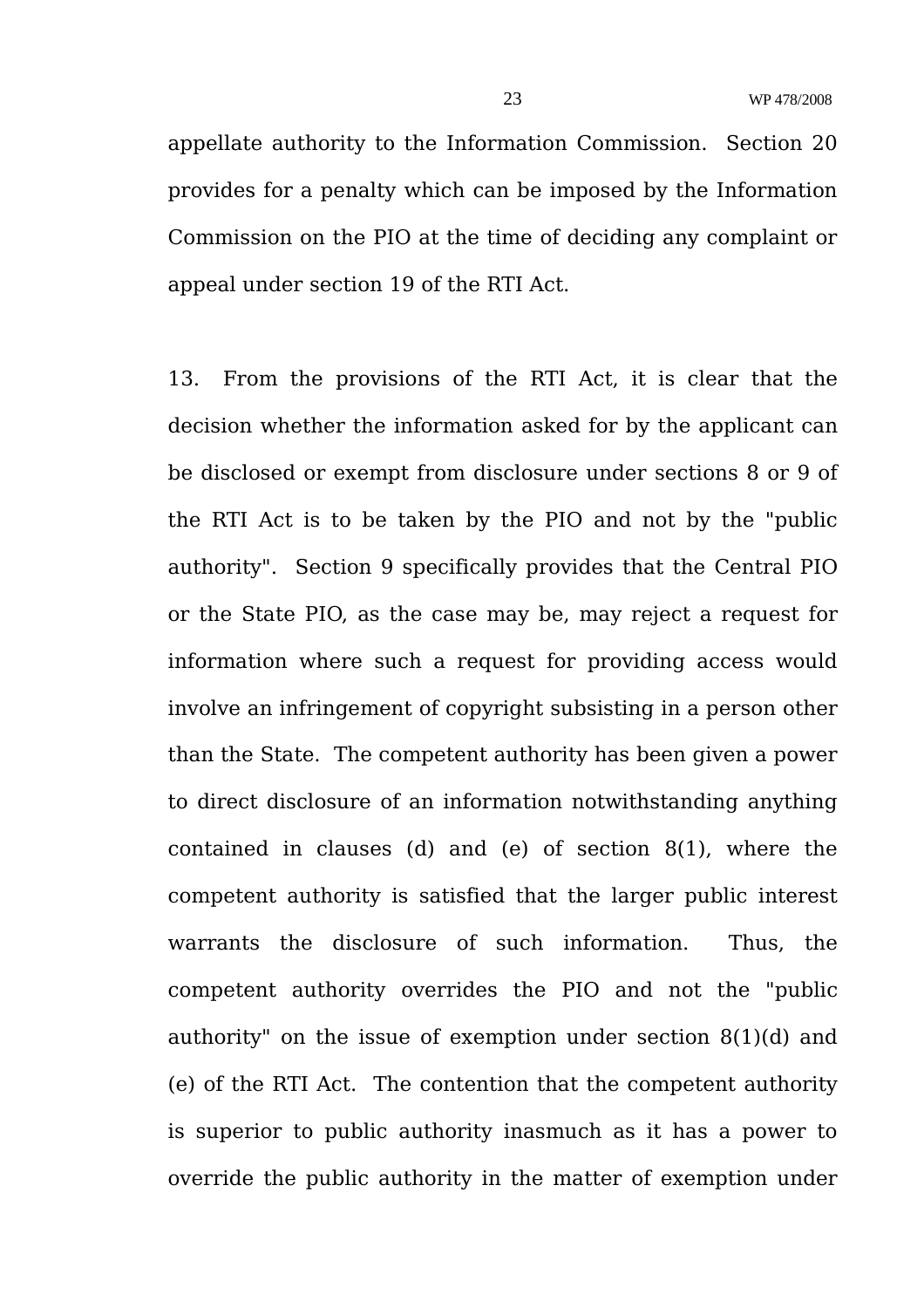clauses (d) and (e) of section 8 and consequently there can be no overlapping between the two, therefore, cannot be accepted.

14. Under section 2(h) of the RTI Act, "public authority" includes any authority or body or institution of self-government established or constituted by or under the Constitution [see clause (a) of section 8(1)]. Undoubtedly, the post of President and that of the Governor is created by the Constitution. Article 52 of the Constitution says that there shall be a President of India. Article 153 of the Constitution says that there shall be a Governor for each State. When India was governed by the British, there was no post of the President. The Governor General and the Governors contemplated under the British Rule were different than the Governor of a State appointed under Article 153 of the Constitution. Posts of the President and the Governor are created by the Constitution.

15. In Executive Committee of Vaish Degree College, Shamli and others vs. Lakshmi Narain and others, (1976) 2 SCC 58, the majority speaking through Fazal Ali, J. observed: "It is, therefore, clear that there is a well marked distinction between a body which is created by the statute and a body which after having come into existence is governed in accordance with the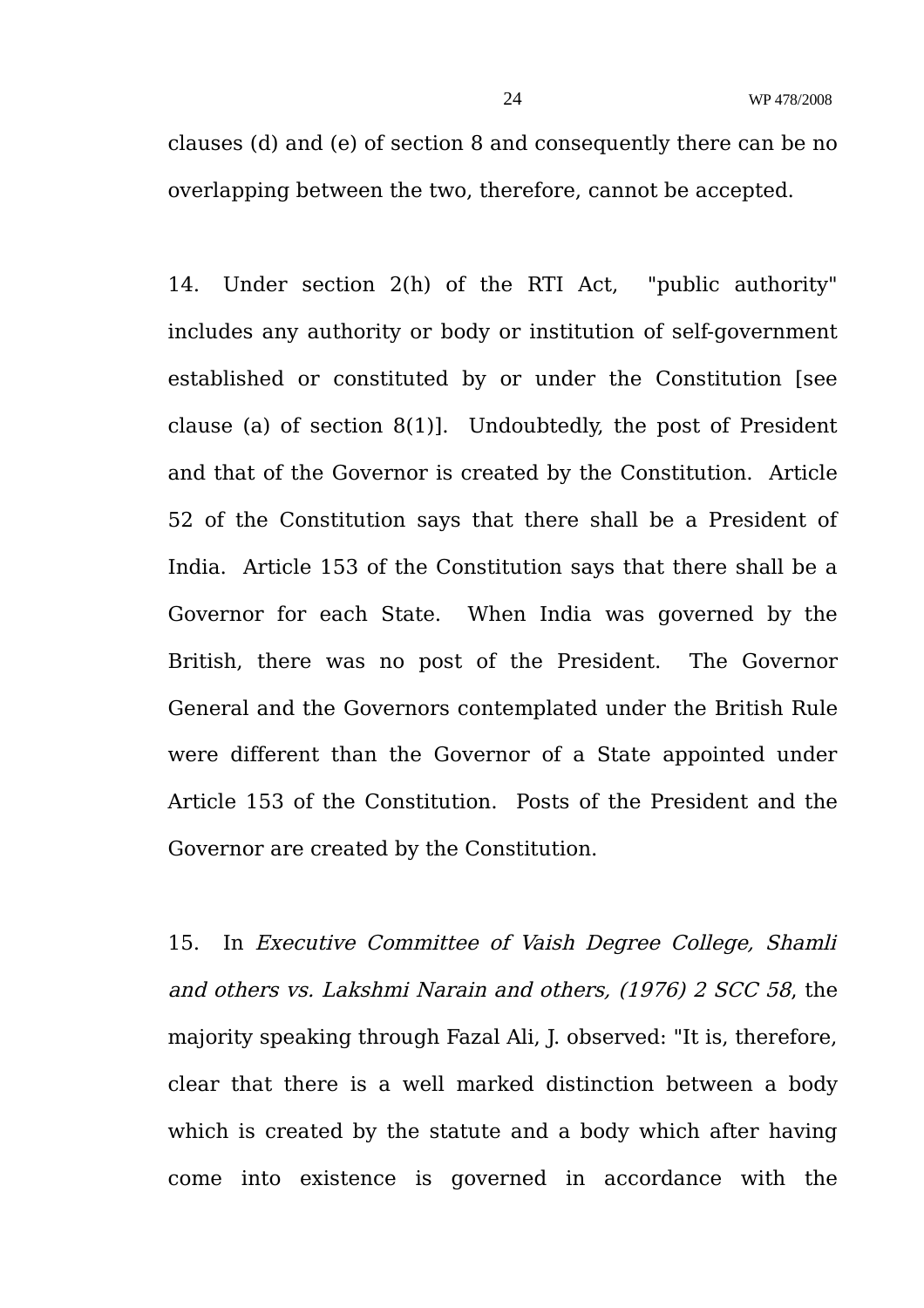provisions of the statute. In other words, the position seems to be that the institution concerned must owe its very existence to a statute which would be the fountainhead of its powers." The President and the Governor owe their existence to the Constitution. It, therefore, cannot be doubted that the posts of the President and the Governor are created by or under the Constitution. Being so, the President and the Governor are clearly covered by clause (h) of the definition of the "public authority".

16. It is true that the President and the Governor have been specifically included in the definition of "competent authority". But the mere fact that the President and the Governor are authorities mentioned in sub-clauses (iv) of section 2(e) of the RTI Act, would not exclude them from the definition of "public authority". If any of the authorities mentioned in clauses (i) to (v) of section 2(e) which defines "competent authority" also fall within any of the clauses (a) to (d) of the definition of "public authority" those persons/authorities would both be the "competent authority" as well as the "public authority". The expressions "competent authority" and "public authority" are not mutually exclusive. The competent authorities and one or more of them may also be the public authorities. Similarly the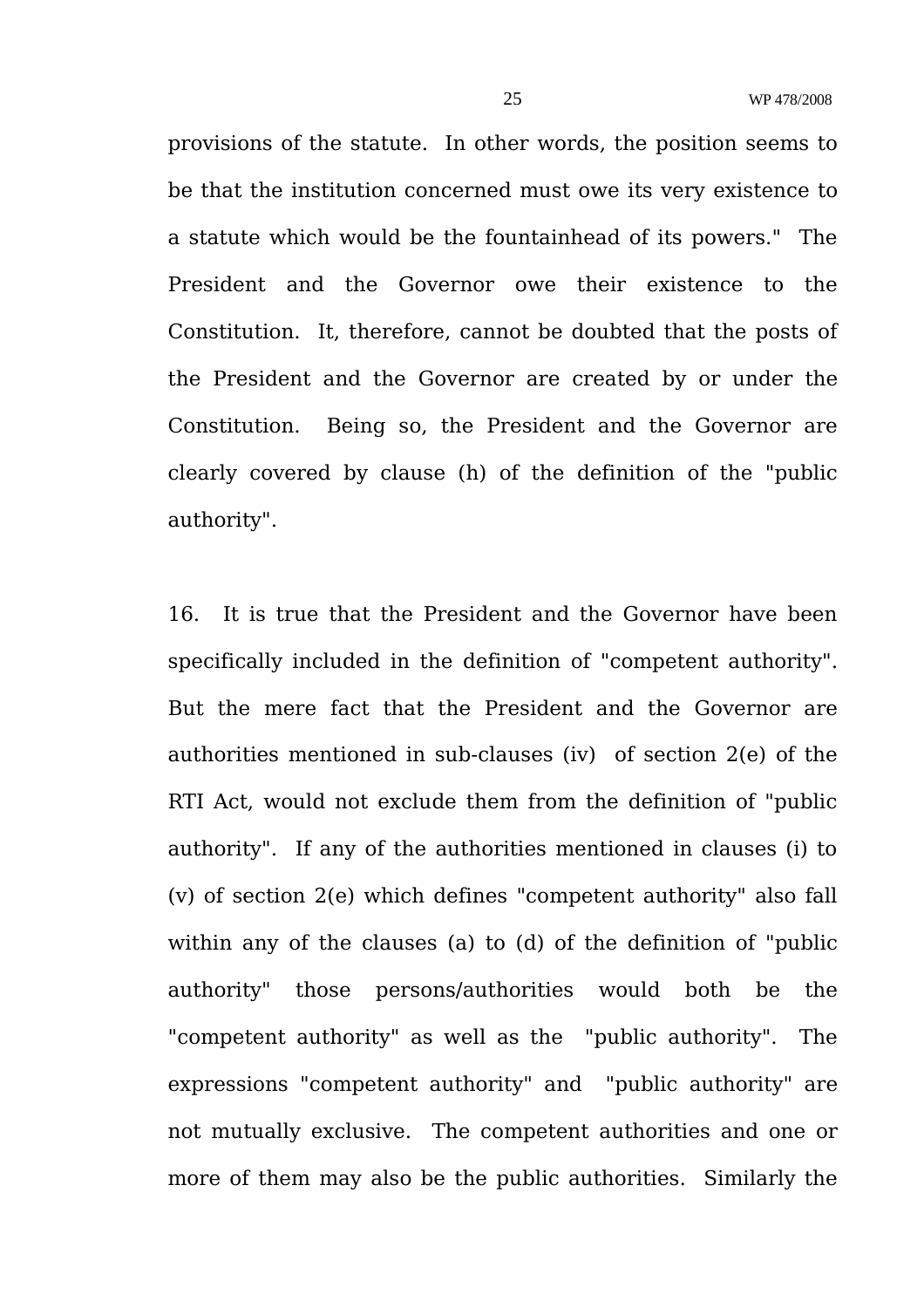public authorities or some of them, like the President and the Governor who are the "public authority", may also be the "competent authority". Overlapping is not prohibited either by the RTI Act or by any other law.

17. We are fortified in our view by a decision of the Special Bench (of Three Judges) of Delhi High Court, rendered in Secretary General, Supreme Court of India vs. Subhash Chandra Agarwal, (L.P.A. No. 501/2009 decided on 12th January, 2010). In that case, the Chief Justice of India (who is the "competent authority" under section 2(e)(ii) of the RTI Act) was also held to be the "public authority". The fact that the Chief Justice of India (for short "the CJI") was the competent authority did not deter the Court from coming to the conclusion that he was the "public authority" under section 2(h) of the RTI Act. Learned Additional Solicitor General and the Advocate General, however, inviting our attention to paragraph 25 of the decision submitted that the decision that the CJI is a "public authority" was rendered by the Special Bench on the basis of a concession made by the learned Attorney General before it. It is true that the learned Attorney General had conceded before the Special Bench that the finding recorded by the Single Judge that the CJI was a "public authority" and the reasons therefore were correct. However, the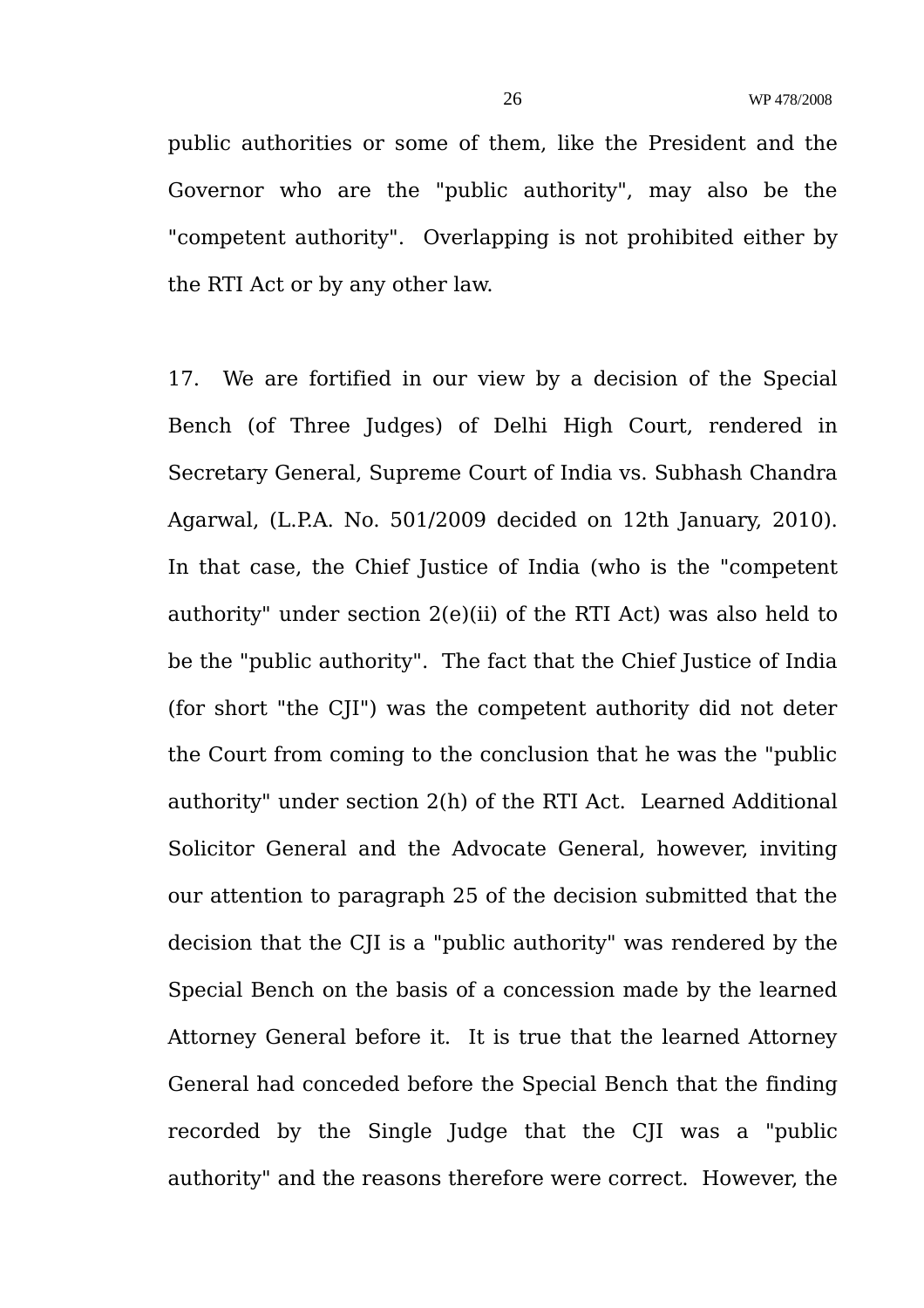Special Bench did not hold that the CJI was a "public authority" only on the basis of the concession of the learned Attorney General. In paragraph 26, the Special Bench has observed: "Notwithstanding the fact that the correctness of the findings respecting point nos.1  $\&$  2 have been fairly conceded by the learned Attorney General for India, we have given our careful consideration to the matter in the overall facts and circumstances of these proceedings. We find ourselves in full agreement with the reasoning set out in the impugned judgment". The Special Bench then set out briefly its reasons for coming to the conclusion that the CJI was a "public authority". The reasons for which the CJI has been held to be the "public authority" notwithstanding he being the "competent authority" apply with equal force for not excluding the President and the Governor from the definition of "public authority". If the Governor falls under clause (a) of definition of the "public authority" under section 2(h) of the RTI Act, he cannot be excluded from definition for any reason, including the one contended by the learned Additional Solicitor General and the Advocate General. If the Legislature intended to exclude the persons who find place within the definition of the "competent authority" from the definition of "public authority", nothing prevented the Legislature from so saying. For these reasons, we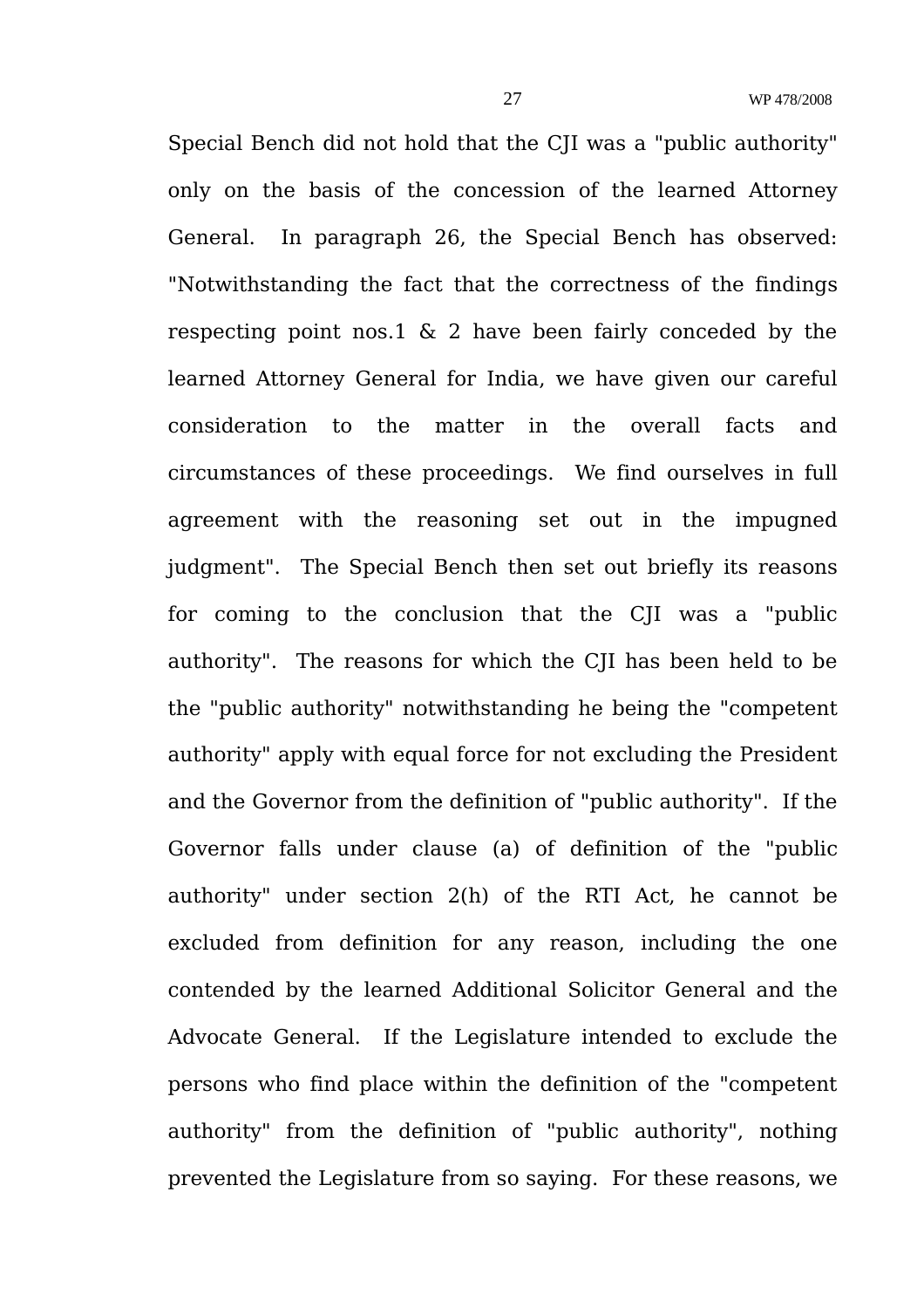answer the first part of point no.1 in the affirmative and second part in the negative.

### Point No.2

Whether the Governor is a sovereign and being sovereign, no direction can be issued to the Governor for disclosure of any information under the RTI Act?

18. The President of India is the constitutional head of the Union of India. The Governor of a State is the constitutional head of each State, constituting the federation of Union of India. The learned Additional Solicitor General submitted that the position of the President and the Governor is similar. He contended that the President is sovereign and so is the Governor. The Governor being sovereign, no authority, much less the PIO, can issue him any direction. The Governor is not bound to disclose any information asked of him under the RTI Act. The contention cannot be accepted for the reasons indicated below.

19. The theory of sovereignty was explained by Austin. Salmond quotes the theory of sovereignty developed by Austin as : "To Austin a sovereign is any person, or body of persons,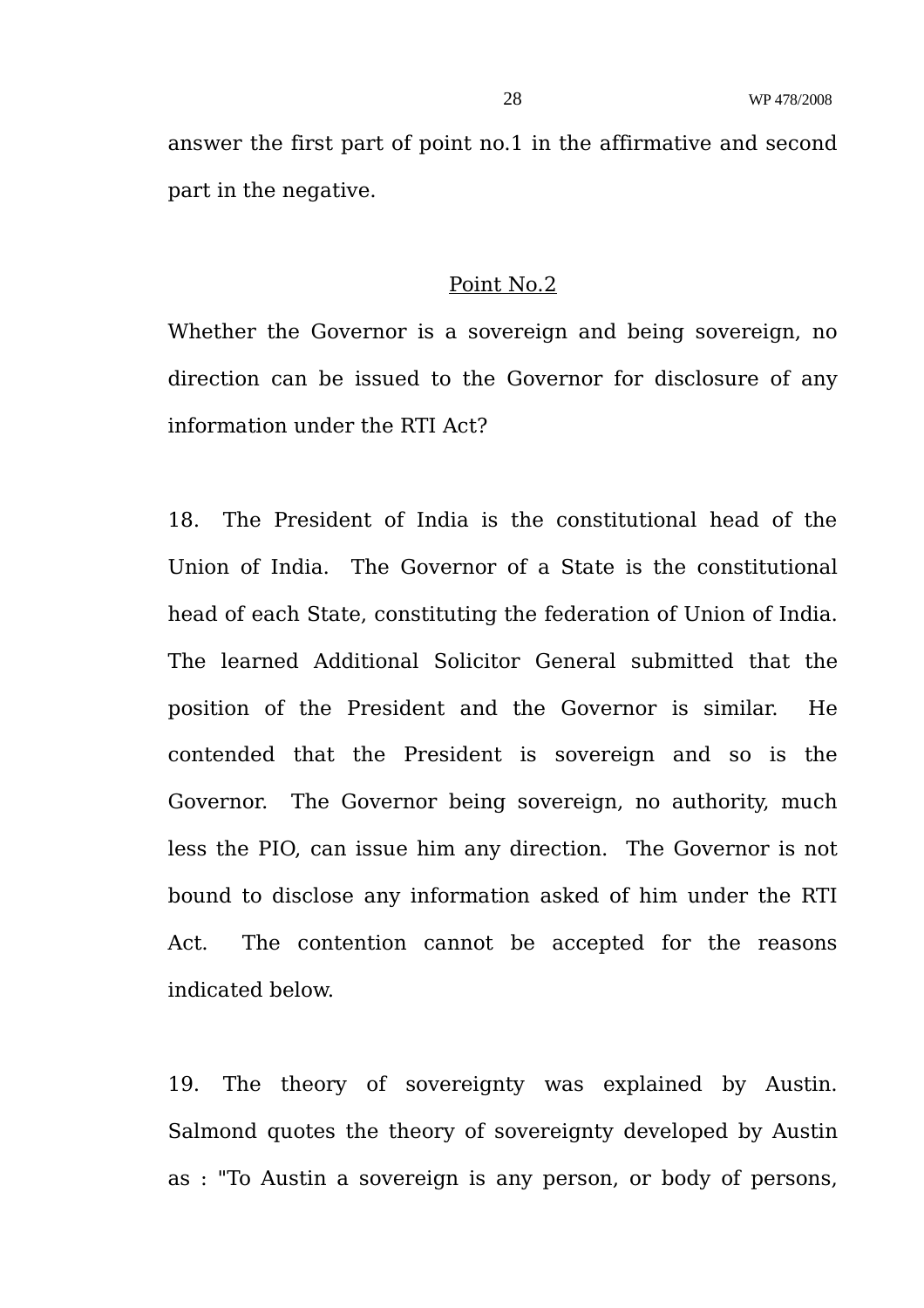whom the bulk of political society habitually obeys, and who does not himself habitually obey some other person or persons". (Salmond on Jurisprudence, Twelfth Edition, Indian Economy Reprint (2009), page 27).

Dias also follows Austin and summarises the theory of sovereignty in following words:

"Sovereignty has a 'positive mark' and a 'negative mark'. The former is that a determinate human superior should receive habitual obedience from the bulk of a given society, and the latter is that that superior is not in the habit of obedience to a like superior."

(Dias Jurisprudence, Fifth Edition, page 348)

Jurisprudentially, in our view, the sovereign is that person or body of persons which receives habitual obedience from the bulk of a given society and does not himself habitually obey some other person or persons. It has two aspects, viz. (i) a bulk of the society obeys him, and (ii) he does not obey any other. The second aspect has been aptly put by Dias in the following words:

"Sovereign cannot be under a duty, since to be under a duty implies that there is another sovereign above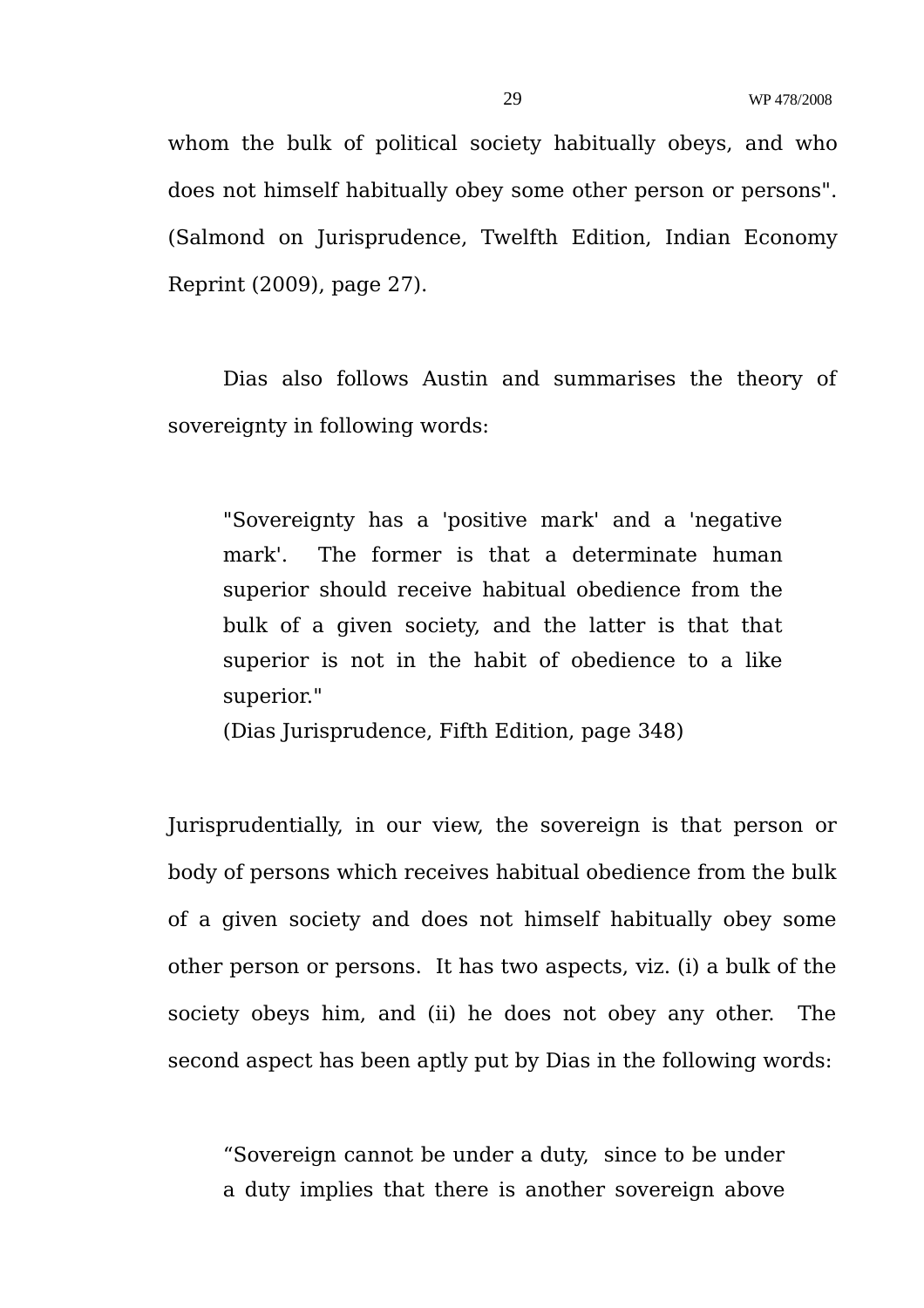the first who commands the duty and imposes a sanction; in which case the first is not sovereign."

Applying this test, the President or the Governor cannot be held to be sovereign inasmuch as the President habitually obeys and is required by the Constitution to obey the advice given by the Council of Ministers and so is the Governor. Except in case of some discretionary functions wherein the Governor may act on his own, he is required to act on the advice of the Council of Ministers and so is the President. Though the advice given by the Council of Ministers to the President or the Governor, as the case may be, cannot be regarded as a command, under the constitutional scheme the President and the Governor in the bulk of the matters are bound by the advice rendered by the Council of Ministers. In that sense, it cannot be said that the President and the Governor are not in the habit of obedience to any other person or a body of persons.

20. There are usually three elements of internal sovereignty. The sovereign has a power to make laws (legislative power). He has a power to enforce laws (executive power) and he has power to decide any dispute or issue, including interpretation of the laws (judicial power). It is true that the President has all the three powers. Power of making laws in respect of the subjects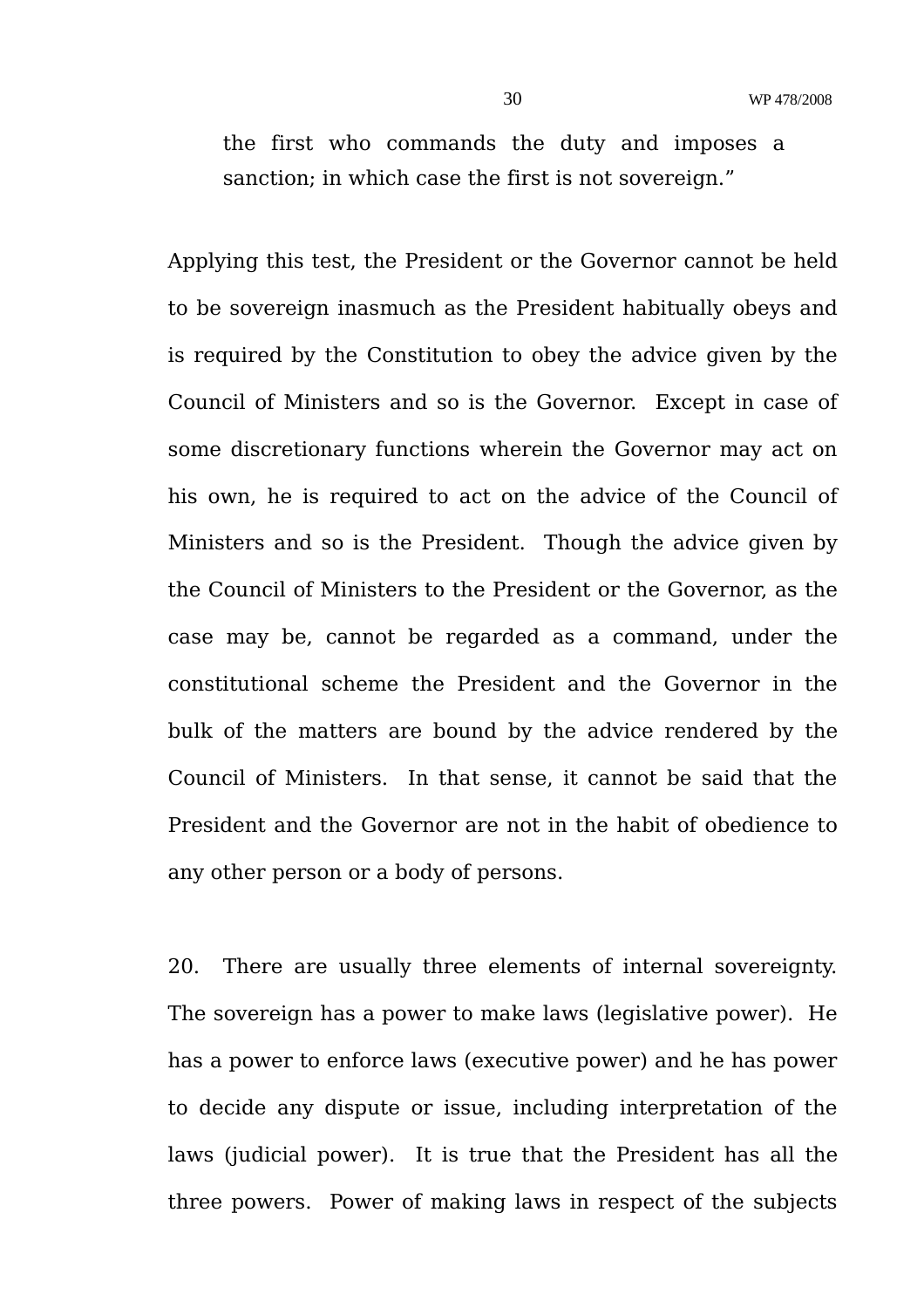mentioned in the Union list vests in the Parliament. Article 79 of the Constitution provides that there shall be Parliament for the Union which shall consist of the President and two Houses to be known respectively as the Council of States and the House of the People. The President thus, is a part of the Parliament which makes laws. Under Article 123 of the Constitution, the President has power to promulgate Ordinances when both the houses of the Parliament are not in session. The President thus enjoys the legislative power. The President also has the executive power. Under Article 53 of the Constitution, the executive power of the Union vests in the President. The fact that the President is required to act in most of the matters in accordance with the advice of the Council of Ministers does not depart from the fact that the executive power of the Union vests in him. The President also, to an extent, exercises the judicial power. Judicial power is the power to decide an issue or a dispute. If any question arises as to the age of a Judge of a High Court, under Article 217(3) of the Constitution the question is to be decided by the President, after consultation with the Chief Justice of India and the decision of the President is to be final. If a question arises as to whether a member of either House of Parliament has become subject to any of the disqualifications mentioned in Article 102, the question is to be referred to the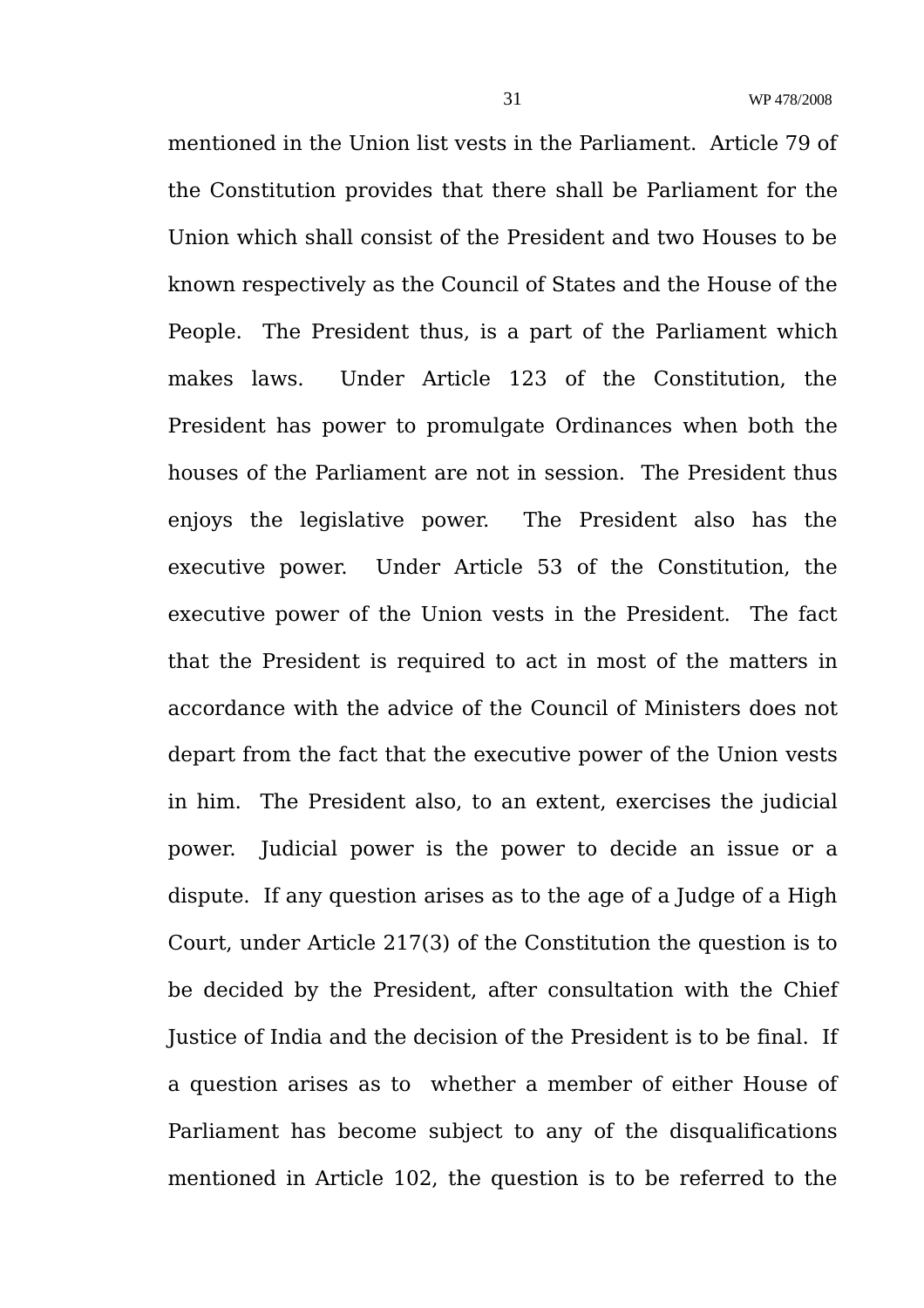President and his decision is final under Article 103 of the Constitution. Thus, the President has a power to decide a dispute or a question. The President exercises legislative, executive as well as judicial power. However, that does not make the President a sovereign. In democracy sovereignty vests in the people/the citizens of the country. Sovereign power of the Democratic Republic of India, which vests in its citizens is exercised by them through their representatives, be they the Members of Parliament or the Executive or through the titular head, but the ultimate power and sovereignty vests in the people of India. The very preamble to the Constitution begins with the words "We the people of India, having solemnly resolved to constitute Indian into a sovereign socialist secular democratic republic". The preamble recognizes the resolution of the people of India to constitute India into a sovereign socialist secular democratic republic. It is in them that the sovereignty vests, the President being the mere formal head of the State.

21. We will now refer to the various decisions cited before us in regard to the position of the President and the Governor.

22. Our attention was invited to a decision of seven Judges Bench of the Supreme Court in Samsher Singh vs. State of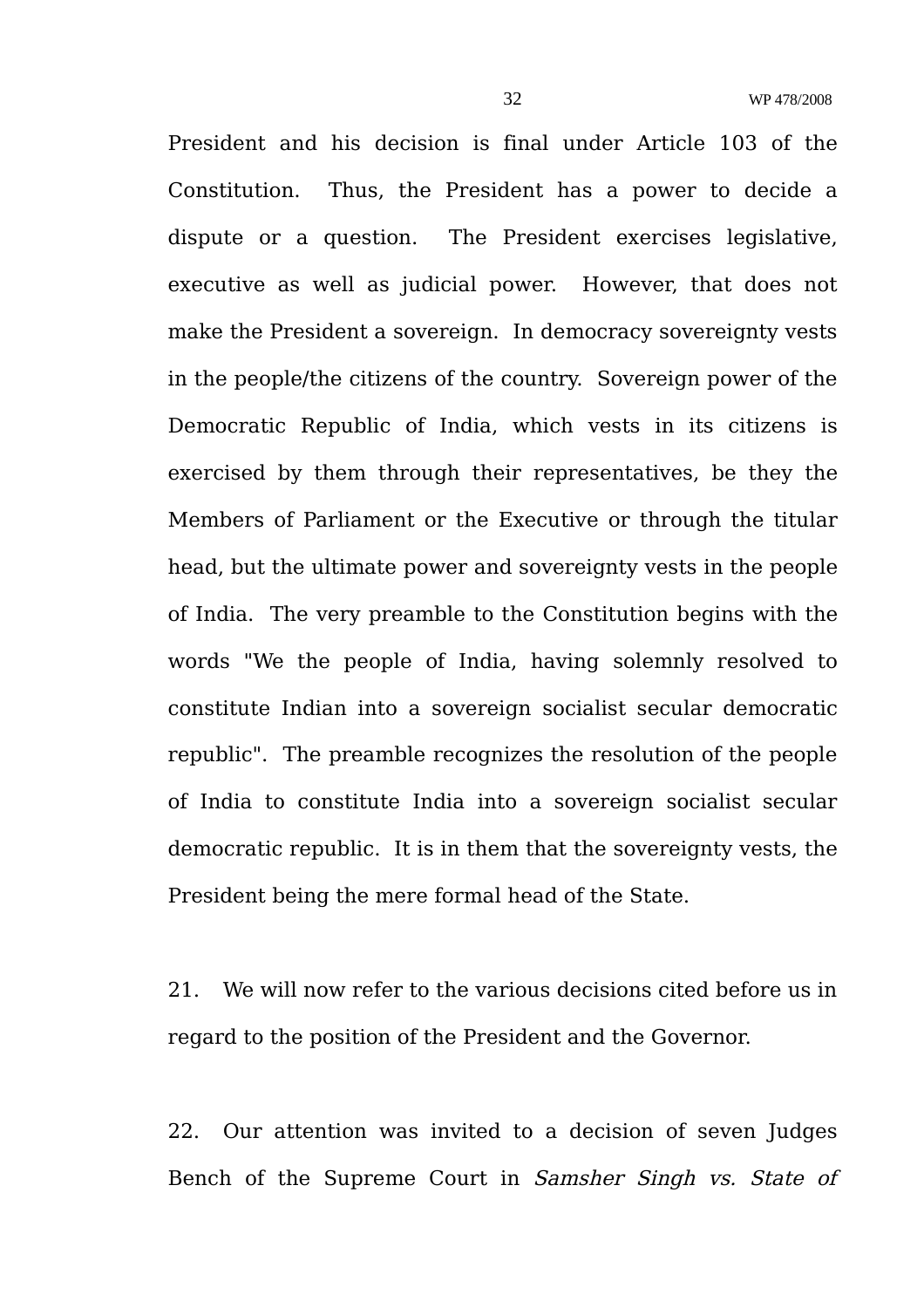Punjab, (1974) 2 SCC 831, and particularly to the observations in the concurring judgment of Krishna Iyer, J. in paragraph 138, wherein it is observed: "In short, the President, like the King has not merely been constitutionally romanticised but actually vested with a pervasive and persuasive role". Placing strong reliance on the aforesaid observations, it was submitted that the position of the President was like the King and in fact better than the King; like the King, sovereignty vests in the President in case of the Union and in the Governor in case of a State. Our attention was also invited to the judgment of Ray, CJ. who speaking for the majority, wrote (paragraph 33 of the decision): "This Court has consistently taken the view that the powers of the President and the powers of the Governor are similar to the powers of the Crown under the British Parliamentary system". In paragraph 48 of the majority judgment, it is observed: "The President as well as the Governor is the Constitutional or formal head. The President as was the Governor exercises his powers and functions conferred upon him by or under the Constitution on the aid and advice of Council of Ministers, save in spheres where the Governor is required by or under the Constitution to exercise his functions in his discretion". In our view, in Samsher Singh's case the majority has not held that sovereignty vests in the President or the Governor or that they are sovereign. It has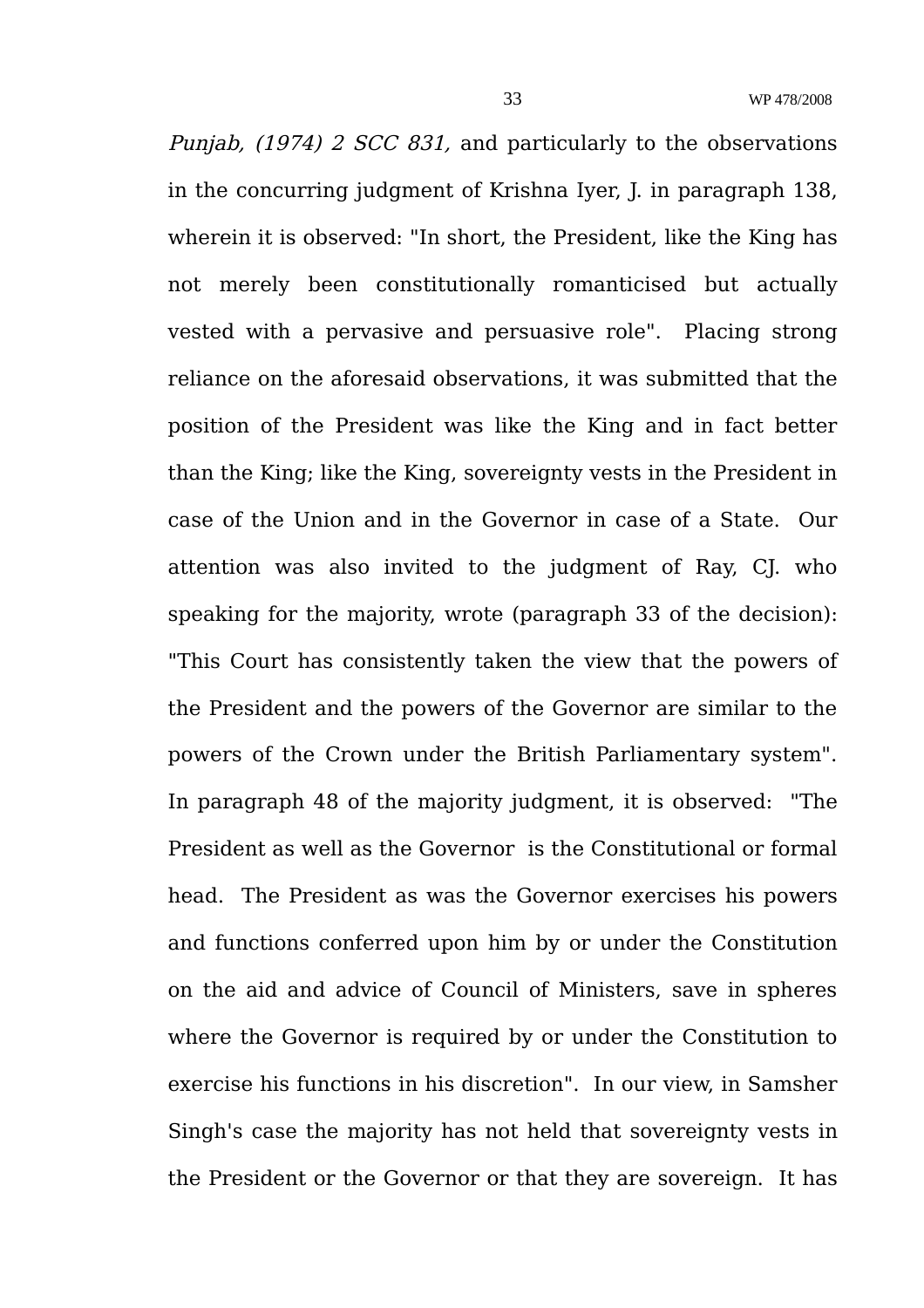only held that the powers of the President and the Governor are similar to the power of the Crown under the British Parliamentary System.

23. In Bhuri Nath and others vs. State of  $J \& K$  and others, (1997) 2 SCC 745, the Supreme Court followed the decision in the case of Samsher Singh (supra) and held that under the cabinet system of Government, as embodied in our Constitution, the Governor is the constitutional or formal head of the State and he exercises all his powers and functions conferred on him by or under the Constitution on the aid and advice of the Council of Ministers, save in spheres where the Governor is required by or under the Constitution to exercise his functions in his discretion (para 19 of the decision). This decision also does not hold that the President and the Governor are sovereign or that the "Internal Sovereignty" vests in them.

24. In Pu Myllai Hlychho and others vs. State of Mizoram and others, (2005) 2 SCC 92, a Constitution Bench of the Supreme Court reiterated that the powers of the President and the Governor were similar to the powers of the Crown under British Parliamentary system, but also held (para 15) that "Whenever the Constitution requires the satisfaction of the Governor for the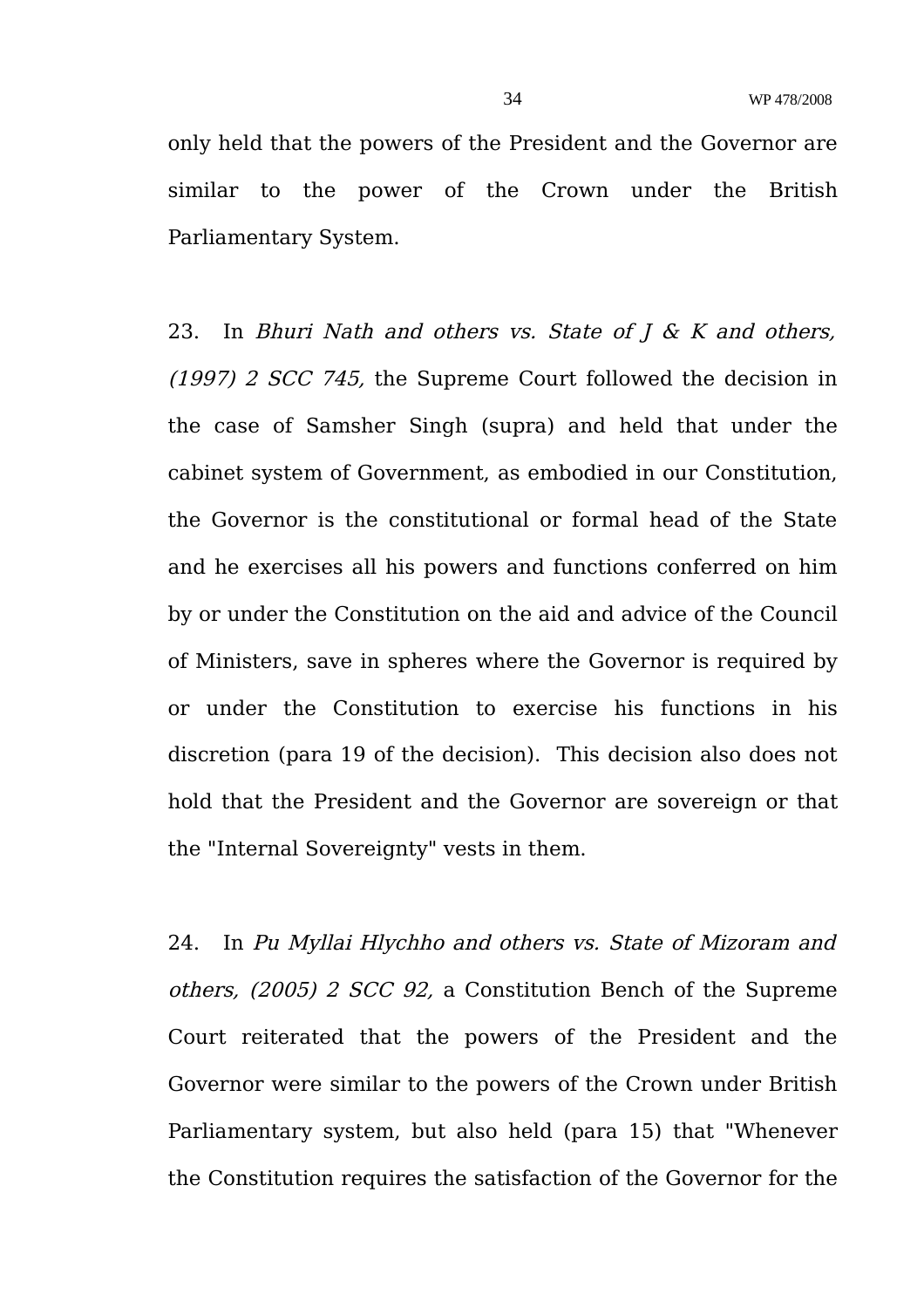exercise of any power or function, the satisfaction required by the Constitution is not personal satisfaction of the Governor but the satisfaction in the Constitutional sense under the cabinet system of Government."

25. None of the three decisions cited on behalf of the petitioners and referred to above indicates that the President or the Governor is the sovereign and/or that the sovereignty vests in them. All the decisions indicate that the President and the Governor are formal heads of the State and the executive powers of the Union and the State, as the case may be, vests in them. However, they have to exercise the powers as provided in the Constitution of India, on the aid and advice of the Council of Ministers in view of the cabinet system of governance adopted by the Constitution. Indeed, the fact that the President and the Governor are bound by the advice of the Council of Ministers militates against the Austin's concept of "Sovereignty", namely that the sovereign "habitually does not obey some other person or persons". Under the Constitution, the President and the Governor obey and are bound by the decisions of the cabinet, save and except, in exceptional circumstances where they can act in their discretion in certain matters.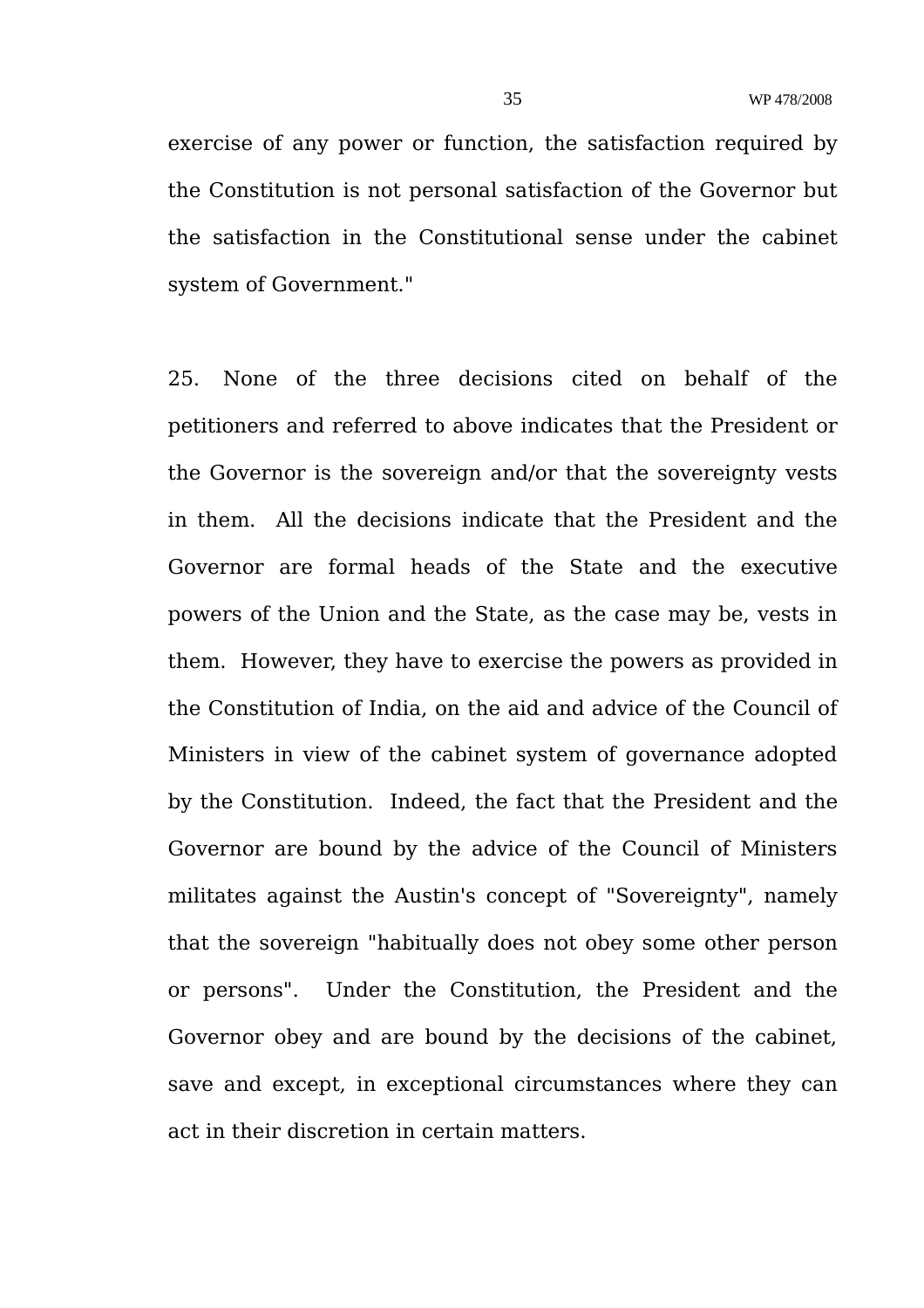26. In case of a monarchy, governed by an unwritten constitution, the King is the sovereign and enjoys an absolute immunity from any judicial process. The judiciary may in fact owe its existence to the King. No action of the King can be questioned. But that is not so in case of a country governed by a written constitution. The Head of the State, in whom the sovereignty may seemingly vest under the written constitution exercises sovereign powers and enjoys sovereign immunity only to the extent to which they are granted by the written constitution. We would have an occasion to consider later the extent of sovereign immunity enjoyed by the President and the Governor under Article 361. What needs to be stated here is that save and except the immunity which is granted under Article 361, the President and the Governor do not enjoy any other sovereign immunity from disclosure of information under the RTI Act.

27. A distinction between the sovereign and non-sovereign functions of the State must also to be borne in mind. In a war with another country, the military while using its arms and ammunitions may accidentally causes damage to the property of a citizen. In such a case, the State would enjoy a sovereign immunity and may not be liable to pay compensation for the loss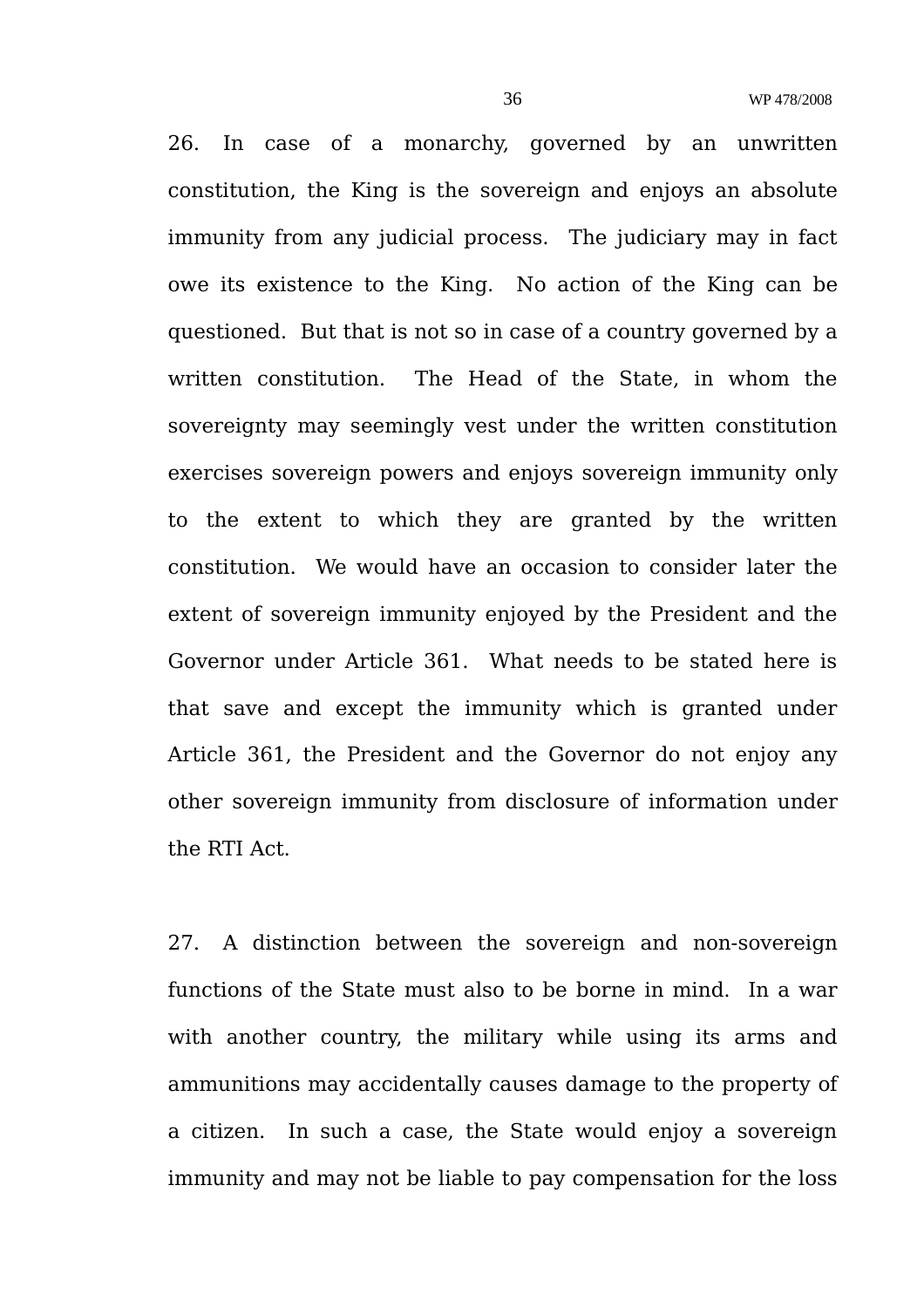suffered by the citizen in a military action against a foreign country. But that does not mean that the State would enjoy sovereign immunity in respect of its non-sovereign functions. A damage caused by a military truck while moving on a public road carrying children of the officers to the school would give rise to claim damages and the State would not be able to claim sovereign immunity. We are of the view that in respect of nonsovereign functions performed by the Governor, he would not be entitled to claim freedom from law on the basis of sovereign immunity. His non-sovereign functions and actions would be subject to law of the land. He would be bound by the RTI Act and would not be able to claim any sovereign immunity from disclosing information in respect of his non-sovereign functions. In this connection, a reference may be made to the exemption provided under clause (a) of section 8(1) of the RTI Act which exempts disclosure of an information which would prejudicially affect the sovereignty and integrity of India, amongst other things. The exemption against disclosure of an information under the RTI Act is restricted in respect of sovereign functions of the President or the Governor only to the extent it is protected under section 8(1)(a) of the RTI Act or under Article 361 of the Constitution and no more.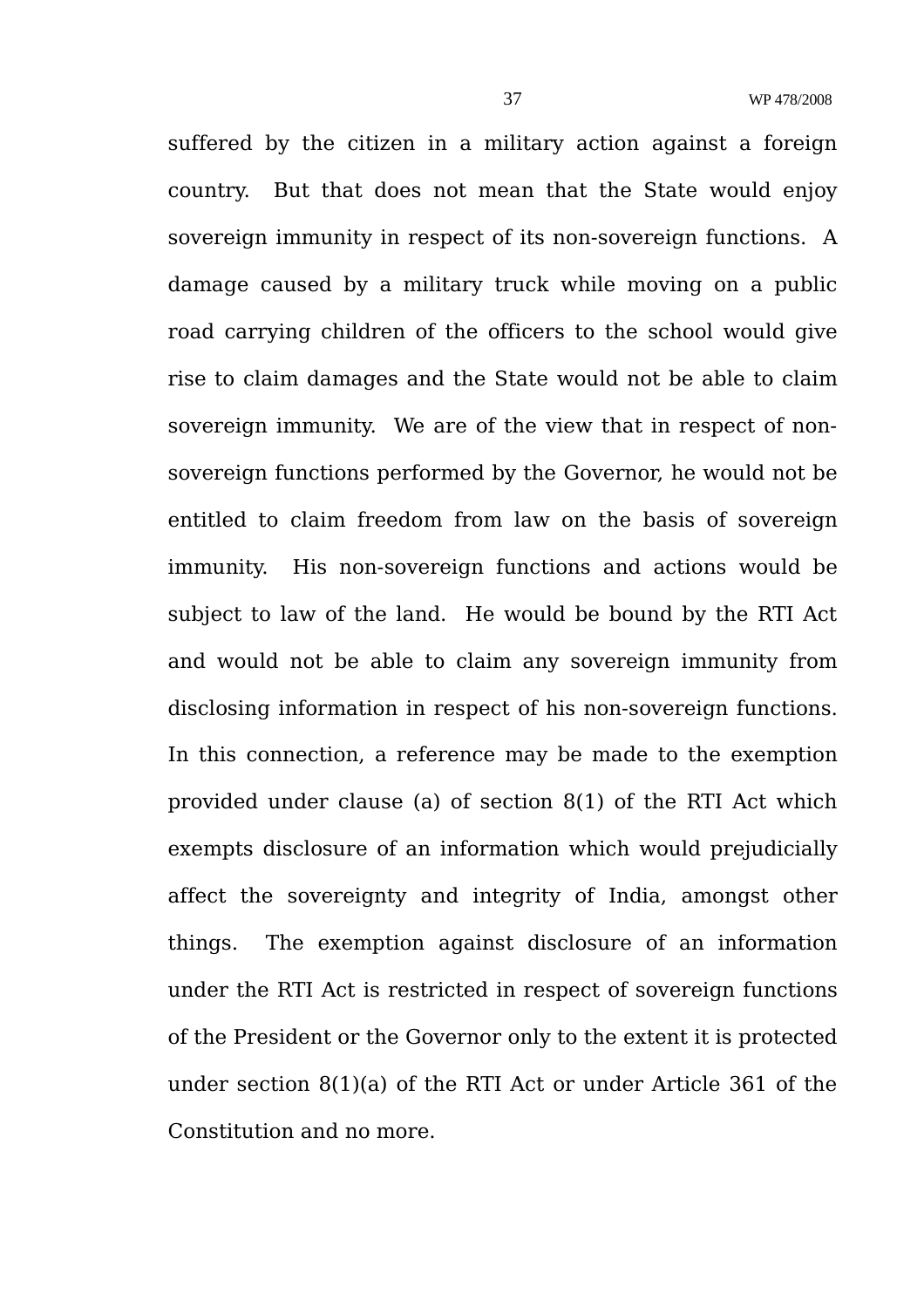#### Point No.3

What is the extent of immunity enjoyed by the Governor under Article 361 of the Constitution of India? And whether in view of such immunity, no direction can be issued to an no order can be passed under the RTI Act, which has an effect of requiring the Governor to disclose any information under the RTI Act?

28. The question of immunity granted to the President and the Governor under Article 361 of the Constitution came up for consideration before a Constitution Bench of the Supreme Court in Rameshwar Prasad and others (VI) Vs. Union of India and another, (2006) 2 SCC 1 to which our attention was invited by Mr. Nadkarni, learned counsel appearing for the respondent. After considering its earlier decision in Union Carbide Corporation and others Vs. Union of India and others, 1991(4) SCC 584, and the decisions of Bombay, Madras, Calcutta and Nagpur High Court, Sabharwal, C.J., speaking for the majority observed:

> **179.** The position in law, therefore, is that the Governor enjoys complete immunity. The Governor is not answerable to any court for the exercise and performance of the powers and duties of his office or for any act done or purporting to be done by him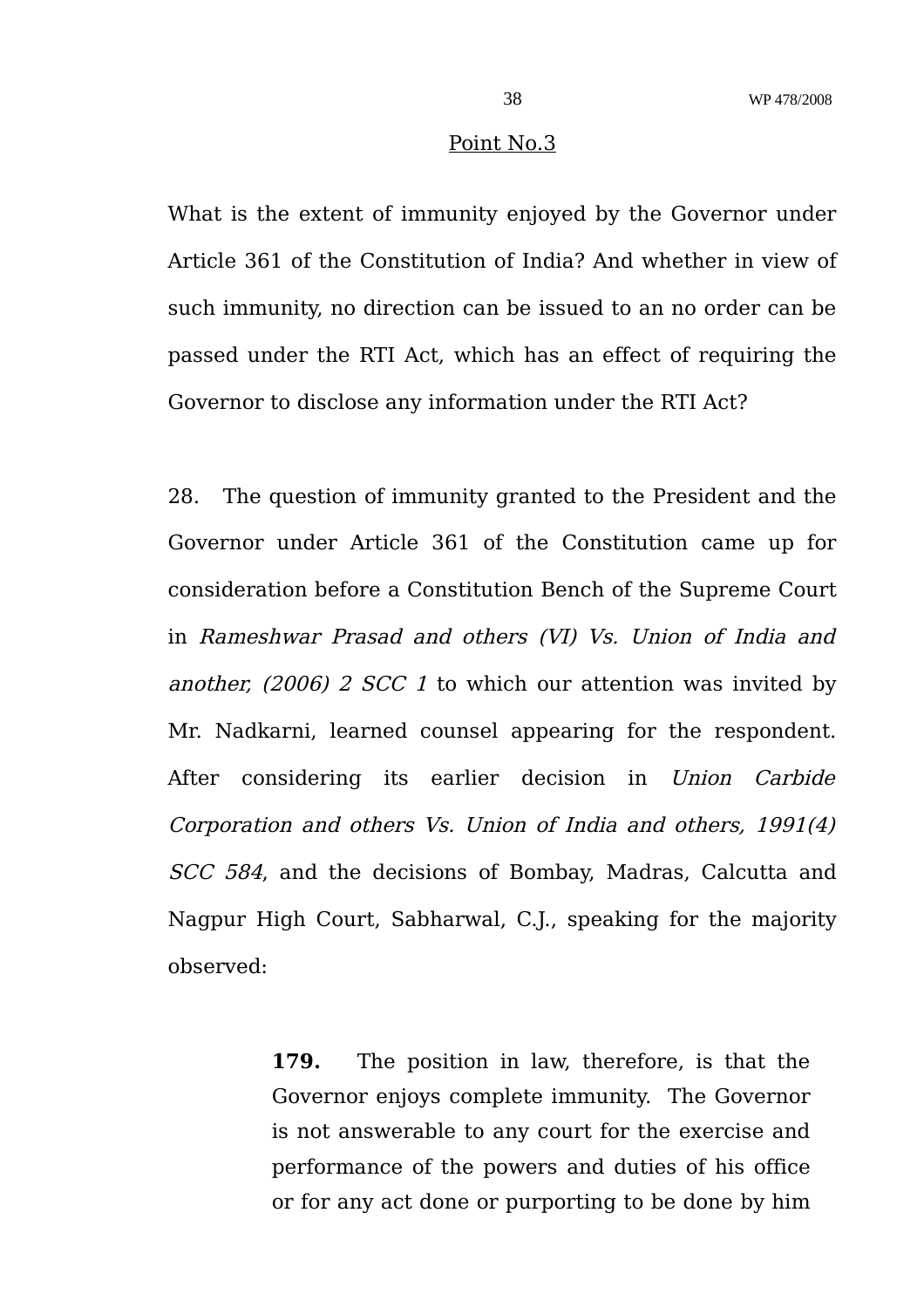in the exercise and performance of those powers and duties. The immunity granted by Article 361(1) does not, however, take away the power of the Court to examine the validity of the action including on the ground of mala fides."

Pasayat, J, in a partly dissenting Judgment, has also concurred with the majority on the question of scope of immunity enjoyed by the Governor under Article 361 of the Constitution. In paragraph No.281(6) of the judgment he has observed:

"**281.** So far as the scope of Article 361 granting immunity to the Governor is concerned, I am in respectful agreement with the view expressed by the Hon'ble the Chief Justice of India:

(6) In terms of Article 361 the Governor enjoys complete immunity. The Governor is not answerable to any court for exercise and performance of powers and duties of his office or for any act done or purporting to be done by him in the exercise of those powers and duties. However, such immunity does not take away power of the Court to examine the validity of the action including on the ground of mala fides."

29. The law on the subject as laid down by the Supreme Court in the case of Rameshwar Prasad (supra) appears to be: Though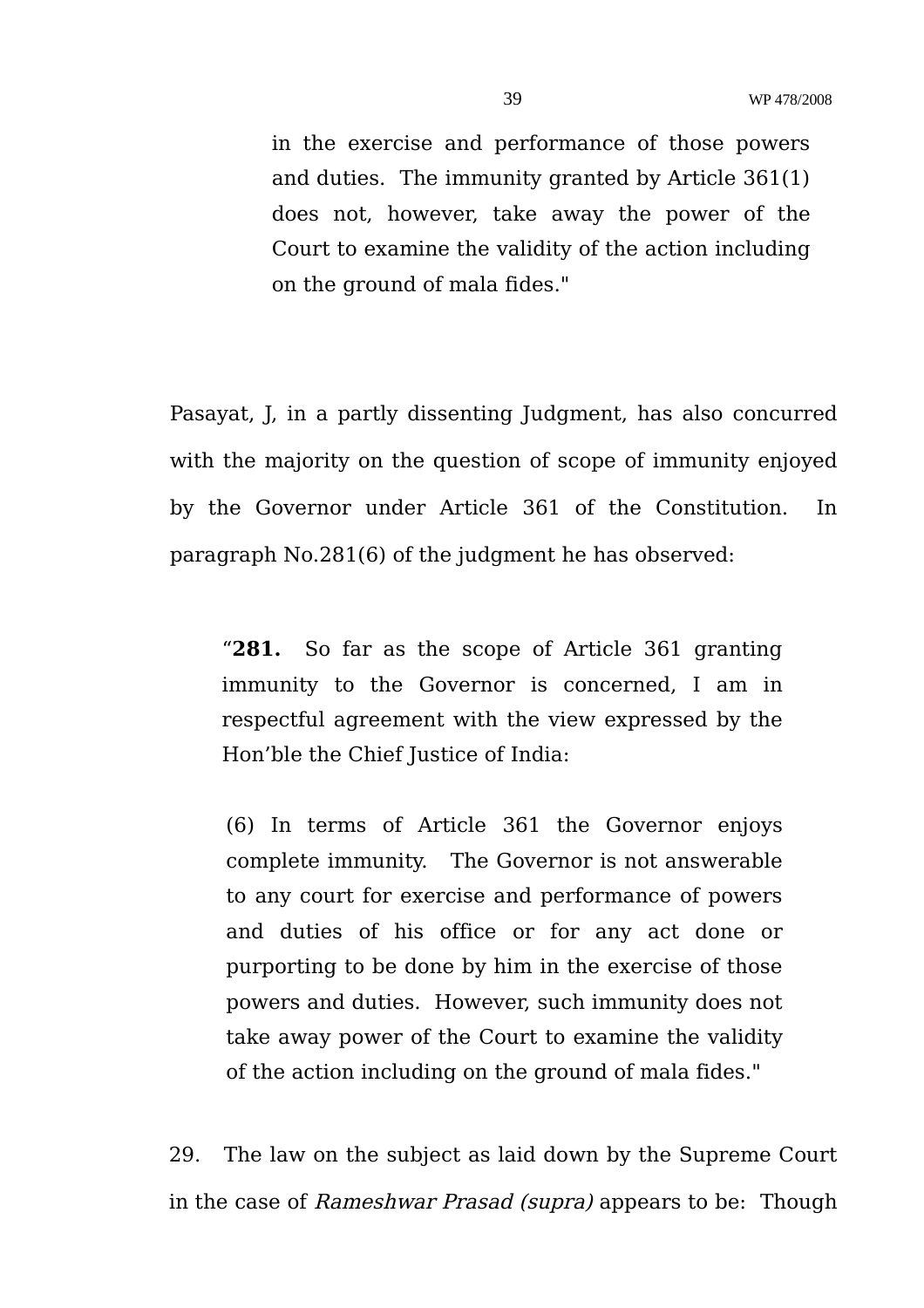the Governor enjoys complete immunity and is not answerable to any Court for the exercise and performance of the powers and duties of his office and for any act done or purporting to be done by him in exercise and performance of his powers and duties, but the immunity granted by Article 361(1) does not take away the powers of the Court to examine the validity of his action, including on the ground of malafides. When an application is made to the PIO in the Office of the Governor by a citizen for disclosure of an information in possession of the Governor, the PIO would ordinarily seek views of the public authority on the application. If the public authority (including the Governor) has no objection for disclosure of the information, no difficulty would arise and the information would be disclosed to the applicant. If the public authority raises objection to the disclosure, either in the form of exemption under section 8 of the RTI Act or on the ground mentioned in Section 9 of the RTI Act, or any other ground permissible in law, the PIO would then be required to decide whether the information is so exempt and/or is not liable for disclosure to the citizen making the application. If the decision of the PIO or of the appellate or the second appellate authority as the case may be, is that the information is required to be disclosed and is not exempt from disclosure an order of disclosure would be issued. In our view the public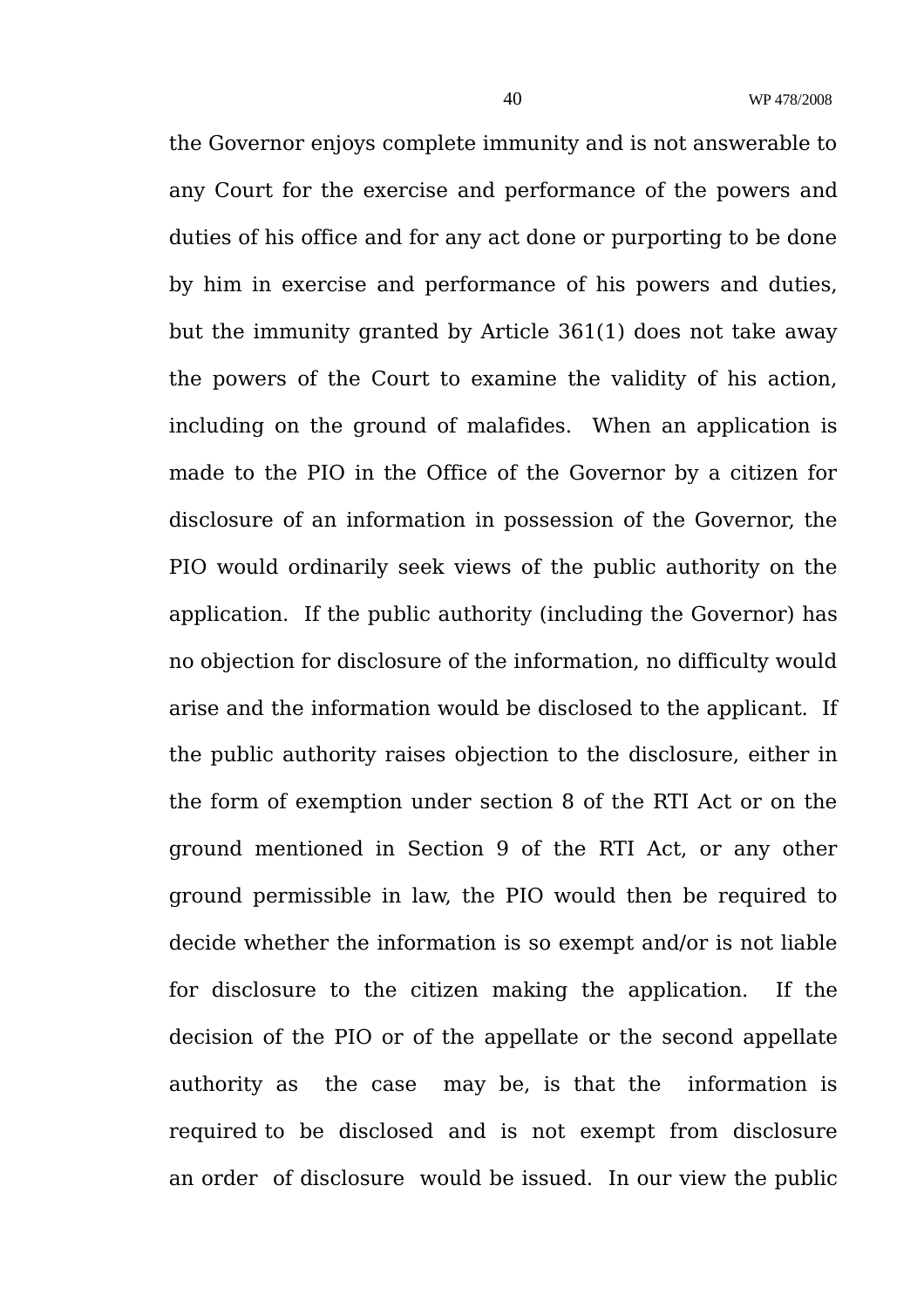authority, be it Governor or anybody else, would then be required to disclose the information. Any direction so issued, in our considered opinion, would not enjoy any immunity under Article 361 of the Constitution.

30. We may refer to the oath which the Governor takes under Article 159 of the Constitution of India. The Article itself gives the form of the oath which reads as follows:

> "I, A.B., do swear in the name of Goa /solemnly affirm that I will faithfully execute the office of Governor (or discharge the functions of the Governor) of ..... (name of the State) and will to the best of my ability preserve, protect and defend the Constitution and the law and that I will devote myself to the service and well-being of the people of ...... (name of the State)"

The Governor, before assuming his office, takes an oath not only to preserve, protect and defend the Constitution, but also the law. He is bound by the oath taken by him. If the law requires disclosure of an information and if it is so held by the PIO or the first appellate authority or the State Information Commission (which is the final appellate authority) in accordance with the RTI Act, in our considered view, the Governor by virtue of the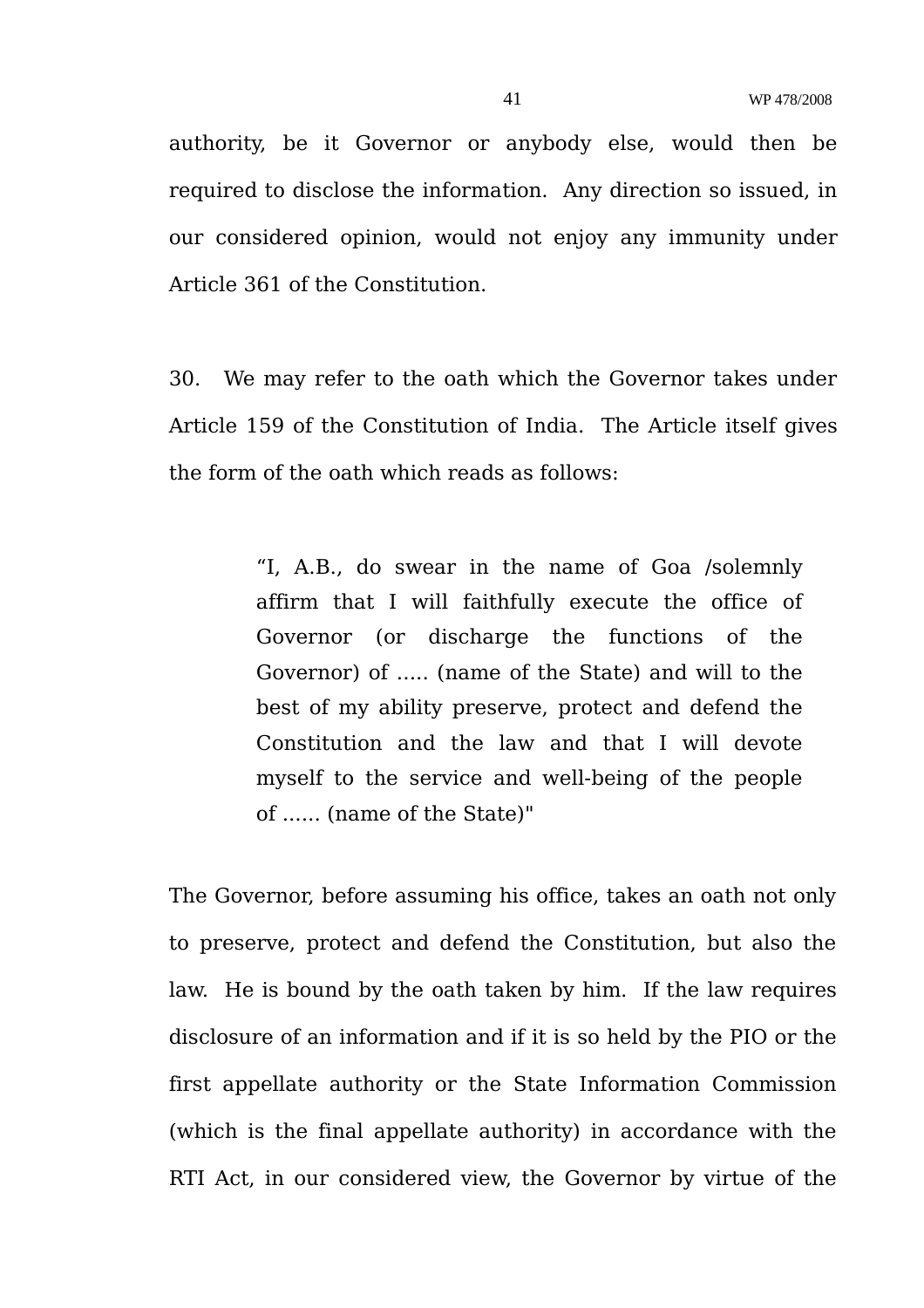oath of office he takes, is bound to obey the decision and disclose the information, or else, he would not be defending the law i.e. the RTI Act.

### Point No.4

Whether the Report of the Governor made to the President under Article 356 of the Constitution is exempt from disclosure under clause (e) of section 8 of the RTI Act?

31. Clause (e) of sub-section (1) of section 8 of the RTI Act reads as follows:

"(1) Notwithstanding anything contained in this Act, there shall be no obligation to give to any citizen -

 (e) Information available to a person in his fiduciary relationship, unless the competent authority is satisfied that the larger public interest warrants the disclosure of such information."

The essential ingredients for applicability of clause (e) of subsection (1) of section 8 of the RTI Act are (i) there must exist a fiduciary relationship between two persons, (ii) the information must be available with the latter person (public authority to whom request for disclosure of information is made) in his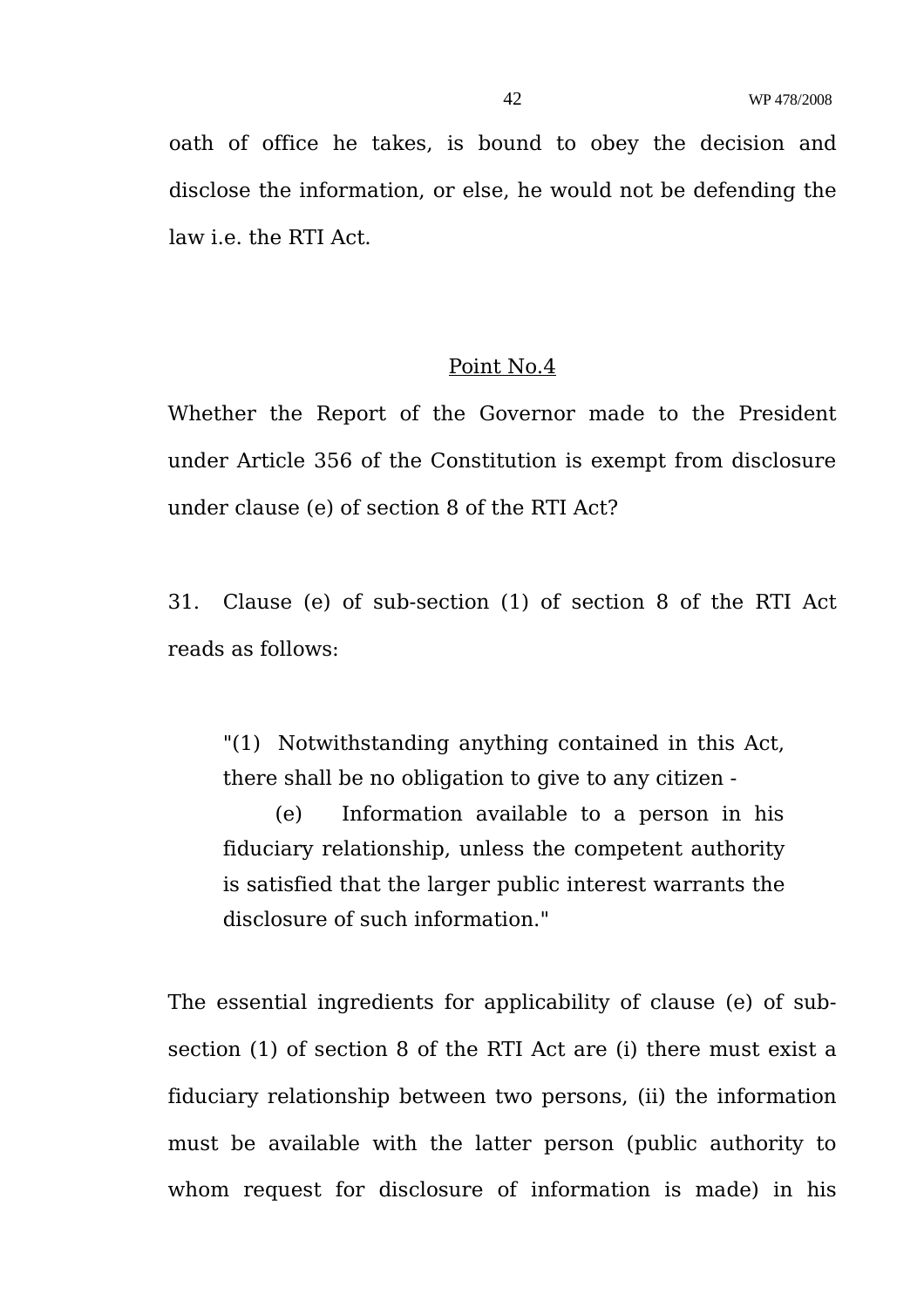fiduciary relationship with the former person (person regarding whom the information relates or who has given or transmitted the information), (iii) the competent authority must not be satisfied that the larger public interest warrants the disclosure of such information. In order to test the claim of exemption made by the appellant of exemption under section 8(1)(e) of the RTI Act, it would be necessary to examine (i) the nature of relationship between the President and the Governor, (ii) whether the report made by the Governor under Article 356 of the Constitution is made in pursuance of any fiduciary relationship between the two, and (iii) whether the person who is an author of the report (the Governor) can claim exemption under section 8(1)(e) or is it only the recipient (the President) who would be entitled to claim exemption under clause (e) of sub-section (1) of section 8 of the RTI Act.

32. Black's Law Dictionary, Eighth Edition, defines the word "fiduciary" as follows:-

"**Fiduciary** - 1. A person who is required to act for the benefit of another person on all matters within the scope of their relationship one who owes to another the duties of good faith, trust, confidence, and candor (the corporate officer is a fiduciary to the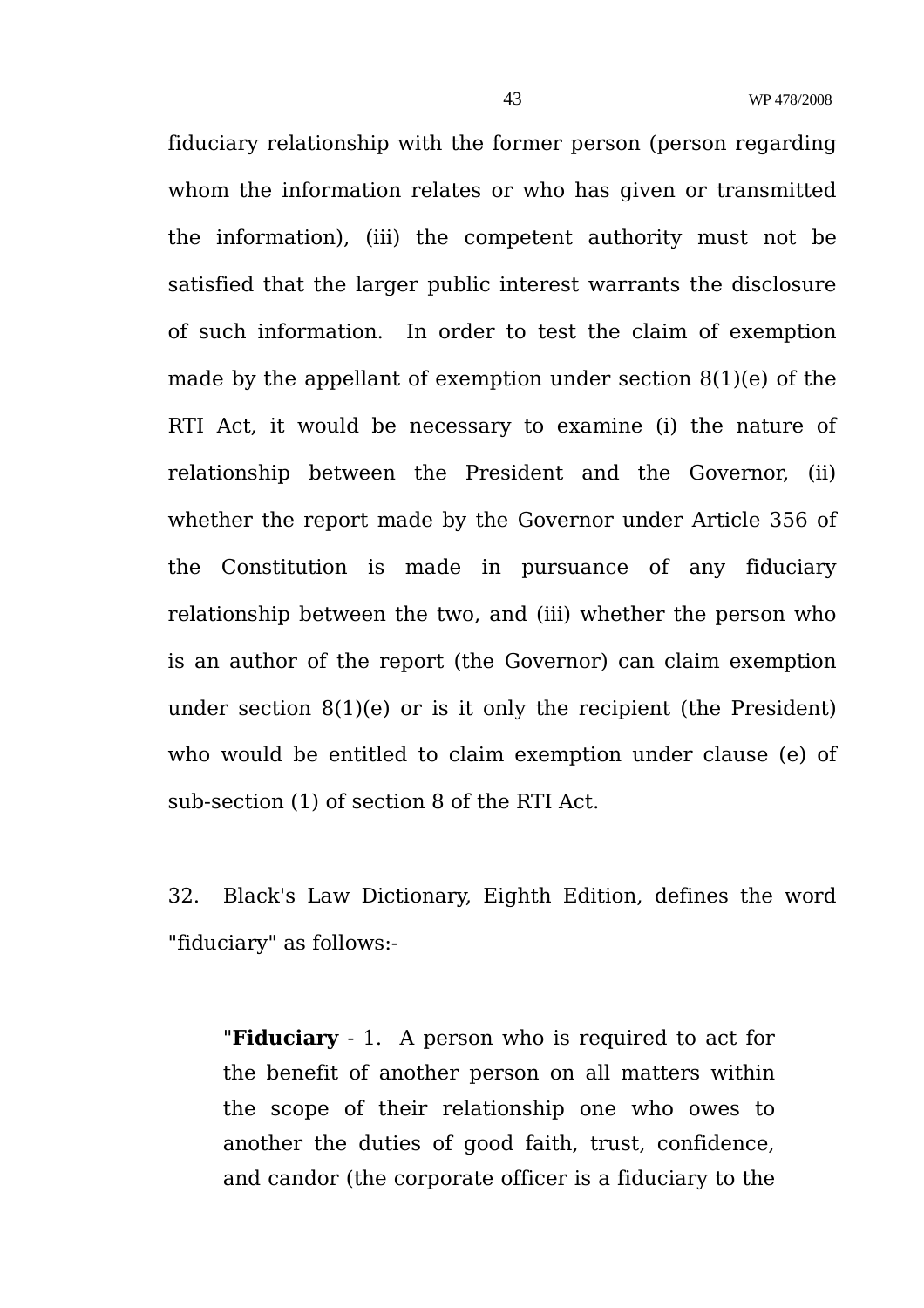corporation). 2. One who must exercise a high standard of care in managing another's money or property (the beneficiary sued the fiduciary for investing in speculative securities) - f**iduciary**, adj.

'Fiduciary' is a vague term, and it has been pressed into service for a number of ends ..... My view is that the term 'fiduciary' is so vague that plaintiffs have been able to claim that fiduciary obligations have been breached when in fact the particular defendant was not a fiduciary stricto sensu but simply had withheld property from the plaintiff in an unconscionable manner." D.W.M. Waters, The Constructive Trust 4 (1964).

33. Concise Oxford English Dictionary (Indian Edition), Eleventh Edition, Revised, defines the word "fiduciary" as follows:

"**fiduciary**- **adj**. 1. Law involving trust, especially with regard to the relationship between a trustee and a beneficiary, 2. Finance (of a paper currency) depending for its value on securities or the reputation of the issuer."

34. Despite the vagueness of the term "fiduciary", attempts have been made by Law Dictionaries to define the word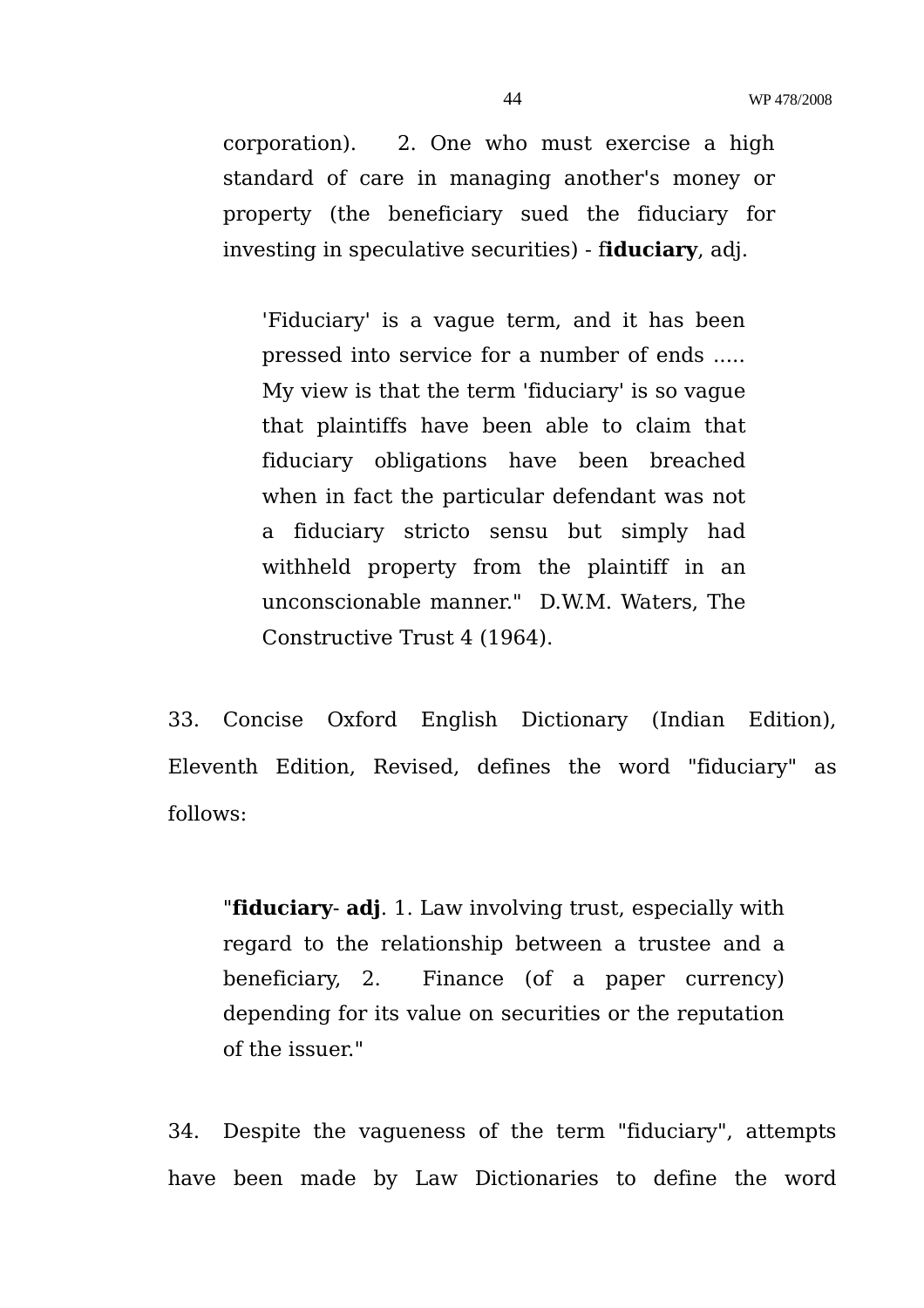"fiduciary". The definitions indicate that a person would hold a fiduciary relationship with another if the former, in the scope of his relationship owes to the latter the duties of good faith, trust, confidence and candor. The fiduciary relationship can be best described not by definition but by illustrations. The relationship between a director of a company and the company; a lawyer and his clients; a doctor and his patients, a banker and its constituent, an executor and the beneficiary under a Will; are often cited as examples of fiduciary relationship. A common thread amongst these relationships is the position of a trust held by the former (fiduciary) in relation to the latter (beneficiary). A director of a company holds the position of trust for the company in the sense he must act in the interest of the company. In Sangramsinh P. Gaikwad v. Shantadevi P. Gaikwad, (2005) 11 SCC 314, it was held that the director does not hold a position of a trust qua the shareholders except where any special contract or arrangement may have been entered into between directors and shareholders or any special relationship or circumstances exist in a particular case. As between a lawyer and his client, the lawyer acts for the benefit of his client and is not permitted to share the fruits of the litigation (champarty being prohibited in India). A doctor treats his patient and prescribes medicine for his benefit and not merely for a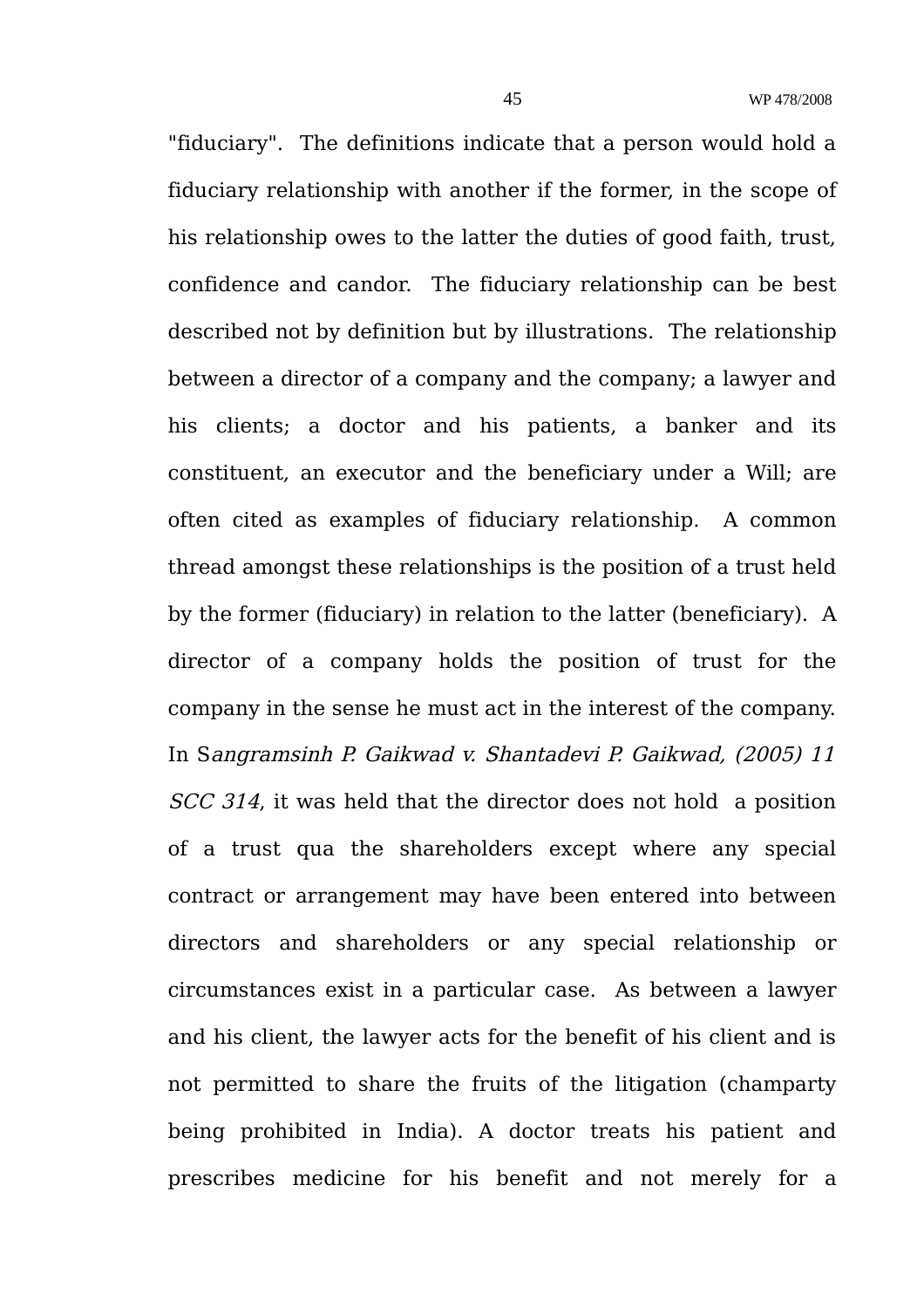research, except where specific consent of the patient is so obtained. An executor of a Will administers the estate of the testator for the benefit of the legatees and not for his own benefit. If this test of existence of trust is applied, it is difficult to subscribe to the proposition that the President holds a fiduciary relationship qua the Governor. Undoubtedly, the appointment of a Governor is made by the President and is terminable by the President, though the President acts in doing so on the advice of Council of Ministers. The President in a sense holds some authority on the Governor. He can call for a report from the Governor if one is not made suo motu by the Governor under Article 356 of the Constitution regarding the situation in a State so as to ascertain whether a situation has arisen in which the Government of a State cannot be carried on in accordance with the provisions of the Constitution. But the President does not act as a trustee for the Governor nor does he act to protect the interest of the Governor. In that sense, there is no relationship of a trustee and a beneficiary. There is no duty in the President to act for the benefit of the Governor and the relationship between them cannot be regarded as fiduciary stricto sensu.

35. The report which the Governor makes to the President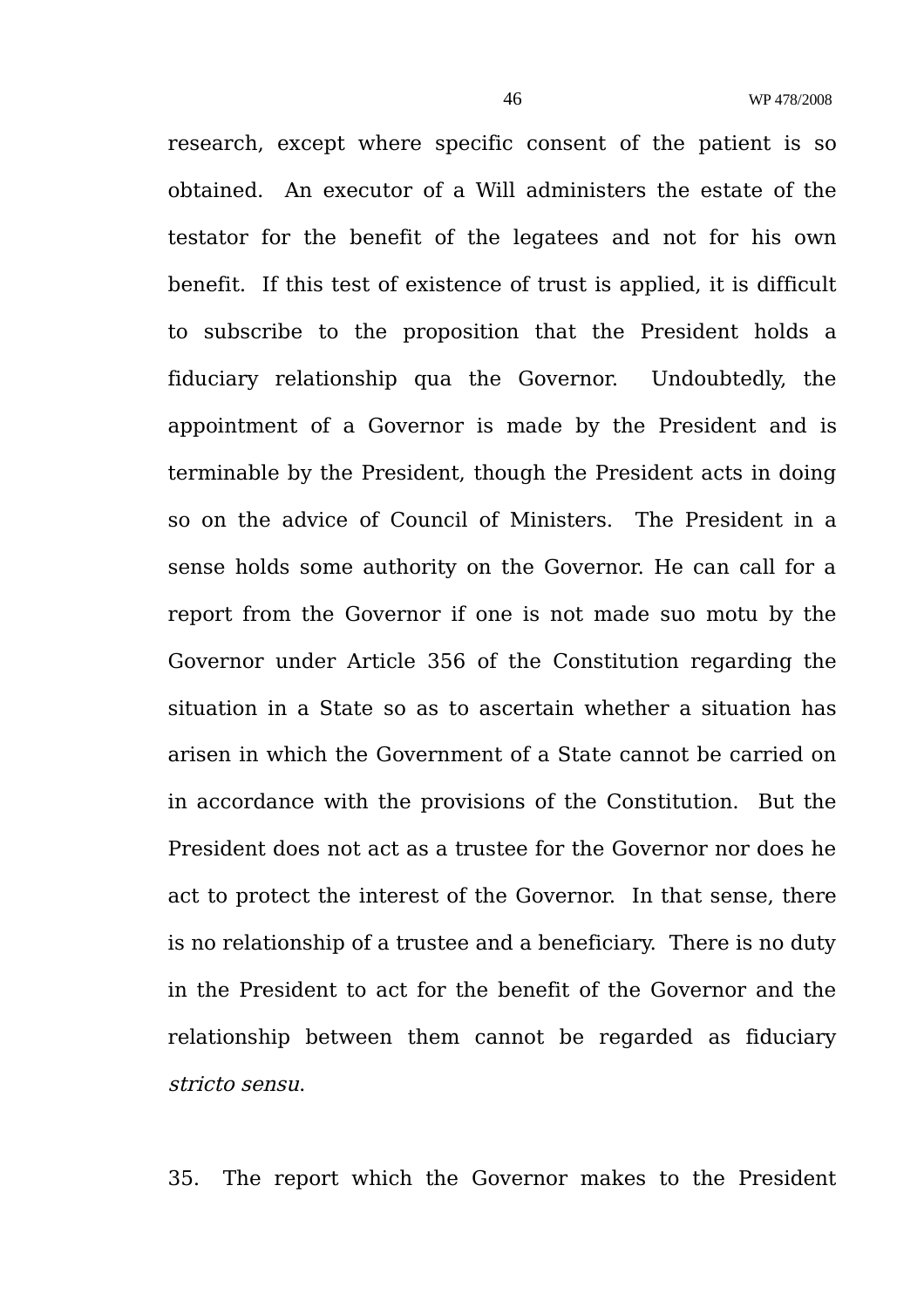under Article 356 of the Constitution is about the situation and state of affairs in the State of which he is the Governor. Under sub-clause (1) of Article 356 of the Constitution, the Governor makes a report to the President as to whether a situation has arisen in the State in which the Government of the State cannot be carried on in accordance with the provisions of the Constitution. The report of the Governor is made in pursuance of his constitutional duty to inform the President where a situation arises that the Government of the State of which he is the Governor is unable to or otherwise cannot carried on in accordance with the provisions of the Constitution. This report is not made in performance of any fiduciary duty. In fact, the President or the Governor do not hold any fiduciary relationship in relation to the report to be made by the Governor under Article 356 of the Constitution. In making the report the Governor performs his constitutional obligation, an obligation far higher than an obligation in trust. It therefore cannot be said that the report of the Governor made under Article 356 of the Constitution is an information received by the President in a fiduciary capacity.

36. For the sake of arguments, even if it is assumed that the report made by the Governor to the President under Article 356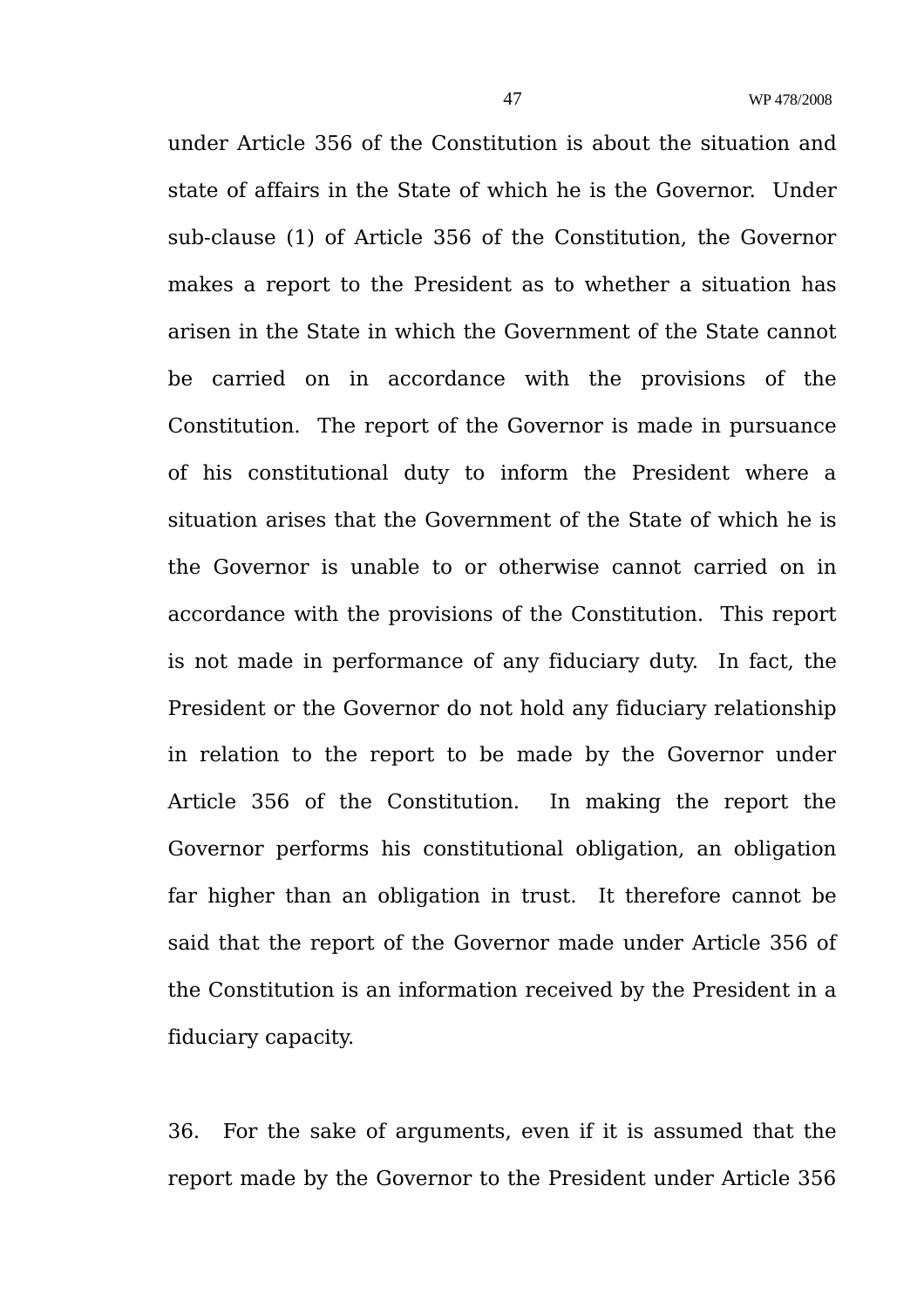of the Constitution, is sent in a fiduciary capacity, the exemption available under section 8(1)(e) of the RTI Act would be available only to the recipient of the information (report), i.e. the President. The exemption under clause (e) of sub-clause (1) of section 8 of the RTI Act can be claimed only by the recipient and cannot be claimed by a person who is an author of the information or who gives the information. Clause (e) of subclause (1) of section 8 of the RTI Act says "information available to the person in fiduciary relationship". Even if it is assumed that the report is available with the President in a fiduciary relationship, it is he who can claim exemption when a disclosure is sought from him. Clause (e) of sub-clause (1) of section 8 of the RTI Act does not exempt the giver of an information to claim an exemption.

For all these reasons, it must be held that the Governor cannot claim an exemption under clause (e) of sub-clause (1) of section 8 of the RTI Act in respect of disclosure of a report made by him under Article 356 of the Constitution.

## Point No.5

Whether a State Information Commission has to be a multimember body? What is the effect of an order passed by the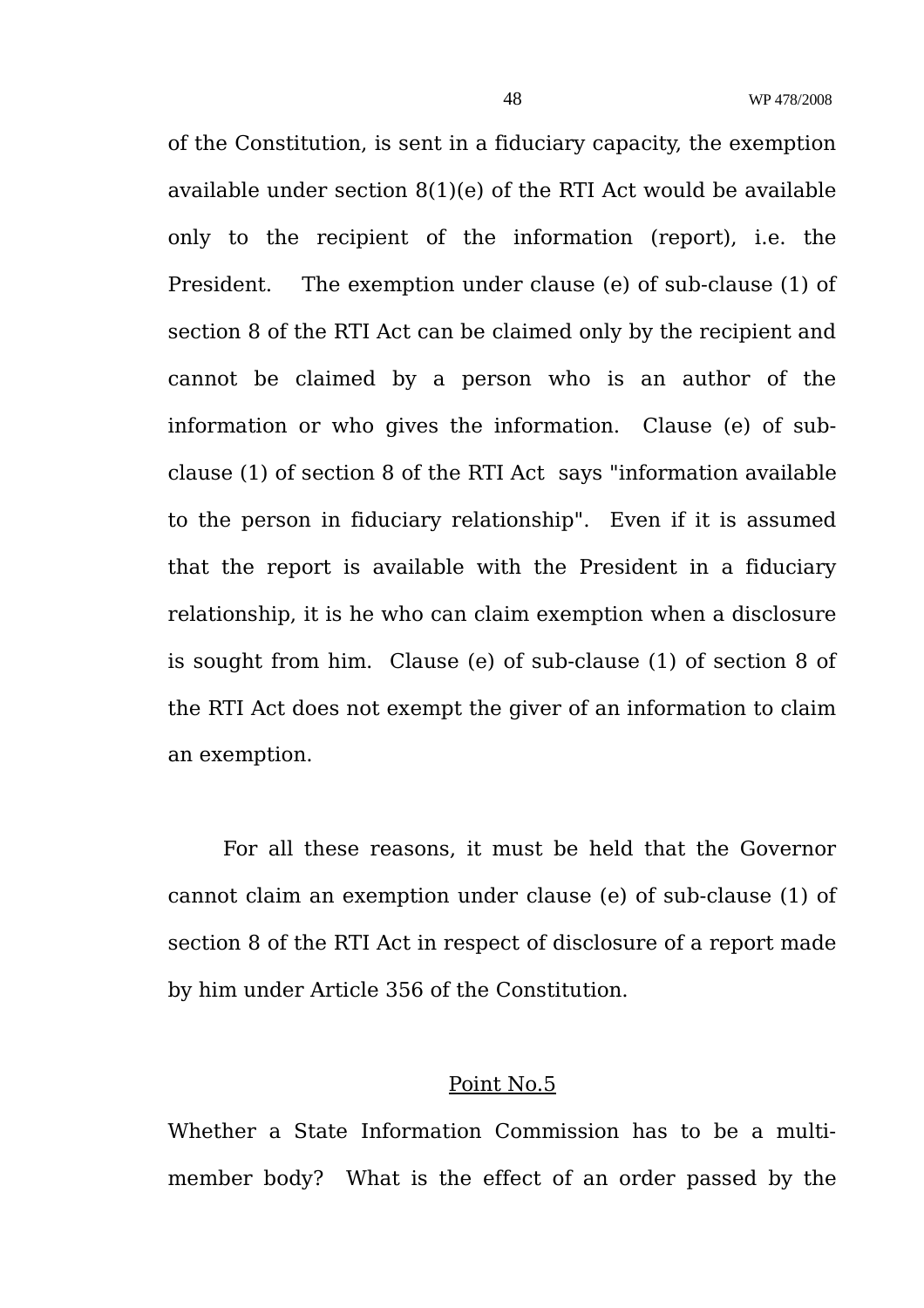State Information Commission when it is reduced to a sole member body?

37. By a notification dated 2nd March 2006 published in the Gazette, Extraordinary no.2 dated 3rd March 2006, the State of Goa constituted "the Goa State Information Commission" consisting of State Chief Information Commissioner and the State Information Commissioner. Mr. N.S. Keni was appointed as the State Chief Information Commissioner and Mr. Afanso Araugo was appointed as the State Information Commissioner and the two together constituted the State Information Commission. However, the State Information Commissioner retired on attaining age of 65 years and no new appointment has been made in his place. The result is that the Goa State Information Commission consists of only the State Chief Information Commission and is reduced to a single member body. It is this single member Commission which passed the order dated 31st March 2011 that is impugned in Writ Petition No. 237 of 2011.

38. Learned Additional Solicitor General appearing for the appellant submitted that under section 15 of the RTI Act, the State is required to constitute the State Information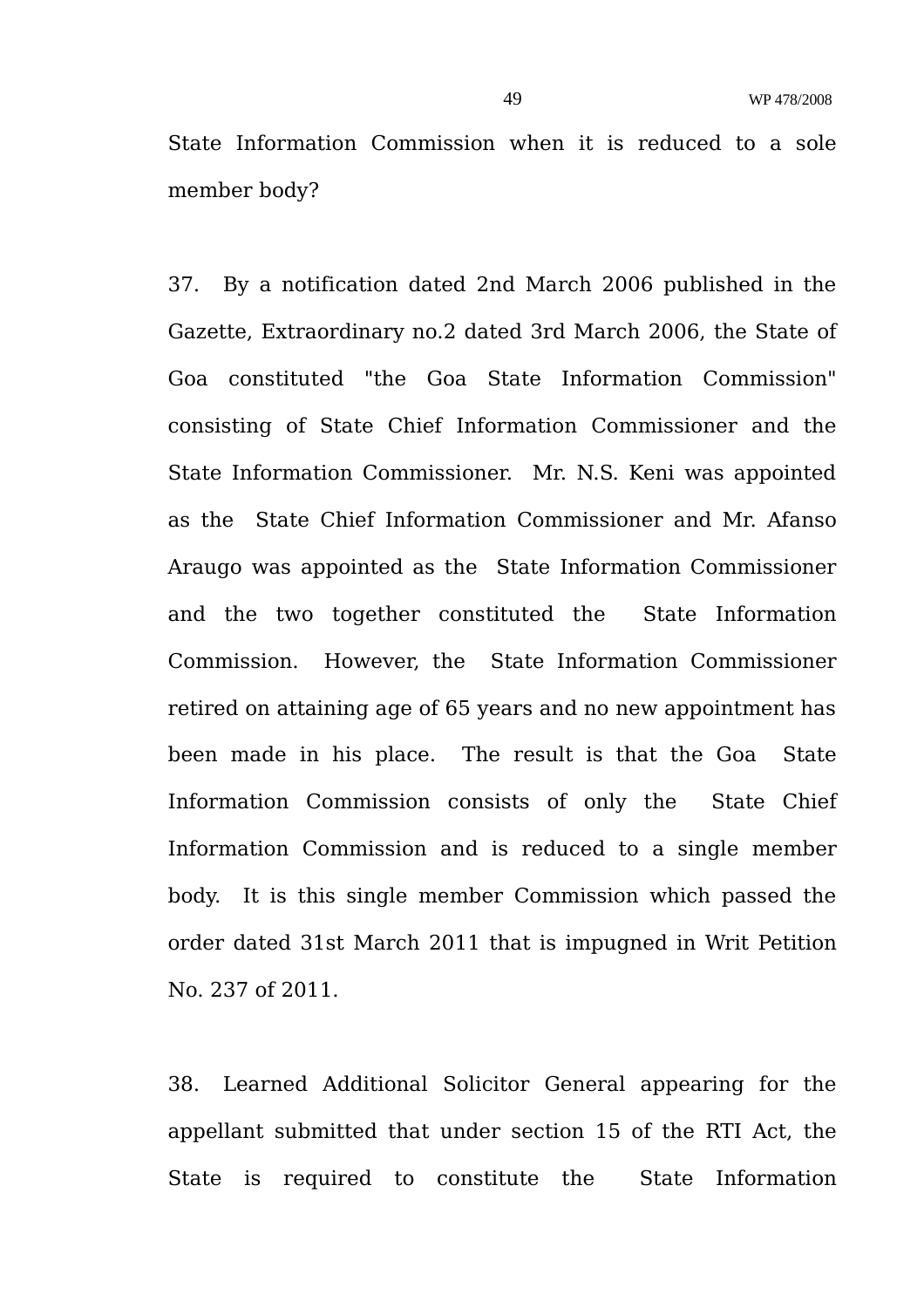Commission and such Information Commission has to be a multimember body. The State Information Commission cannot function with only one member. The order passed by the State Information Commission consisting of only one member is not in accordance with law and is liable to be set aside. In support of his submission, he referred to and relied upon a decision of the Himachal Pradesh High Court in Virendra Kumar vs. P.S. Rana, AIR 2007 HP 63 and of the High Court of Calcutta in Tata Motors Ltd. vs. State of West Bengal (Writ Petition No. 1773 of 2008 decided on 12.1.2010, Coram: Dipankar Datta, J.).

39. Per contra, the respondent no.3 appearing in person submitted that the law does not require that the State Information Commission to be a multi-member body. The State Information Commission can consist of the Chief Information Commissioner as a sole member. When the Chief Information Commissioner is the sole member, he can act alone. Even when the State Information Commission is a multi-member body, the distribution of the work amongst the members (State Information Commissioners) is to be done by the Chief Information Commissioner and he can assign any complaint under section 18 of the RTI Act to any one of the State Information Commissioners including himself and an order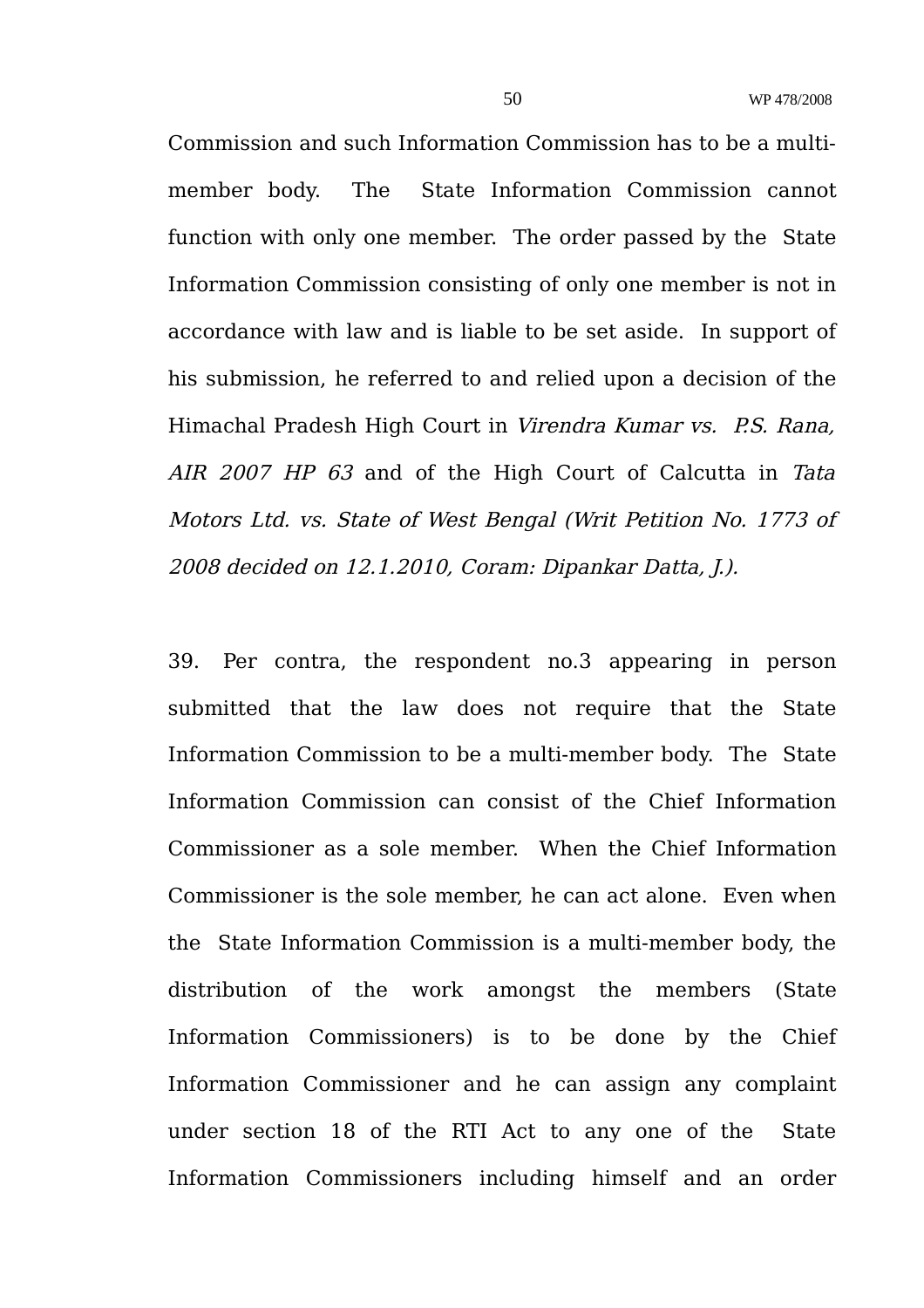passed by one member of State Information Commission is valid. If so, the order passed by the State Chief Information Commissioner acting solely and alone is a valid order. In support, he referred to and relied upon a decision of a Single Judge of this Court in Shri Lokesh Chandra vs. State of Maharashtra (Writ Petition No. 5269 of 2008 decided on 1st July 2009 - Coram: C.L. Pangarkar, J.).

40. Chapter IV of the RTI Act, which consists of sections 14 to 17, relates to the State Information Commission. Section 15 requires every State to constitute a State Information Commission. Sub-section (1) of section 15 says that every State Government shall, by notification in official gazette, constitute a body to be known as "(Name of the State) Information Commission" to exercise the powers conferred on and to perform functions assigned to it under this Act. Sub-sections (1) to (4) of section 15 are material and read thus:

"15. Constitution of State Information Commission.-

 (1) Every State Government shall, by notification in the Official Gazette, constitute a body to be known as the ......... (name of the State) Information Commission to exercise the powers conferred on, and to perform the functions assigned to, it under this Act.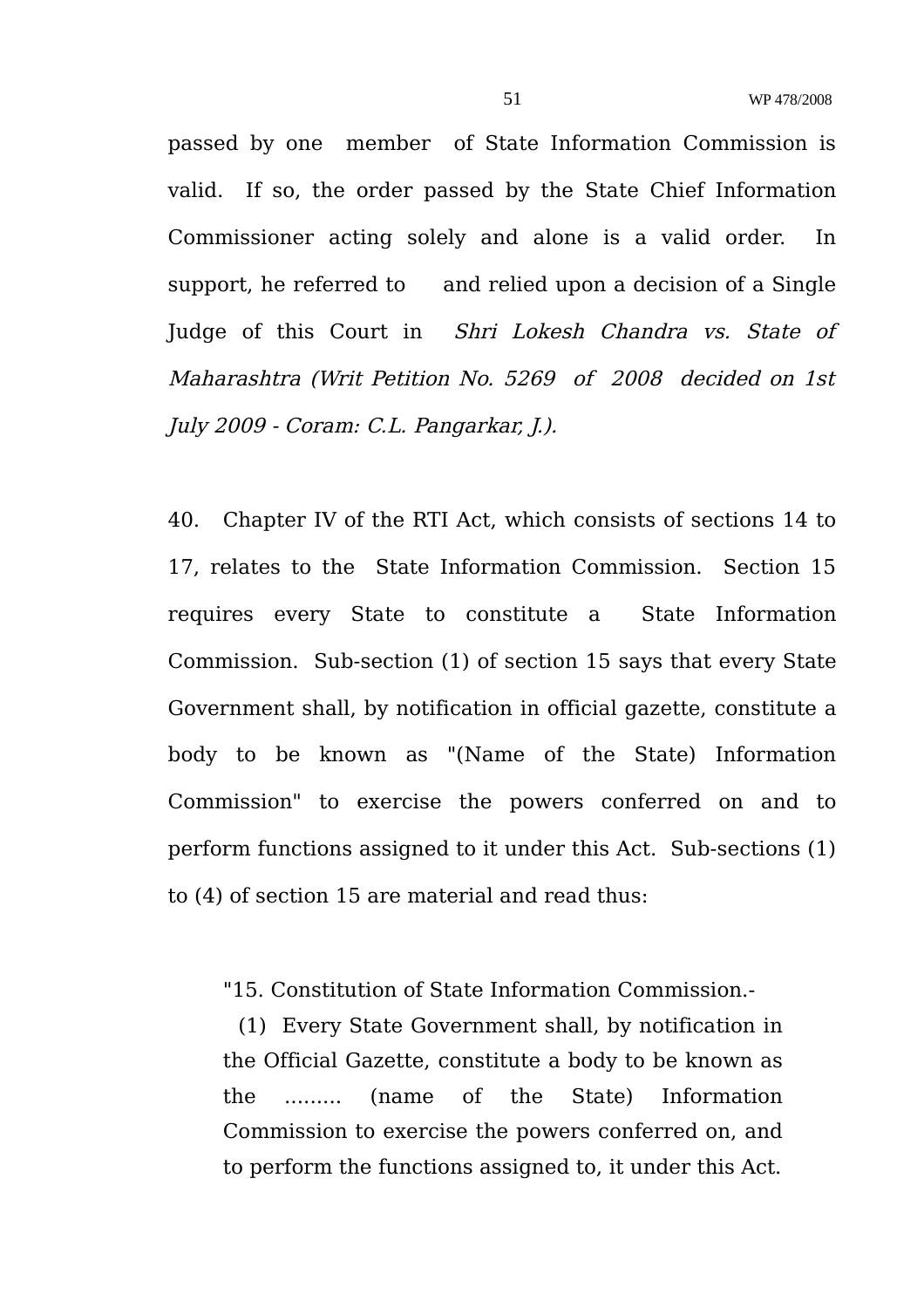(2) The State Information Commission shall consist of-

> (a) the State Chief Information Commissioner, and

> (b) such number of State Information Commissioners, not exceeding ten, as may be deemed necessary.

(3) The State Chief Information Commissioner and the State Information Commissioners shall be appointed by the Governor on the recommendation of a committee consisting of—

 (i) the Chief Minister, who shall be the Chairperson of the committee;

 (ii) the Leader of Opposition in the Legislative Assembly; and

 (iii) a Cabinet Minister to be nominated by the Chief Minister.

Explanation.—For the purposes of removal of doubts, it is hereby declared that where the Leader of Opposition in the Legislative Assembly has not been recognised as such, the Leader of the single largest group in opposition of the Government in the Legislative Assembly shall be deemed to be the Leader of Opposition.

(4) The general superintendence, direction and management of the affairs of the State Information Commission shall vest in the State Chief Information Commissioner who shall be assisted by the State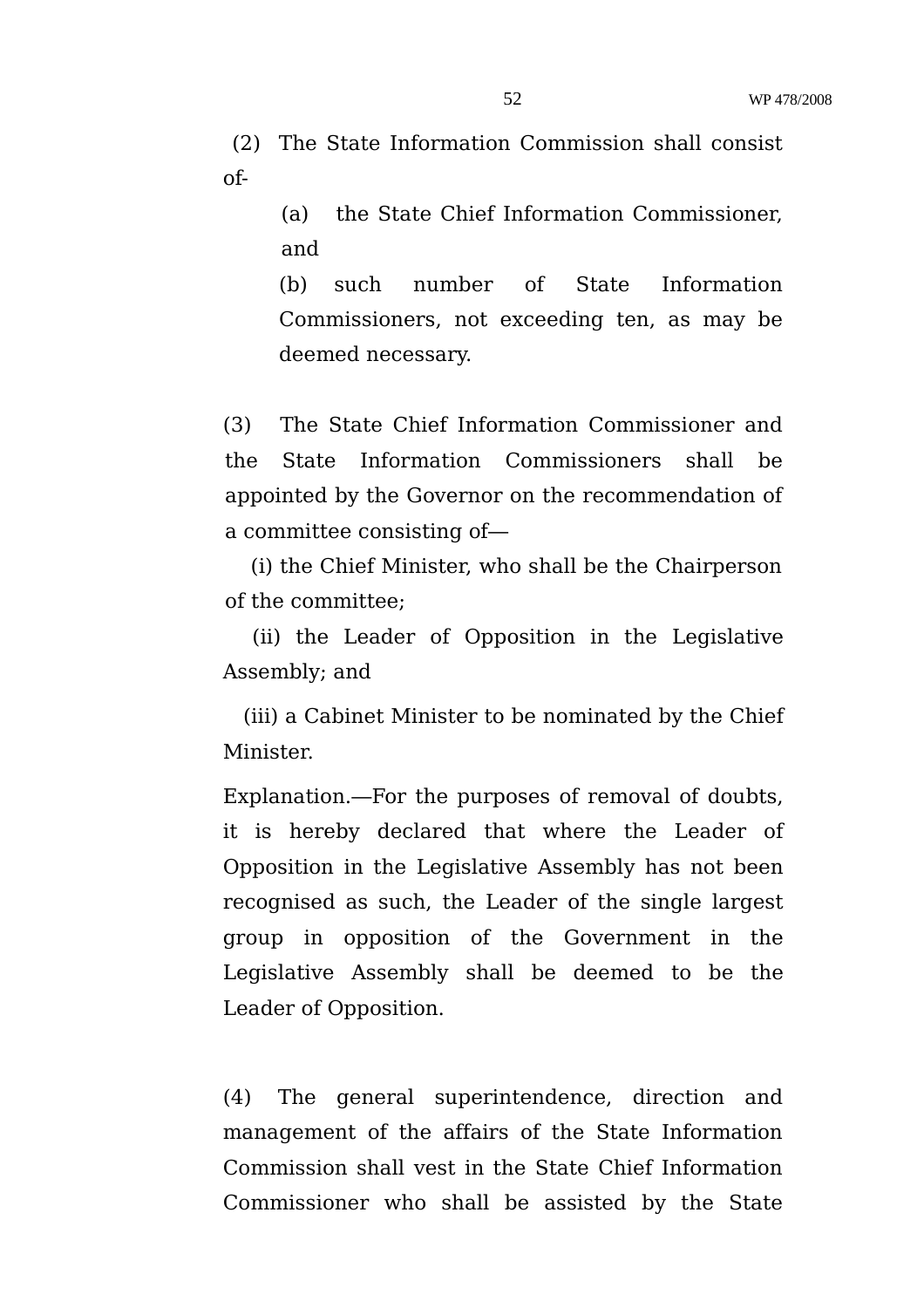Information Commissioners and may exercise all such powers and do all such acts and things which may be exercised or done by the State Information Commission autonomously without being subjected to directions by any other authority under this Act."

Conjoint reading of sub-sections (1) to (4) of section 15 of the RTI Act leaves no doubt in our mind that the State Information Commission has to be a multi-member body. Sub-section (2) in clear words states that the Commission shall consist of the State Information Commissioner and such number of State Information Commissioners, not exceeding ten, as may be deemed necessary. Though a discretion has been conferred on the State to decide the number of State Information Commissioners not exceeding ten, that does not mean that the State has discretion not to appoint even a single State Information Commissioner. Clauses (a) and (b) of sub-section (2) of section 15 of the RTI Act are joined by a conjunctive article "and". The conjunction "and" contemplates that the State Information Commission shall consist of at least two members, one State Chief Information Commissioner and at least one more State Information Commissioner. We also note that the Government of Goa by its notification dated 2nd March 2006 has constituted Goa State Information Commission to consist of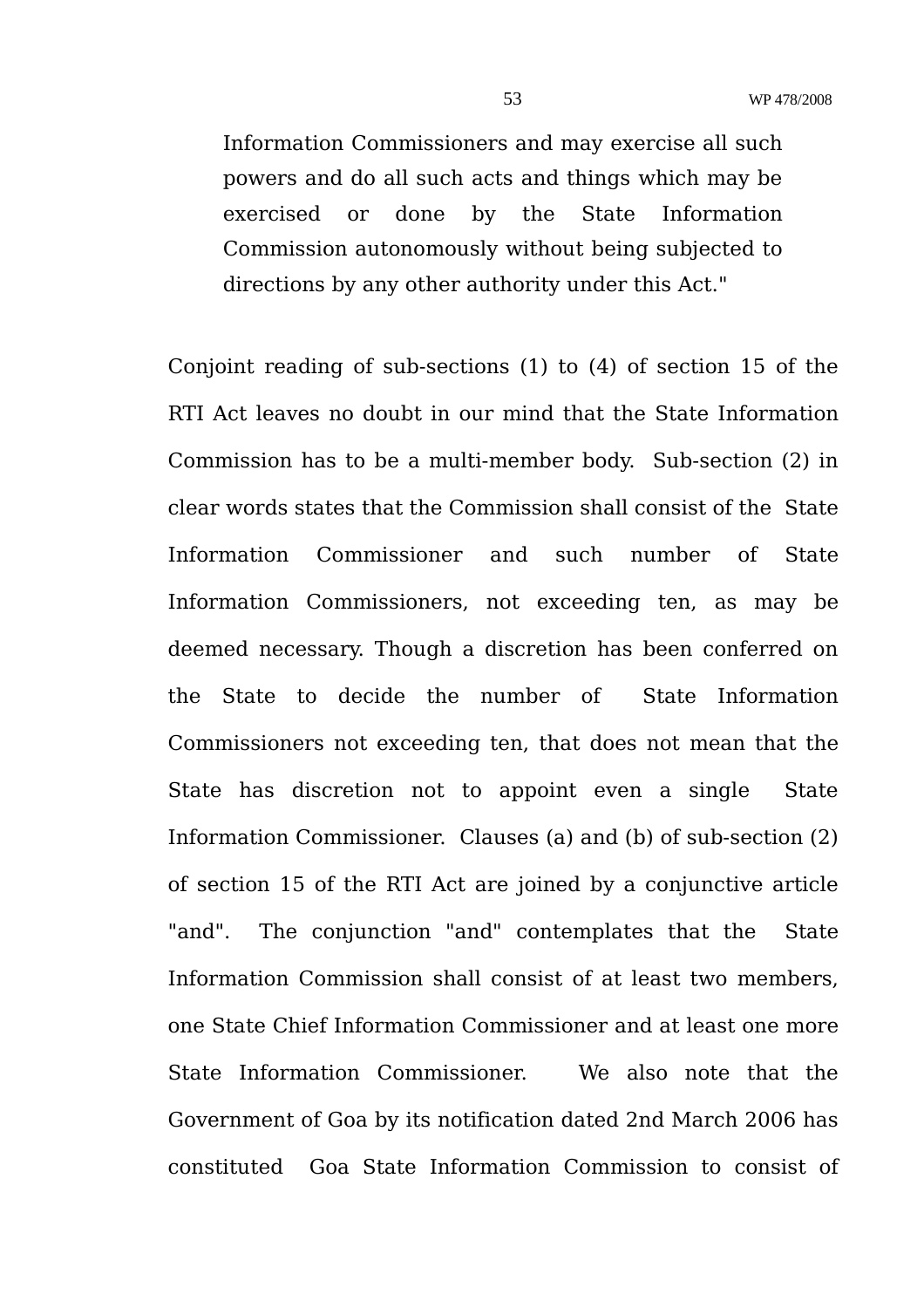Chief Information Commissioner and one State Information Commissioner.

41. We are in agreement with the view expressed by the Single Judge of the Himachal Pradesh High Court in Virendra Kumar vs. P.S. Rana (supra), and in particular para 15 thereof and by the Calcutta High Court in Tata Motors vs. State of West Bengal (supra), that the State Information Commission has to be a multimember body.

42. In Lokesh Chandra vs. State of Maharashtra (supra), a Single Judge of this Court was mainly concerned with subsection (4) of section 15 of the RTI Act. Sub-section (4) of section 15 prescribes that general superintendence, direction and management of the affairs of the State Information Commission shall vest in the State Chief Information Commissioner and he shall be assisted by the State Information Commissioners. Interpreting sub-section (4) of section 15 of the RTI Act, the Court held that the State Chief Information Commissioner has a right to decide which appeals are to be heard by whom. The State Information Commissioner can hear only those appeals which may be made over to him and cannot make a grievance for withdrawal of any appeal from him by the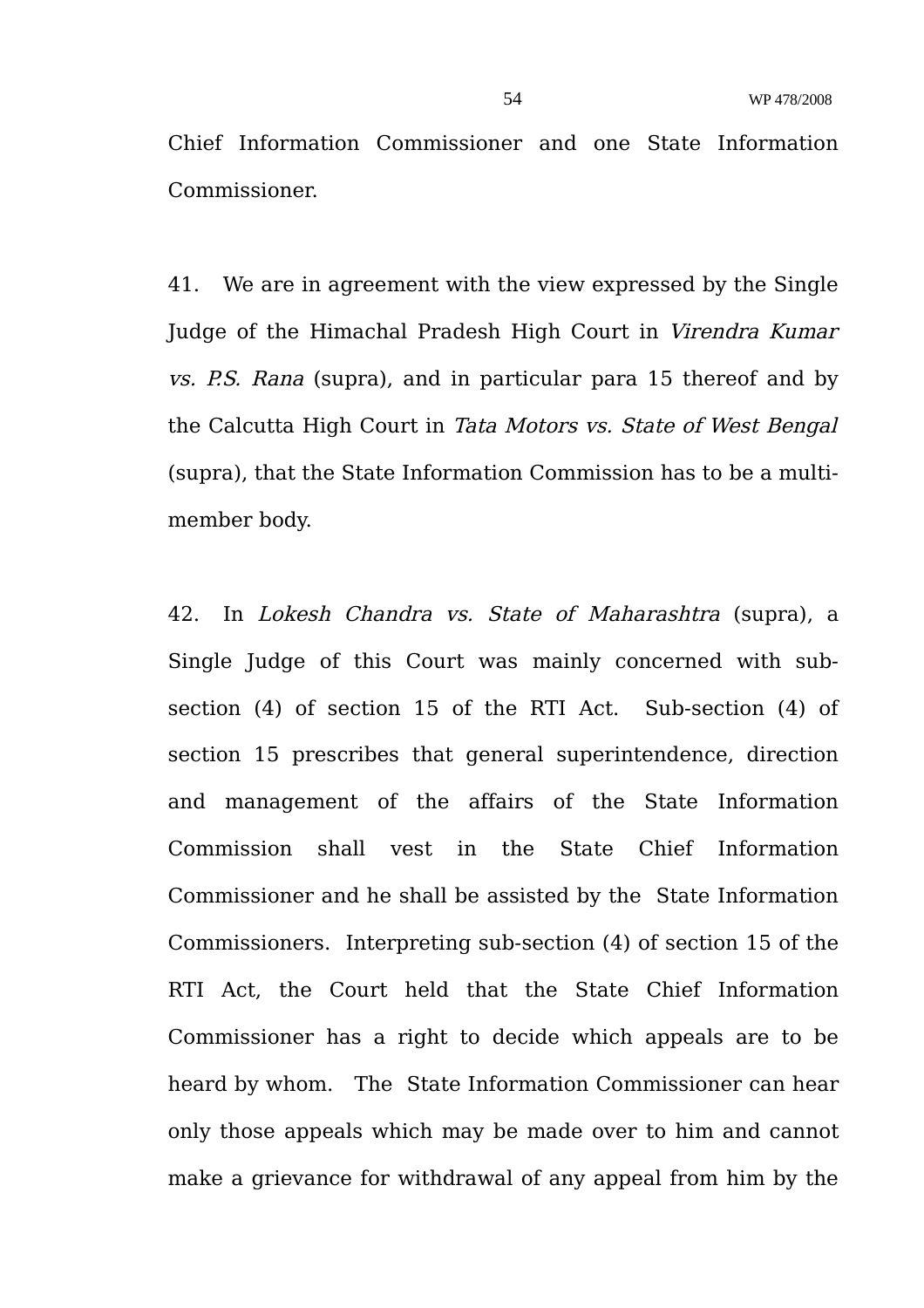State Chief Information Commissioner. In short, the Court held that the powers of the State Chief Information Commissioner regarding assignment of appeals are similar to the powers of the Chief Justice of a High Court who decides the roster and decides who should hear which appeal. In Lokesh Chandra's case, the Court was not required to consider whether the State Information Commission can consist of only one member, namely the State Chief Information Commissioner. This decision does not lay down that the State Information Commission can consist of only one member. In any event, we are of the considered view that the State Information Commission has to be a multimember body and must consist of State Chief Information Commissioner and at least one more State Information Commissioner. Since at the relevant time, the Goa State Information Commission consisted of only one member, namely State Chief Information Commissioner, though the RTI Act and the Government contemplates it to be a multi-member body, it was not properly constituted and could not have exercised the powers under section 18 of the RTI Act. In this view of the matter, it is not necessary for us to consider the last leg of the argument of the learned Additional Solicitor General that the State Information Commission ought not to have entertained the application under section 18 of the RTI Act as the respondent no.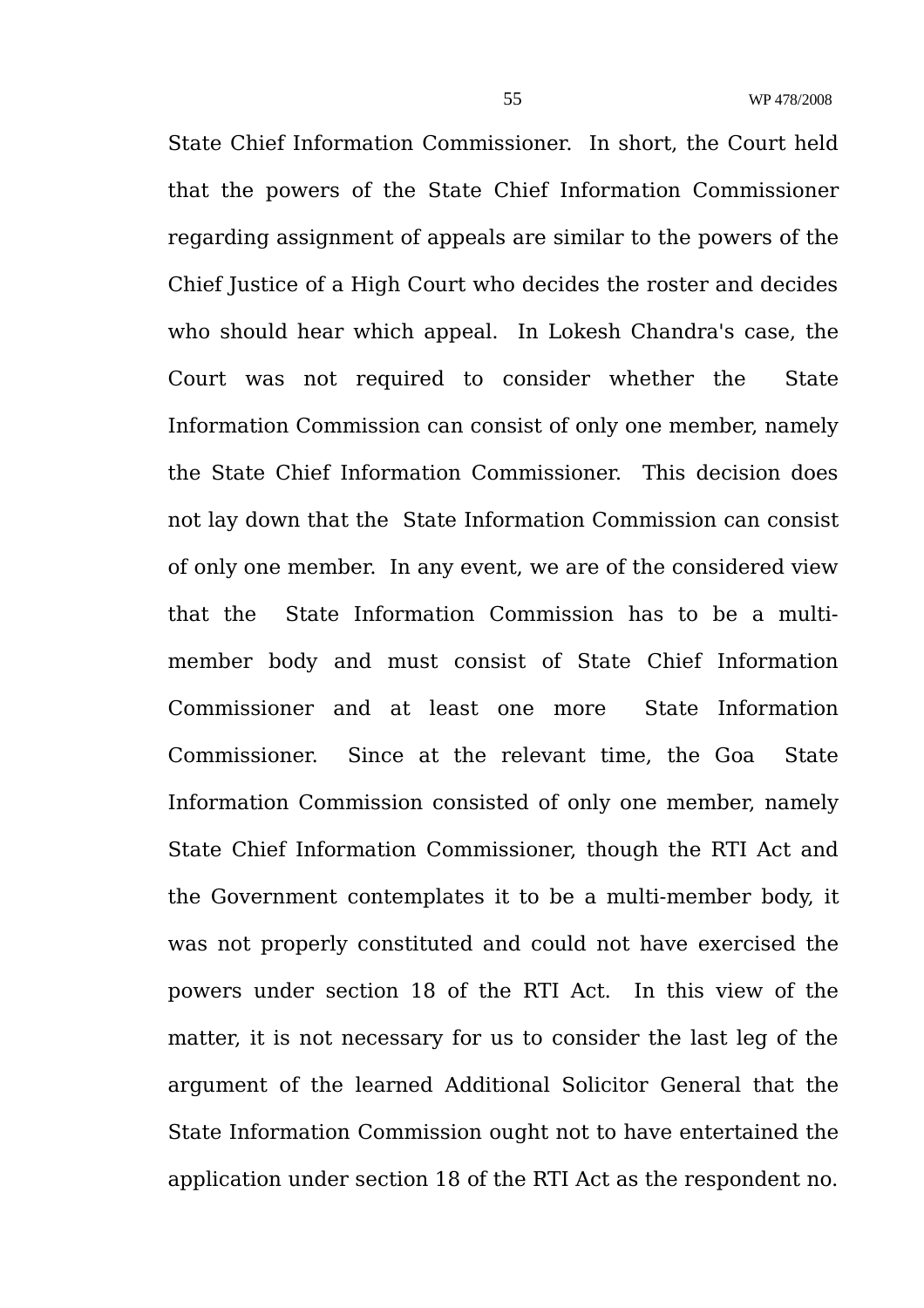3 in Writ Petition No. 237 of 2011 had a remedy by way of an appeal under section 19 of the RTI Act against the order dated 19th November 2009 of the Public Information Officer declining to disclose information.

#### CONCLUSIONS

43. For the reasons mentioned above, we record our conclusions as follows:

- Point No.1: The Governor is a public authority within the meaning of section 2(h) of the RTI Act. He would not cease to be a public authority by reason of the fact that he is also a competent authority under section 2(e) of the RTI Act.
- Point No.2: The Governor is not sovereign and sovereignty does not vest in him. The contention that by reason of he being sovereign no direction can be issued to the Governor for disclosure of any information under the RTI Act, cannot be accepted.

Point No.3: By reason of Article 361 of the Constitution of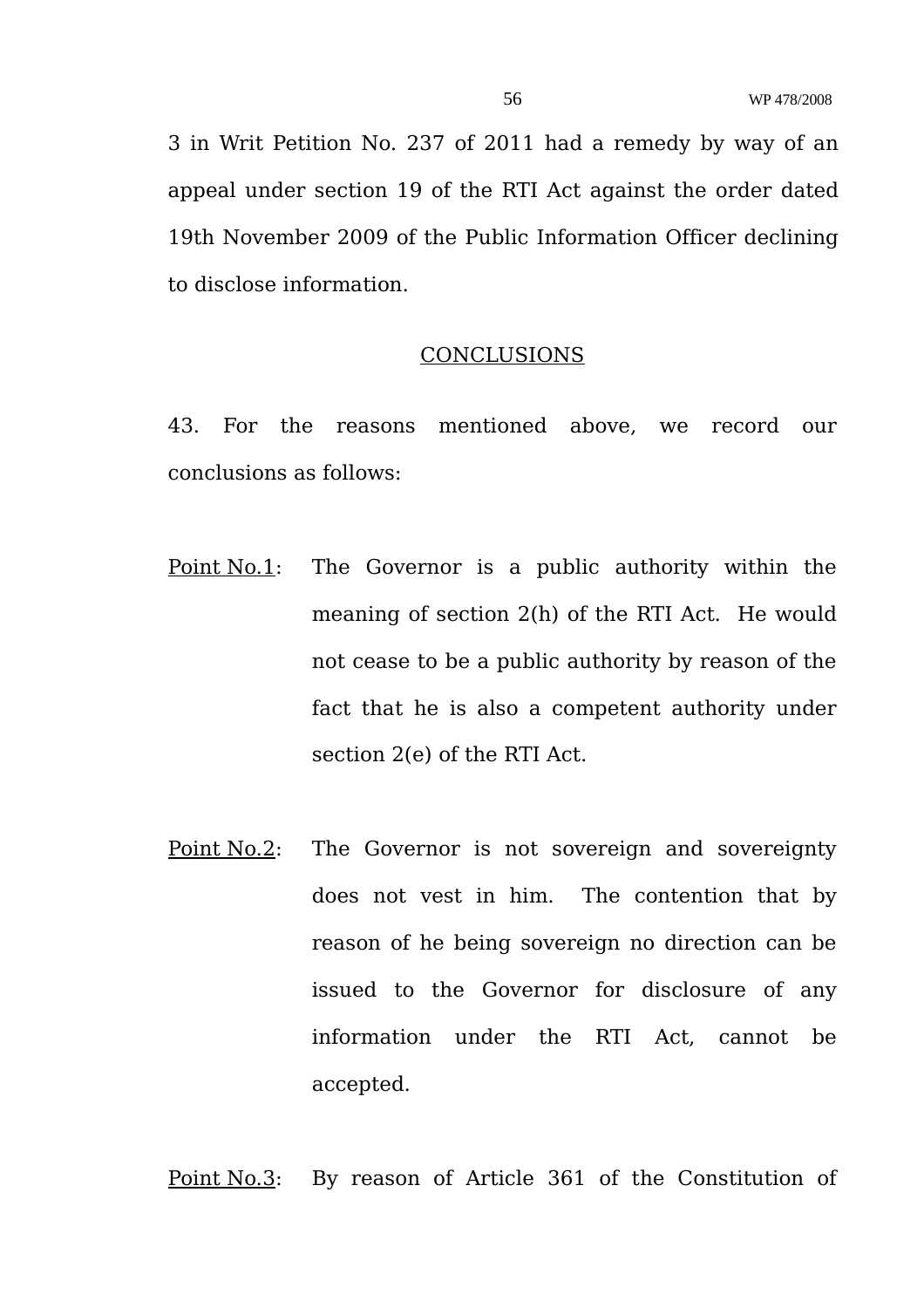India, the Governor enjoys complete immunity and is not answerable to any Court in exercise and performance of the powers and duties of his office and any act done or purporting to be done by him in exercise and performance of his duties; but the immunity granted under Article 361(1) of the Constitution of India does not take away the powers of the Court to examine the validity of his actions including on the ground of mala fides. [See Rameshwar Prasad vs. Union of India, (2006) 2 SCC 1]. The Governor or the PIO in his office cannot claim immunity from disclosure of any information under the RTI Act.

Point No.4: The relationship between the President of India and the Governor of a State is not fiduciary. The President cannot be said to hold a fiduciary position qua the Governor of a State. Consequently, the information sought for by the respondent no.1 in Writ Petition No. 478 of 2008, i.e. a copy of the report made by the Governor to the President (through the Home Minister) under Article 356(1) of the Constitution of India is not